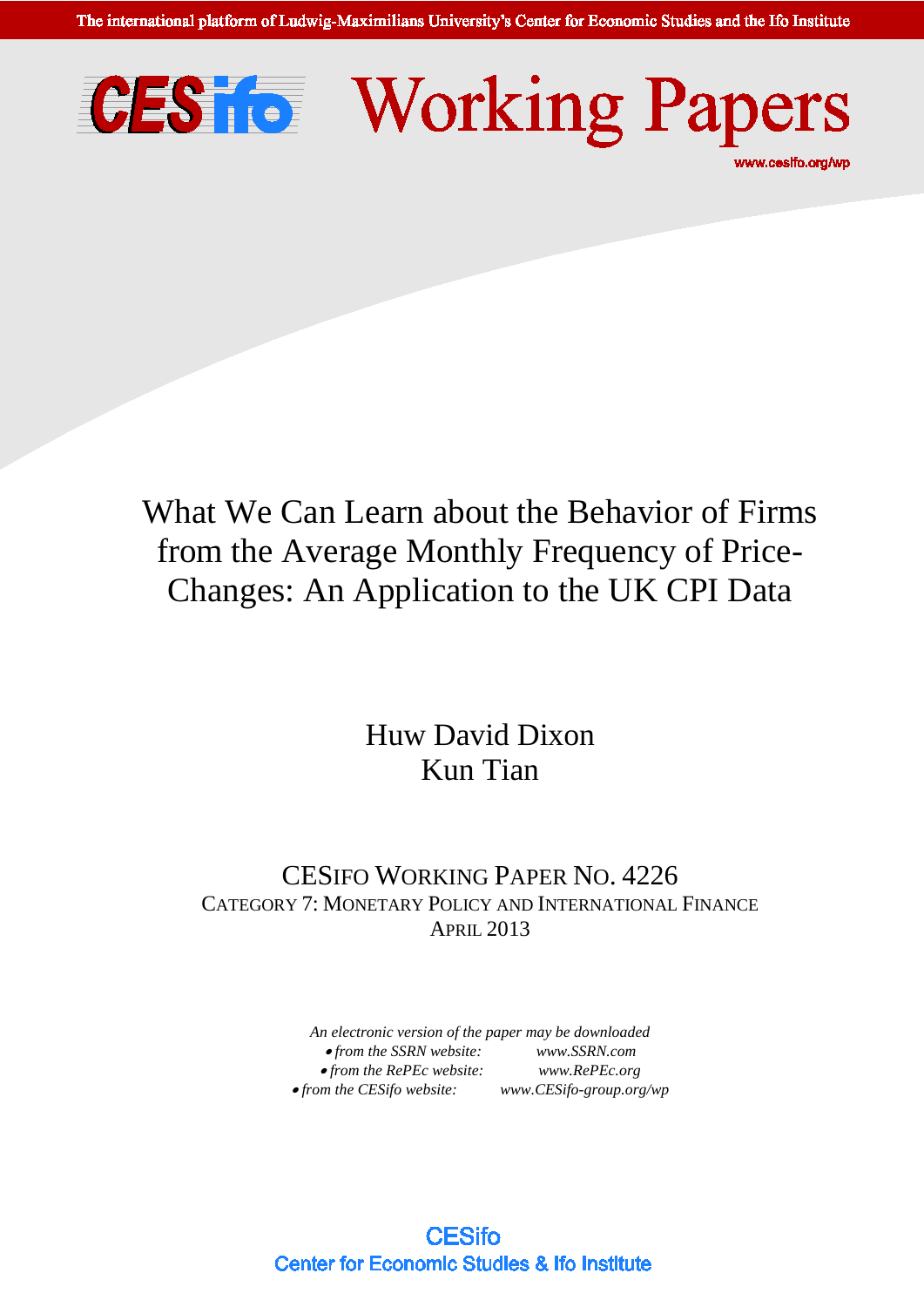# What We Can Learn about the Behavior of Firms from the Average Monthly Frequency of Price-Changes: An Application to the UK CPI Data

# Abstract

In this paper, we see how much the average monthly frequency of price changes ties down the behavior of firms in steady-state in terms of the average length of price-spells across firms. We use the UK CPI data at the aggregate and sectoral level and find that the actual mean is about twice the theoretical minimum consistent with the observed frequency. We estimate the distribution using the hazard function and find that, despite the micro differences, the artificial Calvo distributions generated using the sectoral frequencies result in very similar impulse responses to the estimated hazards when used in the Smets-Wouters (2003) model.

#### JEL-Code: E500.

Keywords: price-spell, steady state, duration.

*Huw David Dixon Cardiff Business School Colum Drive UK – Cardiff, CF10 3EU dixonh@cardiff.ac.uk*

*Kun Tian Cardiff Business School Colum Drive UK – Cardiff, CF10 3EU Tiank1@cardiff.ac.uk*

April 22, 2013

For helpful comments and suggestions we would like to thank Erwan Gautier, James Costain, seminar participants at the Cardiff University, the University of Manchester, and the T2M conference at Nantes in 2012. Huw Dixon would like to thank the Foundation Banque de France for financial support and Kun Tian the Julian Hodge foundation. Faults remain our own.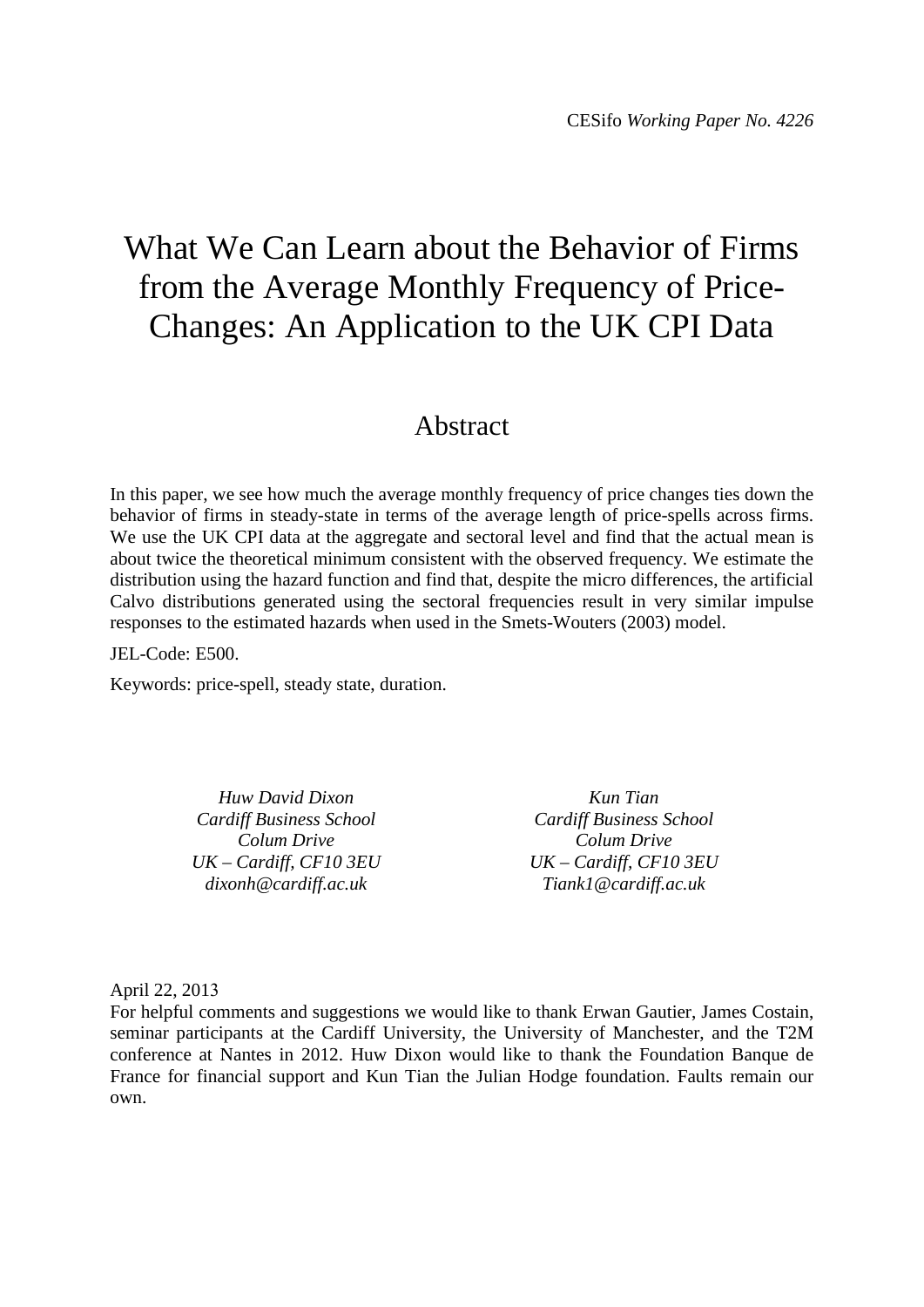## 1 Introduction

In recent years, there have been many studies using comprehensive microdata on pricing. In the Euro area, there has been the inflation persistence network (IPN) consisting of national studies of the CPI and PPI microdata<sup>1</sup>, which are summarized in Alvarez et al (2006). In the US there have been similar studies: Bils and Klenow (2004), Klenow and Krystov (2008), Nakamura and Steinsson (2008)<sup>2</sup>. One common focus of these studies has been the statistic of the proportion of prices changing per month (this can either be an average over several months, or a monthly statistic). This statistic can be presented in several ways, depending on the level of disaggregation and the treatment of temporary sales and so on. In this paper, We seek to analyze what this statistic implies for the behavior of firms (or more accurately price-setters) in the economy. Each period firms set prices: they may either choose to leave the price unchanged or to change it. The proportion of Örms resetting price corresponds to the proportion of prices changing (for simplicity we take a 1-1 correspondence between firms and prices). The prices of some product types change frequently (e.g. gasoline, tomatoes) and some very infrequently.

We can think of the CPI dataset as a panel of observations, each crosssection corresponding to the prices set by "Örms" at that date. The crosssectional mean completed price spell can be seen as capturing the mean behavior of the price-setters, which represents the "structure" of the economy in this respect (i.e. the average behavior of the firms in the economy). For a given frequency of price change, what can we infer about the behavior of the Örms? In this paper we are able to derive a lower bound (and an upper bound) for the mean length of price-spells across Örms, interpreted as the cross-sectional mean completed price-spell. The cross-sectional distribution is needed if we are to model price-setting as a Taylor process. We then use the UK CPI data for the period 1996-2007 and consider frequency data at three different levels of disaggregation: the  $11$  sector COICOP, the  $67$  sector COICOP and the highest possible level of disaggregation at 570 items, to see how the actual data on price-spell durations compares to the theoretical minimum. We find that the actual mean estimated from the CPI is 10.9 months, which is 62-90% higher than the theoretical minima generated from the frequency data. This is not surprising, in Proposition 1 we find that the theoretical minimum consistent with a given frequency is only attained if all price-spells have the same or almost the same duration, whilst the

<sup>&</sup>lt;sup>1</sup>See Beaudry et al  $(2007)$  and Alvarez and Hernando  $(2006)$  for France and Spain *inter* alia.

<sup>2</sup>See Bunn and Ellis (2012) for the UK and Baharad and Eden (2004) for Israel.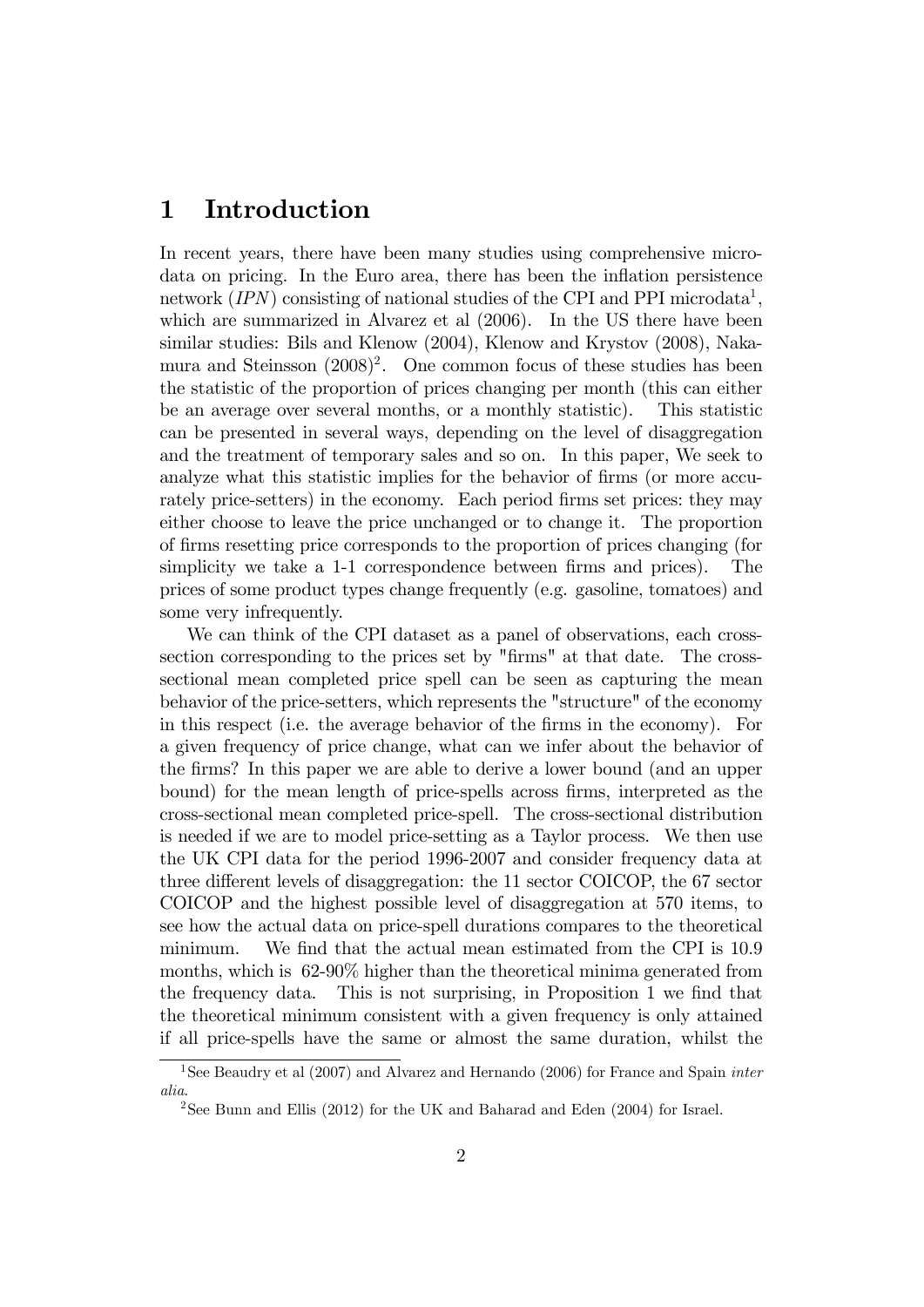actual distribution contains a lot of heterogeneity in durations which implies a longer cross-sectional mean.

We also interpret the frequency data under the hypothesis that within the sector the frequency is generated by a Calvo distribution, as has been assumed in applied work by Dixon and Kara (2010, 2011). We look at this in two ways. First, we aggregate over all sectors to derive the aggregate distribution under this assumption: thus we have the distribution of durations in each sector and for each duration we aggregate over sectors using the sectoral CPI weights. We can then compare this to the "true" distribution derived from the estimated hazard function.

- The aggregate distribution derived under the Calvo hypothesis at the sectoral level has a similar mean and median a to the true distribution, with the mean increasing with the level of disaggregation. For example, the 570-item model yields a mean of 10.8 and median of 7.8 months, whilst the true values are 10.9 and 7.8 respectively.
- However, the implied Calvo distributions differ to the true distribution in significant ways: (i) there is a  $12$  month spike in the true distribution absent from the Calvo distributions, (ii) the proportion of short pricespells (1-3 months) is less in the Calvo than in the true distribution.

We also examine whether the Calvo is a good fit in each of the 11 COICOP sectors. Since the data set is large, even small deviations of the actual distribution from the hypothetical Calvo distribution cause the Calvo null to be rejected under the Kolmogorov-Smirnov test, which is indeed the case. However, whilst in some sectors the hypothesized Calvo distribution looks completely different (for example in Health which has a very large 12 month spike), in others the Calvo looks more similar (Transportation). There is clearly a variety of patterns across sectors<sup>3</sup> when we compare the true distributions within the 11 COICOP sectors.

Whilst the Calvo distributional hypothesis might not provide a good statistical Öt in terms of the aggregate or sectoral distributions, does this matter in terms of how the economy behaves? Since the Calvo hypothesis yields a mean and median close to the true distribution, perhaps the differences will not result in different behavior of the economy in terms of impulse response functions. We explore this in the context of two macro models: a simple Quantity Theory model and the Smets and Wouters (2003) Euro area model. The pricing models used are the Generalized Taylor and Calvo as

<sup>3</sup>This heterogeneity across sectors was also found in the French data by Fougere et al (2007).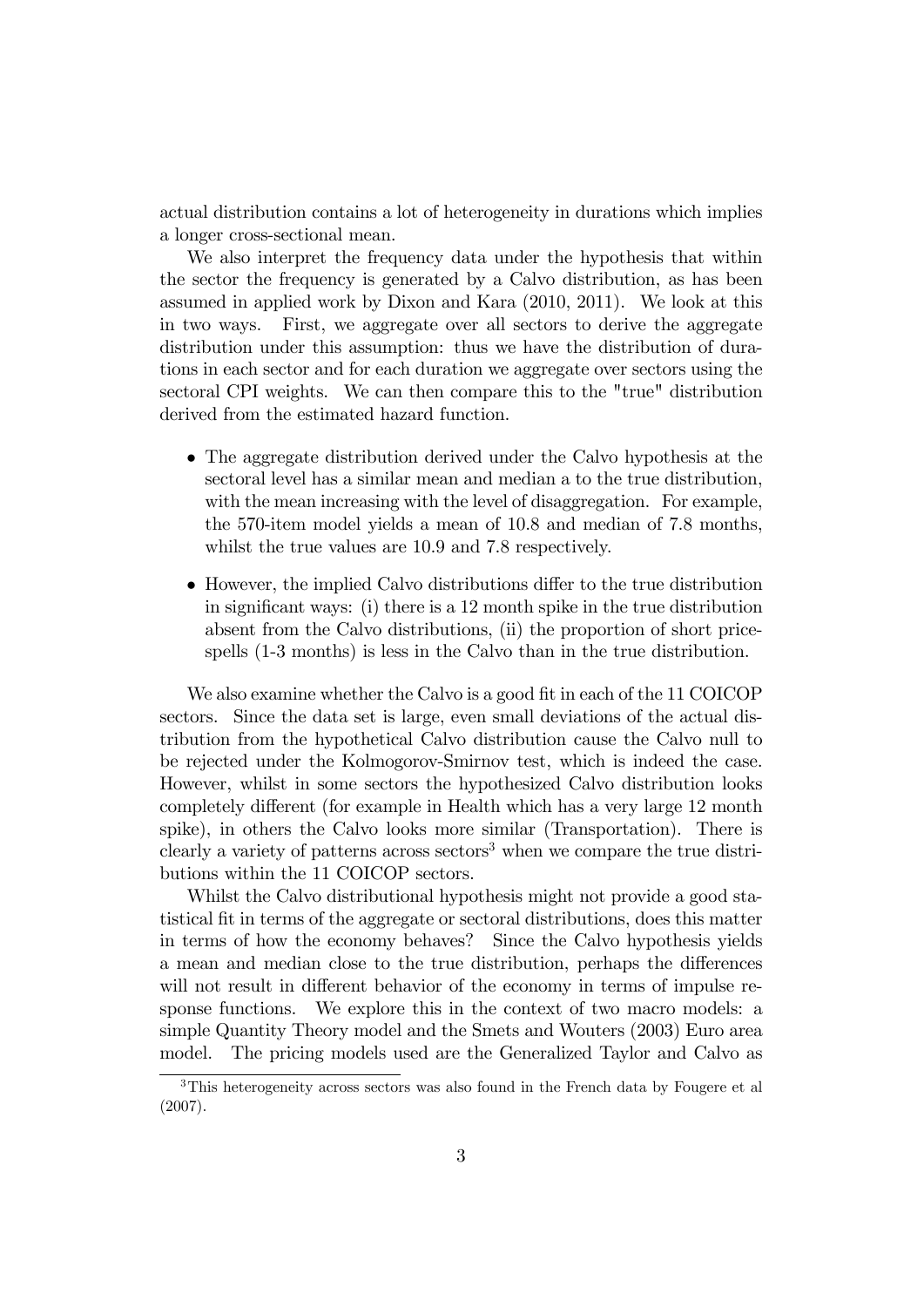in Dixon and Le Bihan (2012), which are both consistent with any micro distributions of durations and can be calibrated to the true data and the data under the Calvo distributional hypothesis. What we find is that the impulse response functions for output and inflation are very similar when we use the true distribution and hypothetical Calvo distribution at the different levels of disaggregation for both the generalized Taylor and Generalized Calvo. In the Smets-Wouters model, the IRFs are almost identical. This indicates that if we are interested in modelling macroeconomic properties of an economy, using the sectoral frequency data under the Calvo distributional hypothesis might be a useful shortcut and alternative to estimating the distribution using the hazard function. Indeed, where the actual hazard is not available or not estimated reliably, we can be confident that the use of sectoral frequencies with the Calvo distributional hypothesis can be a good working approximation.

The structure of the paper is follows. In section 2, we give a theoretical description of the steady state distributions of durations. In section 3, we derive the propositions in which the average duration across firms consistent with the mean frequency of price changes. We show an application to the UK CPI data in sector 4. In section 5, we simulate a quantitative theory model and a Smets-Wouters model, both with Generalized Taylor and Generalized Calvo price-setting respectively. We conclude in section 6.

## 2 Steady state distributions of durations.

The statistical framework for understanding the CPI microdata is outlined in detail by Dixon (2012), so in this paper we just summarize in a less technical manner the key properties needed for this paper.

There is a continuum of price-setting firms  $f \in [0, 1]$ , time is discrete<sup>4</sup> and infinite  $t \in Z_+ = \{0, 1, 2...\infty\}$ . The price set by firm f at timet is  $p_{ft}$ . A price spell is a duration, a sequence of consecutive periods that have the same price. For every  $\{t, f\} \subseteq [0, 1] \times Z_+$  we can assign an integer  $d(t, f)$  which is the duration of the price-spell to which  $p_{ft}$  belongs<sup>5</sup>. . The distribution of price-spell durations is simply the proportions of all durations having length  $i = 1...F$ :  $\boldsymbol{\alpha}^d = \left\{ \alpha_i^d \right\}_{i=1}^F \in \Delta^{F-1}$ . We assume a steadystate, so that the distribution of durations of new price-spells is the same

<sup>&</sup>lt;sup>4</sup>Typically, CPI data are collected on a monthly basis, the price observations being obtained in the first two weeks of the calender month.

 $5$ Note that in assigning an integer to a duration, we start with 1 by convention: it would be equally valid to start with 0. With our convention, a new price-spell is 1 month old, rather than becoming 1 on completion of the first month.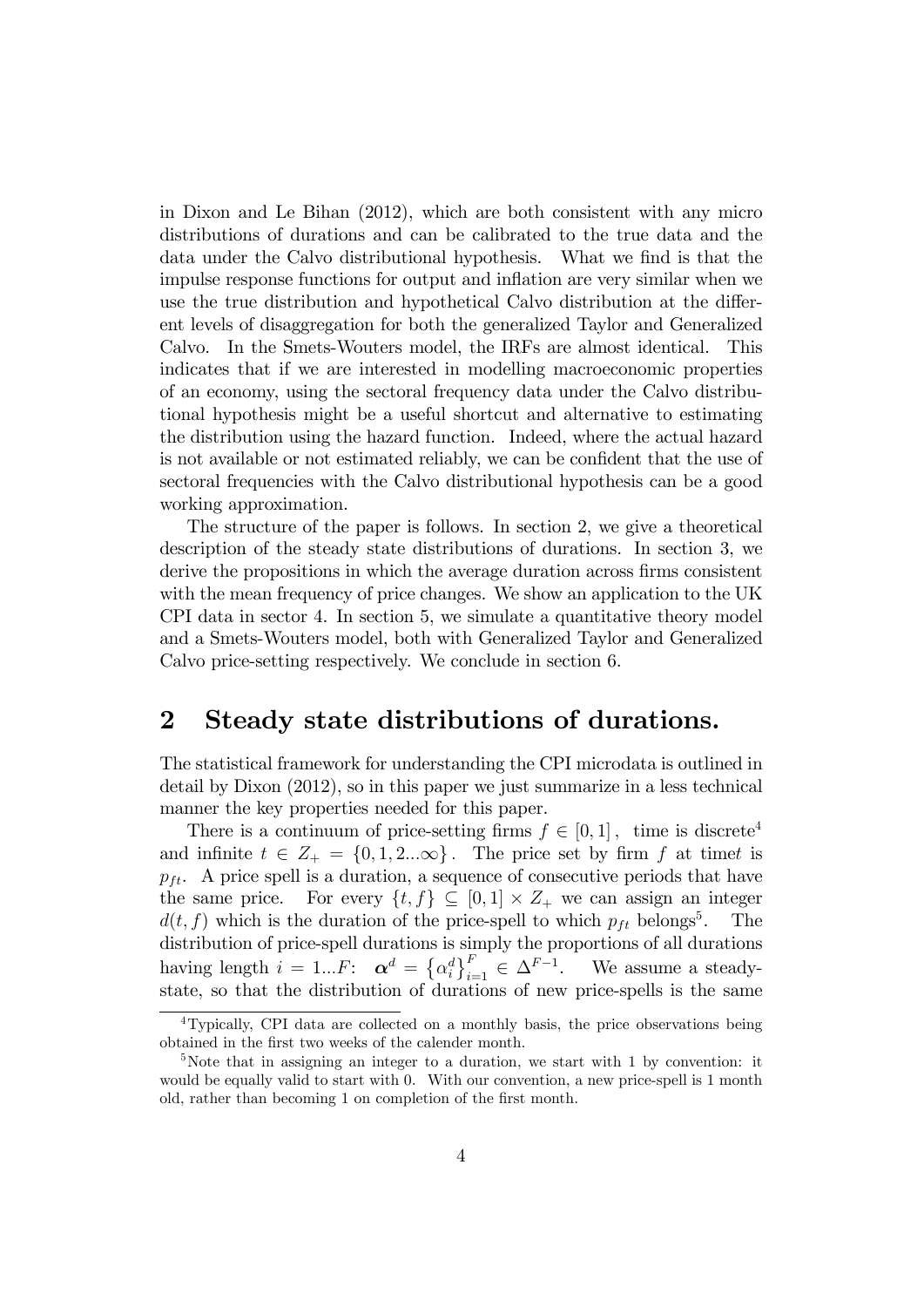for each new cohort of price-spells. This means that the distribution of all price-spells is exactly the same as the distribution of new price spells at any period.

Whilst the distribution of durations  $\boldsymbol{\alpha}^d \in \Delta^{F-1}$  is one way of looking at the microdata, it ignores the panel structure of the data. Each row of the panel is a trajectory of prices corresponding to a particular firm (or more accurately product sold at an outlet). Each column is a cross-section of all of the prices set by Örms at a point in time. The cross-sectional distribution of *completed* price-spell durations is  $\alpha \in \Delta^{F-1}$ . In effect, we take a representative  $t$ , and for each firm we see the completed price-spell duration at that time  $d(f, t)$ .  $\alpha_i$  is then the proportion of firms that set prices for i periods. Equivalently, it is the proportion of price-spells at any time t which last for i periods.

The proportion of firms re-setting price each month is denoted as  $\bar{h}$  : in the UK this is equal to  $21\%$ . We define the mean duration <sup>6</sup> of price-spells across the Panel as a whole as

$$
\bar{d}\left(\boldsymbol{\alpha}^{d}\right)=\sum_{i=1}^{F}i\alpha_{i}^{d}
$$

and cross-sectional mean (across firms) as

$$
\bar{T}(\boldsymbol{\alpha}) = \sum_{i=1}^{F} i\alpha_i
$$
 (1)

Note that the cross sectional mean in general be larger than the mean duration  $\overline{T} \geq \overline{d}$ : this is because in cross-section you have length-biased sampling, since the probability of a price-spell being observed in cross-section is proportional to its duration. Indeed, the two can be equal  $(\bar{T} = \bar{d})$  if and only if  $\alpha_F = \alpha_F^d = 1$ , so that all price-spells are F months long and there is no heterogeneity to generate a length bias.

 $6A$ gain, this way of defining the mean is consistent with our convention of assigning the integer 1 to the first time period. Had we instead assigned a 0 to this value, then we would have the expression  $\sum_{i=1}^{F} (i-1)\alpha_i$  (as we do with human ages). An equally acceptable measure is to take the midpoint and have  $\sum_{i=1}^{F} (i - 0.5)\alpha_i$ . We can move between these definitions simply by adding or subtracting a constant.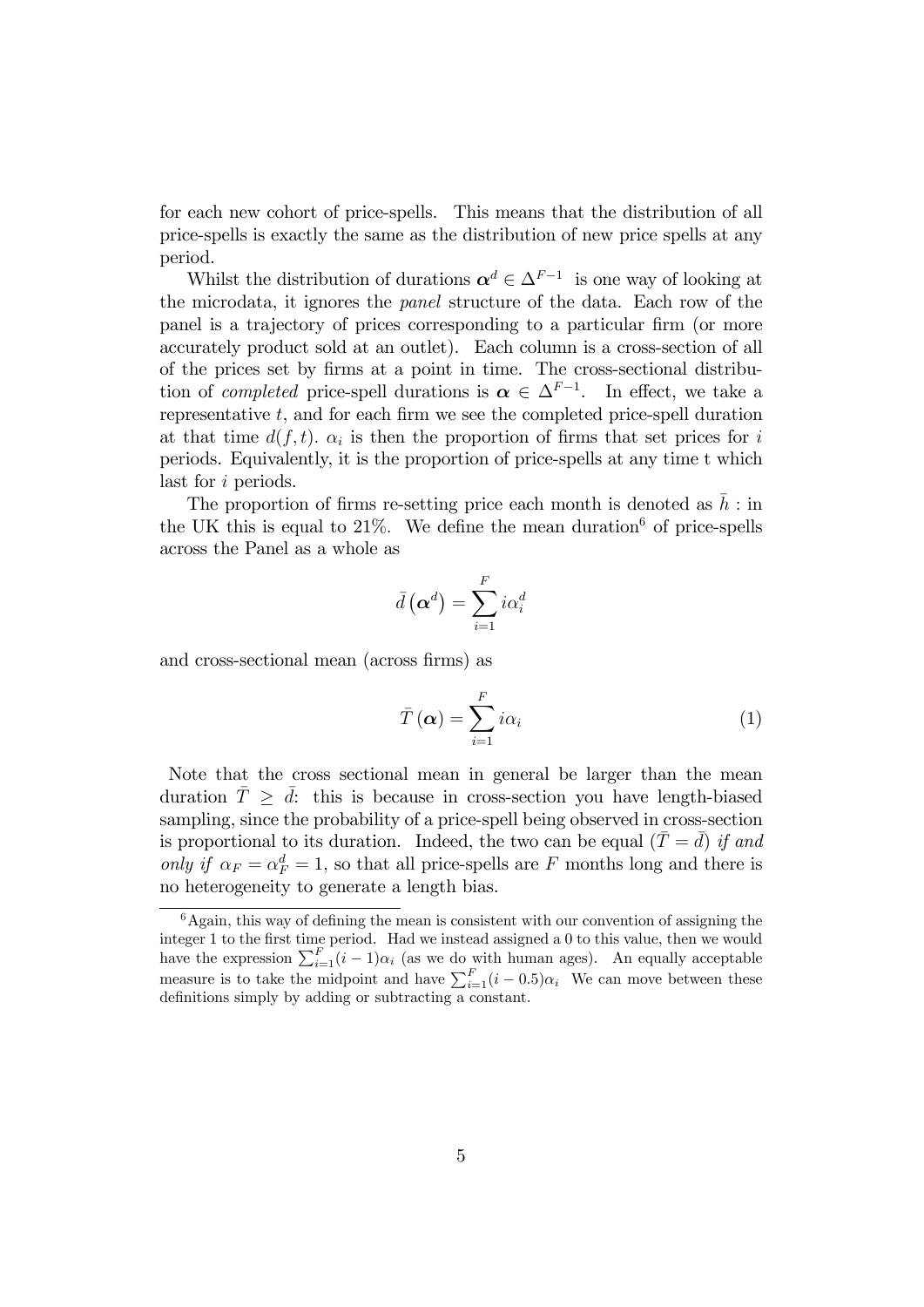From Dixon (2012), we know that<sup>7</sup>:

$$
\bar{h} = \bar{d}^{-1} \tag{2}
$$

$$
= \sum_{i=1}^{F} \frac{\alpha_i}{i} \tag{3}
$$

That is, the proportion of firms resetting price is equal to the reciprocal of the mean duration  $d$ . Furthermore, the proportion of firms resetting price is related to the cross-sectional distribution by equation  $(3)$ . In steady-state, a proportion  $i^{-1}$  of the  $\alpha_i$  i-duration firms reset their price. The aggregate proportion is simply the sum over the durations  $i = 1...F$ .

# 3 The average duration across firms consistent with h.

Now, for a given frequency  $\bar{h}$  there are many possible distributions across firms (DAF)  $\alpha \in \Delta^{F-1}$  consistent with identity (3) and each distribution results in a corresponding mean across firms  $\bar{T}(\alpha)$ . We can define the mapping  $H(\bar{h}) : [0,1] \to \Delta^{F-1}$ 

$$
H\left(\bar{h}\right) = \left\{\boldsymbol{\alpha} \in \Delta^{F-1} : \sum_{i=1}^{F} \frac{\alpha_i}{i} = \bar{h}\right\}
$$

 $H(\bar{h})$  is the set of all  $DAFs$  which are consistent with a given mean duration of price-spells  $\bar{d}$  expressed in terms of the corresponding proportion of firms resetting prices  $\bar{h}$ . Clearly, since the maximum duration is F, we have  $\bar{h} \geq F^{-1}$  so that H is non-empty. Since H  $(\bar{h})$  is defined by a linear restriction on the sector shares  $\alpha$ ,  $H(\bar{h}) \subset \Delta^{F-2}$  and is closed and bounded. We can then ask what is the minimum (maximum)  $\overline{T}$  consistent with a given  $\overline{h}$ . Since  $H(\bar{h})$  is non-empty, closed and bounded, with  $\bar{T}(\alpha)$  continuous, both a maximum and a minimum will exist. Turning to the minimization problem first, we have:

$$
\min \ \bar{T}(\alpha) \quad s.t. \ \alpha \in H(\bar{h}) \tag{4}
$$

**Proposition 1** Let  $\alpha^{\min} \in \Delta^{F-1}$  solve (4) to give the shortest average contract length  $\bar{T}^{\min}$ .

<sup>&</sup>lt;sup>7</sup>In continuous time, we have  $\bar{d} = -\frac{1}{\log(1-\bar{h})}$ , which allows for the price to change more than once per period. Again, we are using a discrete time setting in which durations are integer valued.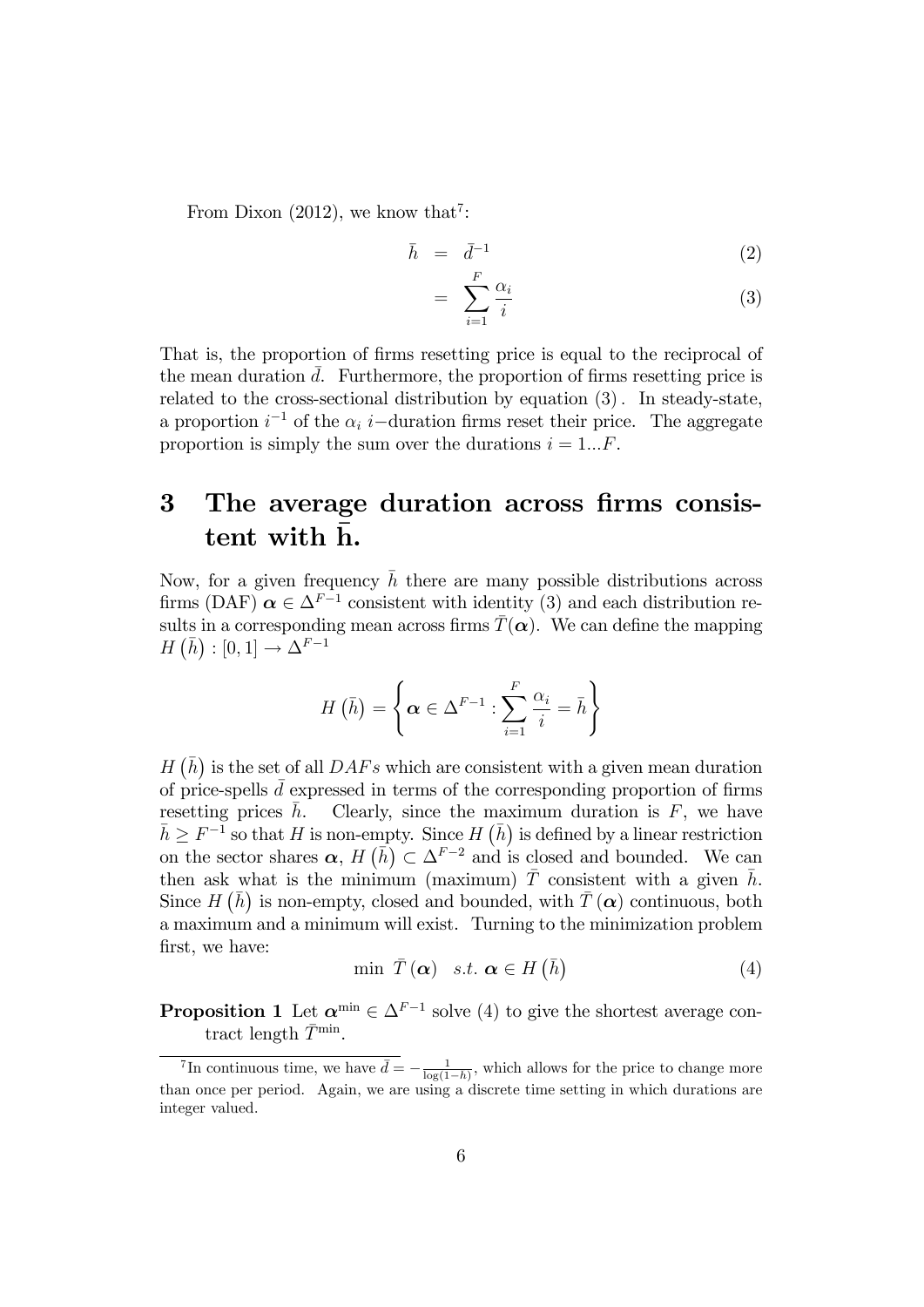(a) No more than two sectors i have values greater than zero

(b) If there are two sectors  $\alpha_i > 0$ ,  $\alpha_j > 0$  then will be consecutive integers  $(|i - j| = 1)$ .

(c) There is one solution iff  $\bar{h}^{-1} = k \in \mathbb{Z}_+$ . In this case,  $\alpha_k = 1$ .

(d) The minimum is  $\overline{T}^{\min} = \overline{h}^{-1} = \overline{d}$ .

We can also ask what is the *maximum* average contract length consistent with a proportion of re-setters  $\bar{h}$ :

$$
\max \ \overline{T}(\alpha) \quad s.t. \ \alpha \in H(\bar{h}) \tag{5}
$$

**Proposition 2** Let  $\boldsymbol{\alpha}^{\text{max}} \in \Delta^{F-1}$  solve (5). Given the longest contract duration  $F$ , the distribution of contracts that maximizes the average length of contract subject to a given proportion  $\bar{h}$  of firms resetting price

$$
\alpha_F^{\max} = \frac{F}{F-1} (1 - \bar{h})
$$

$$
\alpha_1^{\max} = \frac{F}{F-1} \bar{h} - \frac{1}{F-1}
$$

with  $\alpha_i^{\text{max}} = 0$  for  $i = 2...F - 1$ . The maximum average contract length is

$$
\bar{T}^{\max} = F\left(1 - \bar{h}\right) + 1
$$

To understand Propositions 1 and 2, we just need to think of what is generating the mean duration  $d$  and the proportion of firms changing price each period  $h$ . There is the unit interval of firms, divided into proportions with different price-spell durations  $i = 1...F$ . Firms with price-spell lengths i will set prices once every  $i^{-1}$  periods: the longer the price-spell, the more infrequently the Örm will reset price. Hence, we can have the same proportion of Örms re-setting price (and hence same mean duration) and increase the mean duration across firms by more longer price-spells. The maximum  $T^{\max}$ is reached when we have as many  $F$  period contracts as possible, consistent with h. In effect, this means we have a mix of 1 period and  $F$  period pricespells. The existence of a maximum relies on us assuming an upper bound F: clearly, as  $F \to \infty$ ,  $T^{\max} \to \infty$ . The minimum occurs when all firms have similar price-spells: if  $\bar{d}$  happens to be an integer, then all price-spells have that length and the two distributions are the same:  $\alpha^d = \alpha$ .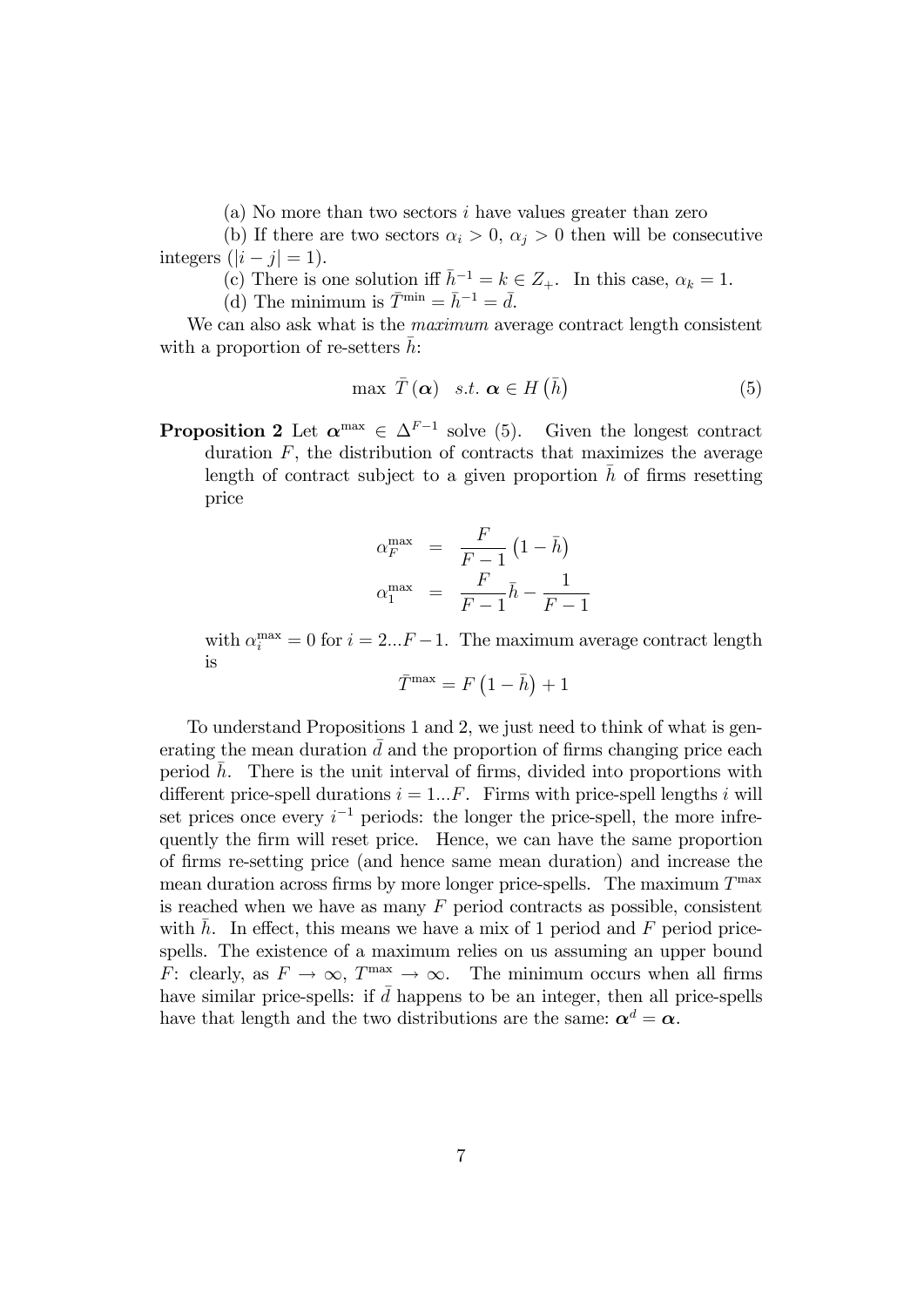# 4 An application to the UK data ${}^{8}$ .

In this section, we take the frequency data from the UK and apply the two propositions to derive the implied upper and lower bounds for the crosssectional mean duration. We then estimate the actual distribution and the corresponding mean and how it compares to the theoretical distributions that yield the maximum and minimum mean durations across-firms. The dataset we use for is the locally collected CPI price microdata covering the period January 1996 to December 2007 which is described in detail in the Appendix. The period covered corresponds to the Great Moderation period when the frequencies would have been stationary. We also want to see how the level of disaggregation affects the results. For the UK, we have the following levels of disaggregation available from the ONS:

- 11 COICOP categories
- 67 disaggregated COICOP categories.
- $\bullet$  570 items.

Each of these disaggregations represents exactly the same data. To get an idea of the level of aggregation, we can depict the broad 11 COICOP categories (excluding education which is not included in the VML dataset) in Table 1. For example, there is the category "food and non-alcoholic beverages" which represents 17.6% of the CPI weight in the subsample available in the dataset. The second level of disaggregation subdivides these into a total of 67 COICOP subcategories. For example, within ""food and nonalcoholic beverages" there are 11 subcategories: 2 for drinks (tea, coffee and cocoa; mineral water, soft drinks and juices) and 9 for food (such as meat, fish, fruit). The lowest level of disaggregation is the item level. An item is a particular product or service on which the price observation is made. For example: canned sweet corn  $(198g-340g)$ ; coffee - take-away; fresh lettuce (iceberg). The 570 items we include are all of the items which were included throughout the sample period - it excludes old items which were either discontinued or new items introduced in this period. These items represent over 66.4% of the total CPI.

<sup>8</sup>This work contains statistical data from ONS which is Crown copyright and reproduced with the permission of the controller of HMSO and Queen's Printer for Scotland. The use of the ONS statistical data in this work does not imply the endorsement of the ONS in relation to the interpretation or analysis of the statistical data. This work uses research datasets which may not exactly reproduce National Statistics aggregates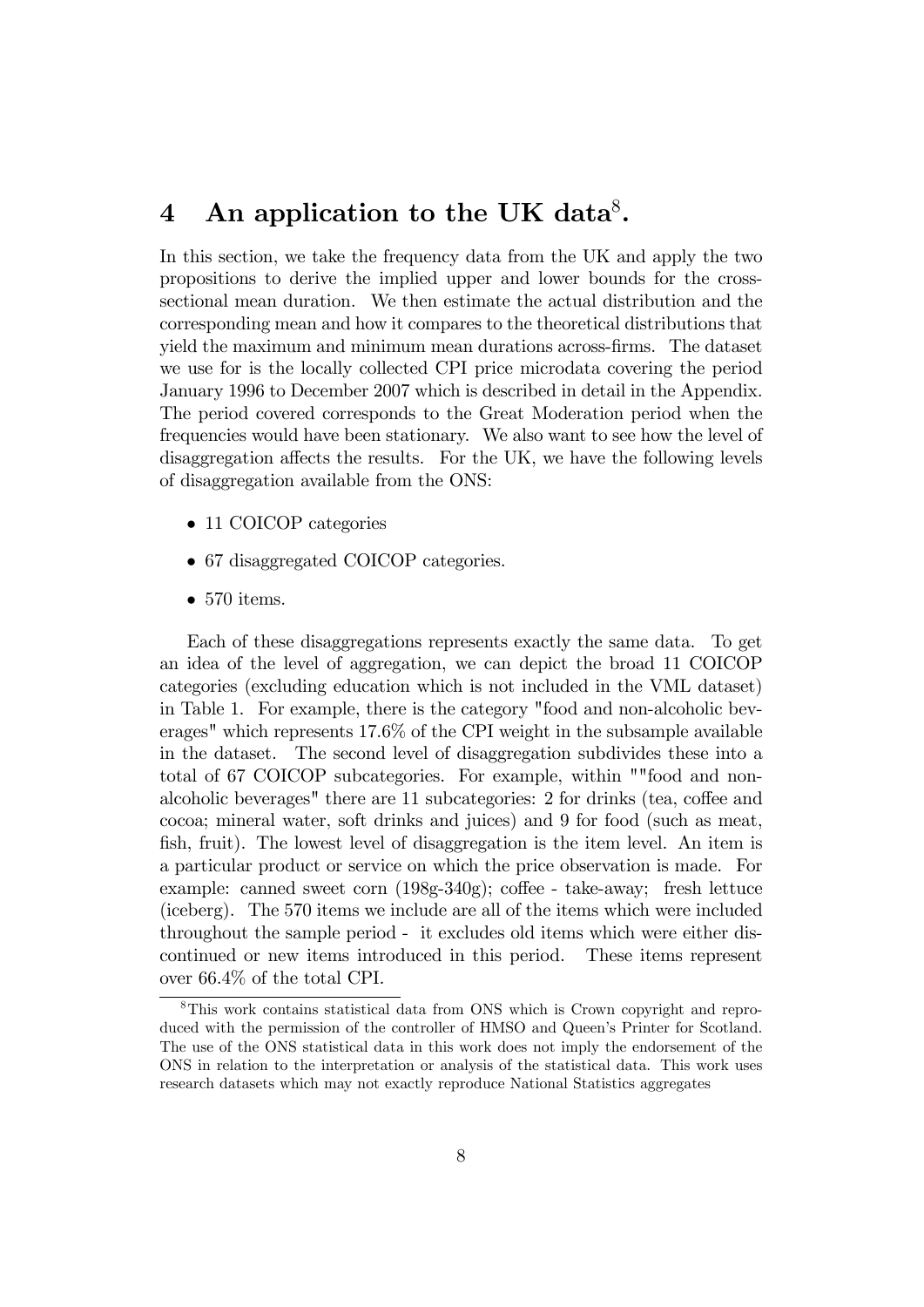| COICOP Category.                                 |                  | freq | Min          | Max  |
|--------------------------------------------------|------------------|------|--------------|------|
| Transport                                        | 10.4             | 36.0 | 2.8          | 29.2 |
| Alcoholic Beverages and Tobacco                  | 7.1              | 27.6 | 3.6          | 32.9 |
| Clothing and Footwear                            | 9.3              | 27.2 | 3.7          | 33   |
| Food and Non-Alcoholic Beverages                 | 17.6             | 26.0 | 3.8          | 33.6 |
| Furniture, Household Equipment and Maintenance   | 11.3             | 22.7 | 4.4          | 35   |
| Communications                                   | 0.2 <sup>1</sup> | 22.5 | 4.4          | 35.1 |
| Recreation and Culture                           | 9.9              | 20.0 | $\mathbf{5}$ | 36.2 |
| Housing, Water, Electricity, Gas and other Fuels | 8.3              | 13.7 | 7.3          | 39   |
| Miscellaneous Goods and Services                 | 6.5              | 12.7 | 7.9          | 39.4 |
| Restaurants and Hotels                           | 17.5             | 10.5 | 9.5          | 40.4 |
| Health                                           | 1.9              | 10.4 | 9.6          | 40.4 |
| Total                                            | 100              | 21.4 | 47           | 35.6 |

#### Table 1: COICOP 11 sectoral frequencies

"Freq" denotes the frequencies of prices changes, which are reported in percent per month. "CPI adj" denotes the adjusted CPI expenditure weight of the CPI sectors after excluding the Education sector. "Min" denotes the minimum average duration. "Max" denotes the maximum average duration

Firstly, we present in Table 1 and for each category, we have the frequency data, which gives the proportion of items changing price in a given month<sup>9</sup>. The items are weighted by the appropriate CPI weight. The data are represented in Table 1.

In the first column of the Table 1 is the COICOP sector, in the second is the CPI weight for the sector, normalized so that they add up to 100 (since Education is excluded) and the third the frequency (to three d.p.) . In the fourth we have the minimum average duration (MAD) in that sector from Proposition 1, and in the fifth the maximum from Proposition 2 based on the assumption that the longest price-spell is 44 months.

We next generate the cross-sectional distribution in the whole economy corresponding to the minimum average duration consistent with the observed frequencies. From Proposition 1, in each sector we will have one or two durations with a non-zero share. In Recreation & Culture, since 20% of prices change per month, there are just 5 month price-spells. In Food  $\&$ Non-Alcoholic Beverages there will be a mixture of 20% 3 month and 80% 4

<sup>&</sup>lt;sup>9</sup>In a given month, the percentage of current prices (for items at a location) that are different from the price set in the previous month for the same product at the same location. The figure excludes items for which there was no observation the month before (e.g. it is the Örst price observation of the item at the outlet).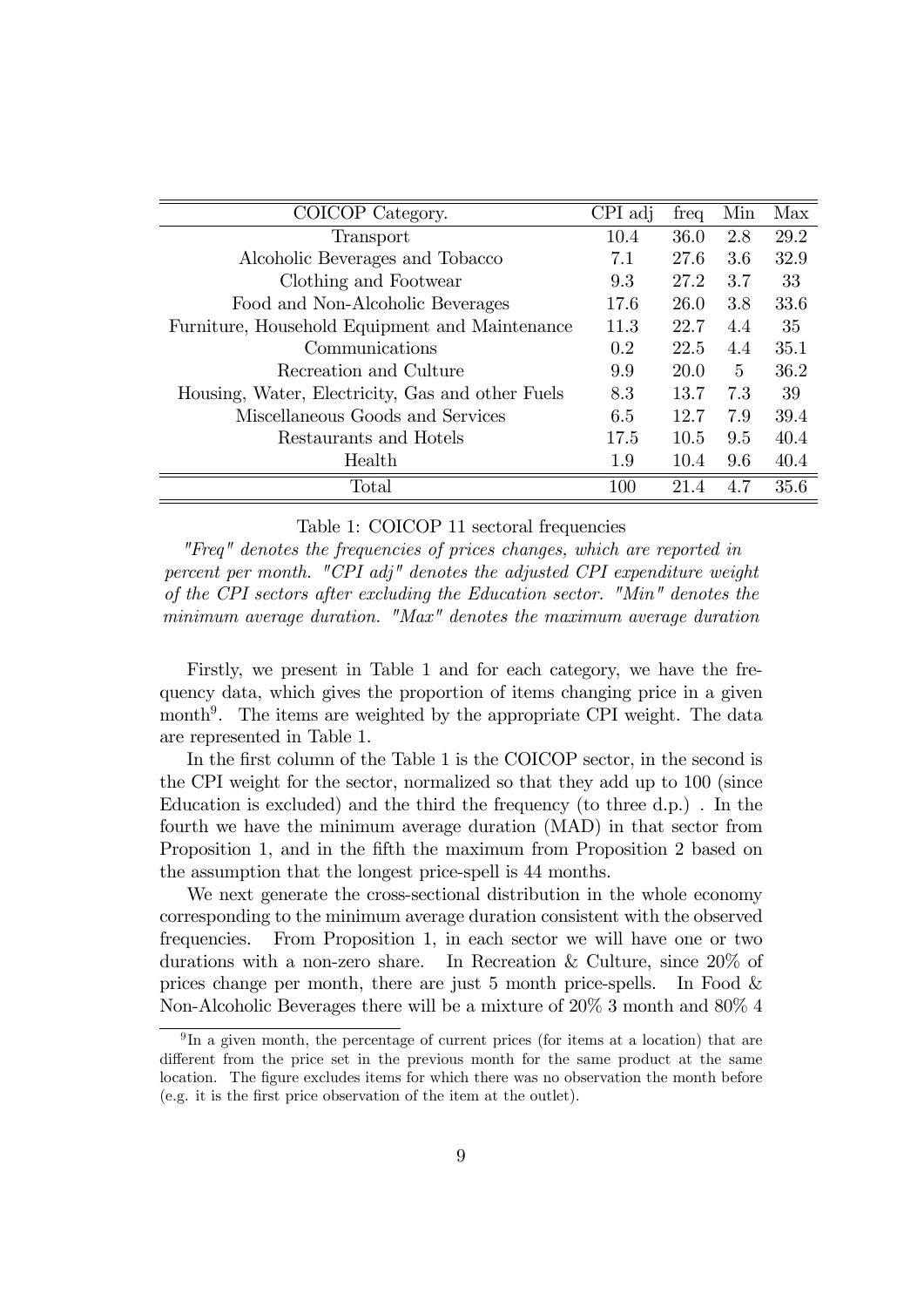

Figure 1: Actual DAF vs. minumum duration

month price-spells. The shortest durations are 2 months (in Transport) and the longest 10 months (in Health). For each duration, we can then add up across the 11 sectors to get the weighted cross-sectional distribution. This is depicted in Figure 1:

We estimate the actual cross-sectional distribution as in Dixon (2012) using the hazard function. We can see that the distributions are completely different, although derived from exactly the same data. The "minimum duration" distribution has no 1 month, 6 month, 11 month or 12 month durations; the most common durations are 4 months (32% ), then followed by the 3 months  $(16\%)$  and 5 months  $(14\%)$ . Among the rest, we find that the share of distribution coincidently according with the length of duration, such as 10 months (10%) and 9 months (9%), 8 months (8%), 7 months (7%), 2 months  $(2\%)$ . In contrast, the "true" distribution is much flatter with a long tale (which we have truncated at 24 months). The most common duration is 1 month  $(10.3\%)$  closely followed by 2 months  $(8.5\%)$ . There is an annual spike at 12 months  $(4\%)$ . Whilst the longer durations tend it have lower shares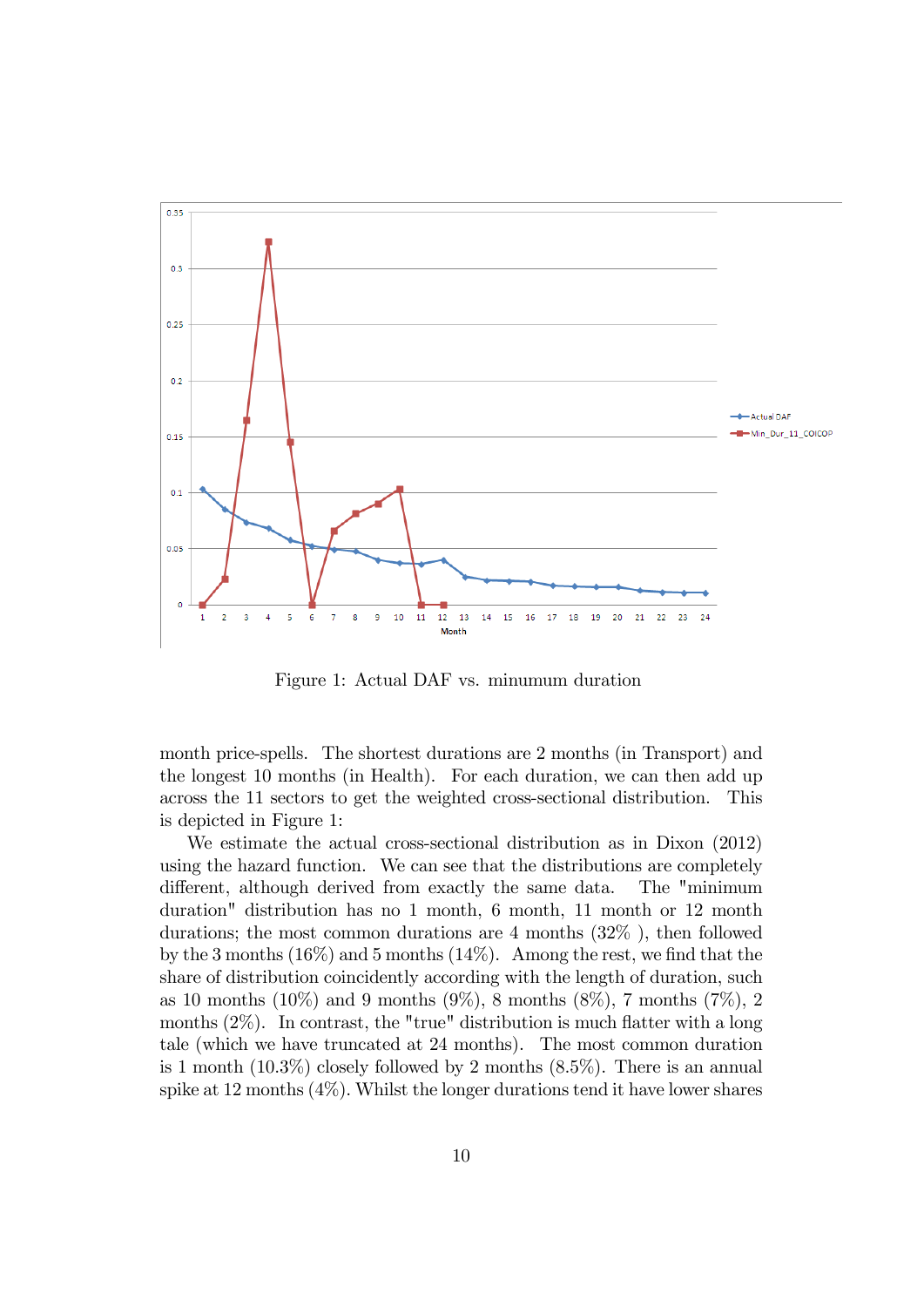

Figure 2: Actual DAF vs. minimum duration distributions.

the cross-sectional distribution is non-monotonic. The maximum duration distribution is to have a mix of one month and the maximum duration (44 months). As a first approximation, the share of the one month durations in each sector is a little less than the frequency. This is clearly very different from the actual distribution.

We can now see what the effect of further disaggregation is on the "minimum duration" distributions: we perform the same procedure for the COICOP 67 and the 570 item level. These are all depicted in Figure 2, along with the COICOP 11 and the true distribution. They share some common features when compared to the true distribution: they all put too little weight on month 1, month 12, and after. They all put too much weight on months 3-5 and months 9 and 10. However, they are also quite different. The level of disaggregation clearly matters when constructing a possible cross-sectional distribution. We can see this from the mean and median durations in Table 2.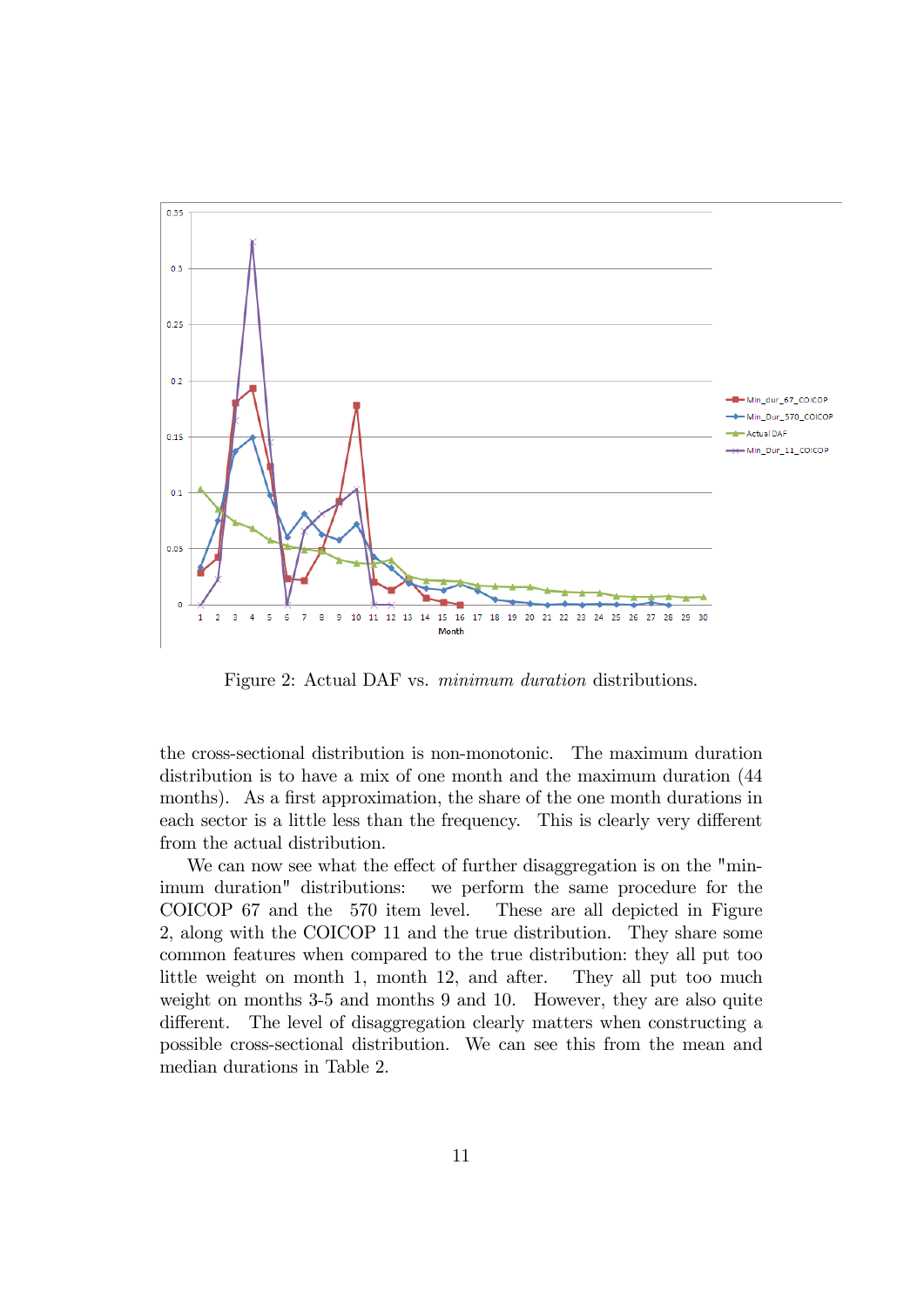|                  |      | Mean DAF Median DAF |
|------------------|------|---------------------|
| True             | 10.9 | 7.8                 |
| $11 \text{ min}$ | 5.5  |                     |
| $67$ min         | 6.1  | 4.5                 |
| min<br>570       | 67   | 58                  |

Table 2: The minimum mean and median duration accross firms comparison "True" denotes the actual cross-sectional distribution implied by hazard function, "11\_min", "67\_min", and "570\_min" denote the cross-sectional distributions derived from the "minimum method" at different disaggregation level, corresponding to 11 COICOP categories, 67 disaggregated COICOP categories,and 570 items respectively. "Mean DAF" and "Median DAF" denote the mean and median length of duration across Örms, and both of them are in unit of month.

These are far too short, reflecting the fact that the minimum duration distributions put a large weight on the shorter distributions and do not have a long fat tail as in the data. In fact, the minimum durations are just over half the actual mean duration.

#### 4.1 Calvo distributions.

Clearly, the "minimum duration" distributions corresponding to Proposition 1 do not look at all like the true distribution. In this section we look at the distribution generated by the hypothesis that the sectoral frequencies are generated by a Calvo distribution. Again, as in the previous section, we are looking at exactly the same data, just at different levels of aggregation. Within each sector  $k = 1...N$ , we observe a sectoral frequency of  $h_k$ . As shown in Dixon and Kara (2006), this corresponds to the cross-sectional distribution for that sector  $\boldsymbol{\alpha}_k = {\alpha_{ik}}_{i=1}^{\infty}$  where:

$$
\alpha_{ki} = i.h_k^2 (1 - h_k)^{i-1}
$$
 (6)

Each sector has a CPI weight  $c_k$ . We can then aggregate across the N sectors using the CPI weights to get the share of each duration across all sectors  $\boldsymbol{\alpha} = \{\alpha_i\}_{i=1}^{\infty}$  where:

$$
\alpha_i = \sum_{k=1}^{N} c_k \alpha_{ki} \tag{7}
$$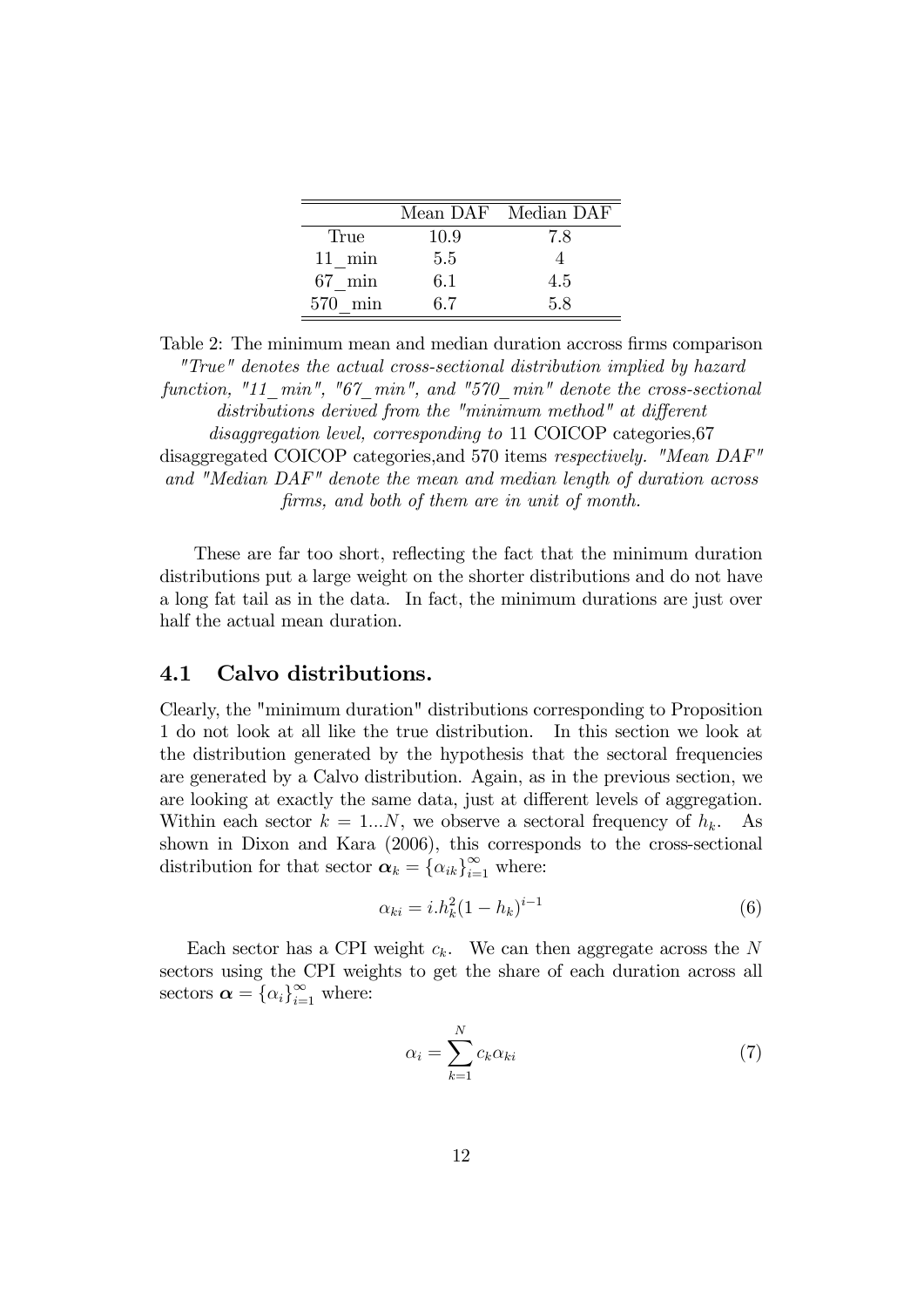The mean duration of the Calvo distribution at the sectoral level is  $10$ :

$$
\bar{T}_k^C = 2h_k^{-1} - 1.
$$
\n(8)

The mean of the aggregate distribution is thus:

$$
\bar{T} = \sum_{k=1}^{N} c_k \bar{T}_k^C
$$

This is the method used in Dixon and Kara (2010, 2011) for generating the Bils-Klenow distribution based on the Bils Klenow (2004) appendix dataset of 350 sectoral frequencies for the US.

It is important to note that by assuming a Calvo distribution, we are not assuming a Calvo pricing model within each sector. We are simply describing the distribution of price-spell durations in each sector generated by a constant hazard rate that is equal to the sectoral frequency. This is purely descriptive of the distribution. It is perfectly compatible with a Taylor model, where within each sector the length of the price-spells is known ex ante. What we are doing in effect is constructing  $\alpha = {\alpha_i}_{i=1}^{\infty}$  using (7): that means we take out all of the  $i$  duration spells from each sector  $k$  and put them together into a "duration sector"  $\alpha_i$ , which includes all of the price-spells of length i in the economy. The key difference between the Calvo and Taylor pricing frameworks is that under Taylor the Örms know the length of the price-spell when they set the price, whereas in the Calvo they do not.

In Figure 3, we represent the Calvo distributions at different levels of aggregation: the one sector "aggregate Calvo" (AC) distribution based on the mean UK frequency of 0.2140; the 11 sector COICOP, the 67 sector CIOCOP and the 570 item level. We have truncated the theoretical Calvo distributions at 44 months.

The first observation is that the level of aggregation influences the shape of the aggregate distribution. The distributions all have a "hump" shape, which peaks at 2 months (COICOP 67 and Item 570) , 3 months (COICOP 11), and 4 months(AC). They all have far too few one-month shares and of course miss the 12 month spike, as pointed out by Alvarez and Burriel (2010). However, from month 8, CIOCOP 67 and Item 570 both track the true distribution fairly well (except for month 12). AC and COICOP 11 both overestimate the share of durations between 3 months and 16 months, and they underestimate the share of durations longer than 16 months. However, COICOP 11 is relatively closer to the true distribution than AC. If we look at the Item 570 Calvo distribution, the most disaggregated one we have,

 $10$ Dixon and Kara (2006), Theorem 1.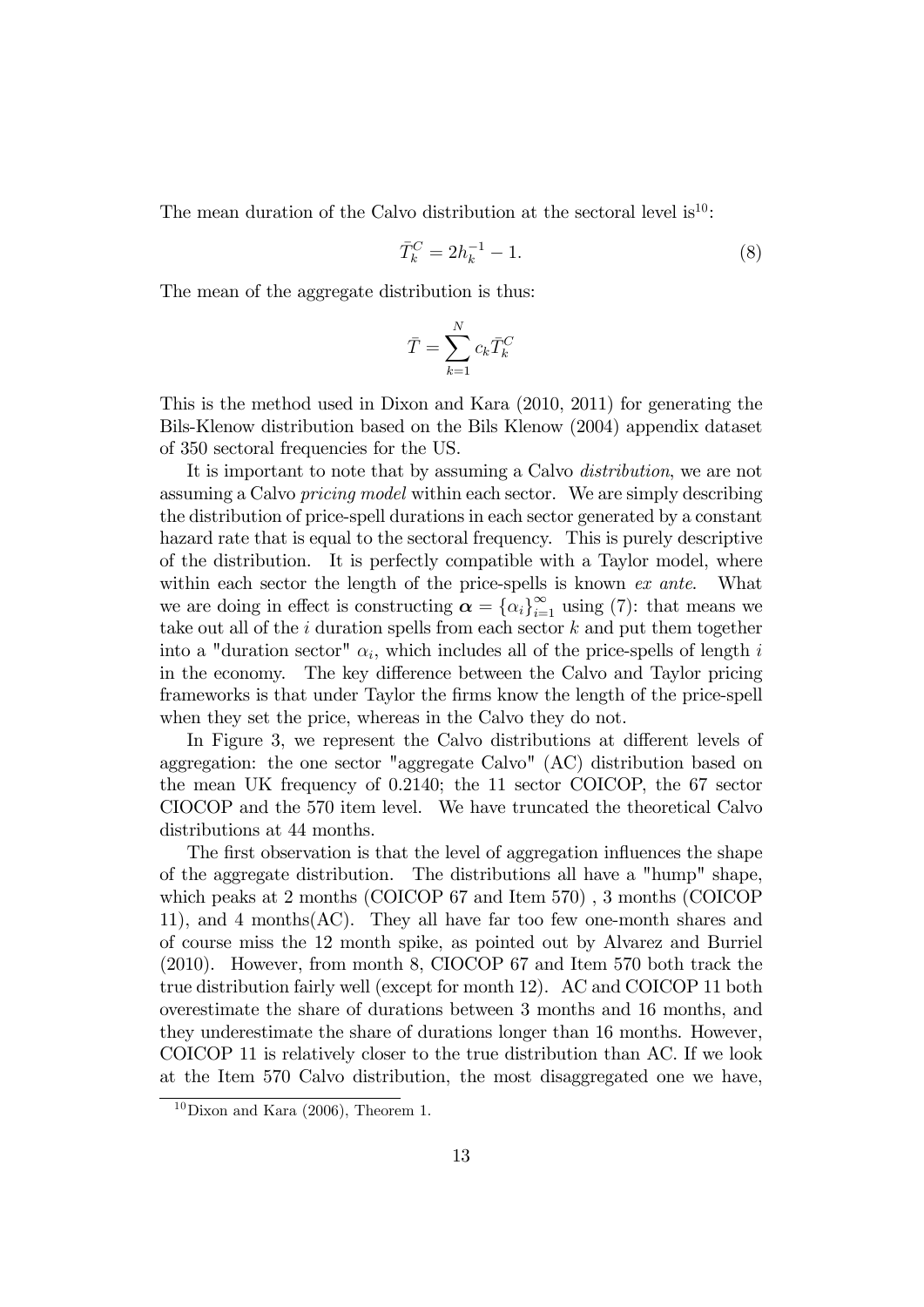

Figure 3: Calvo distributions at different levels of aggregation vs. Actual DAF.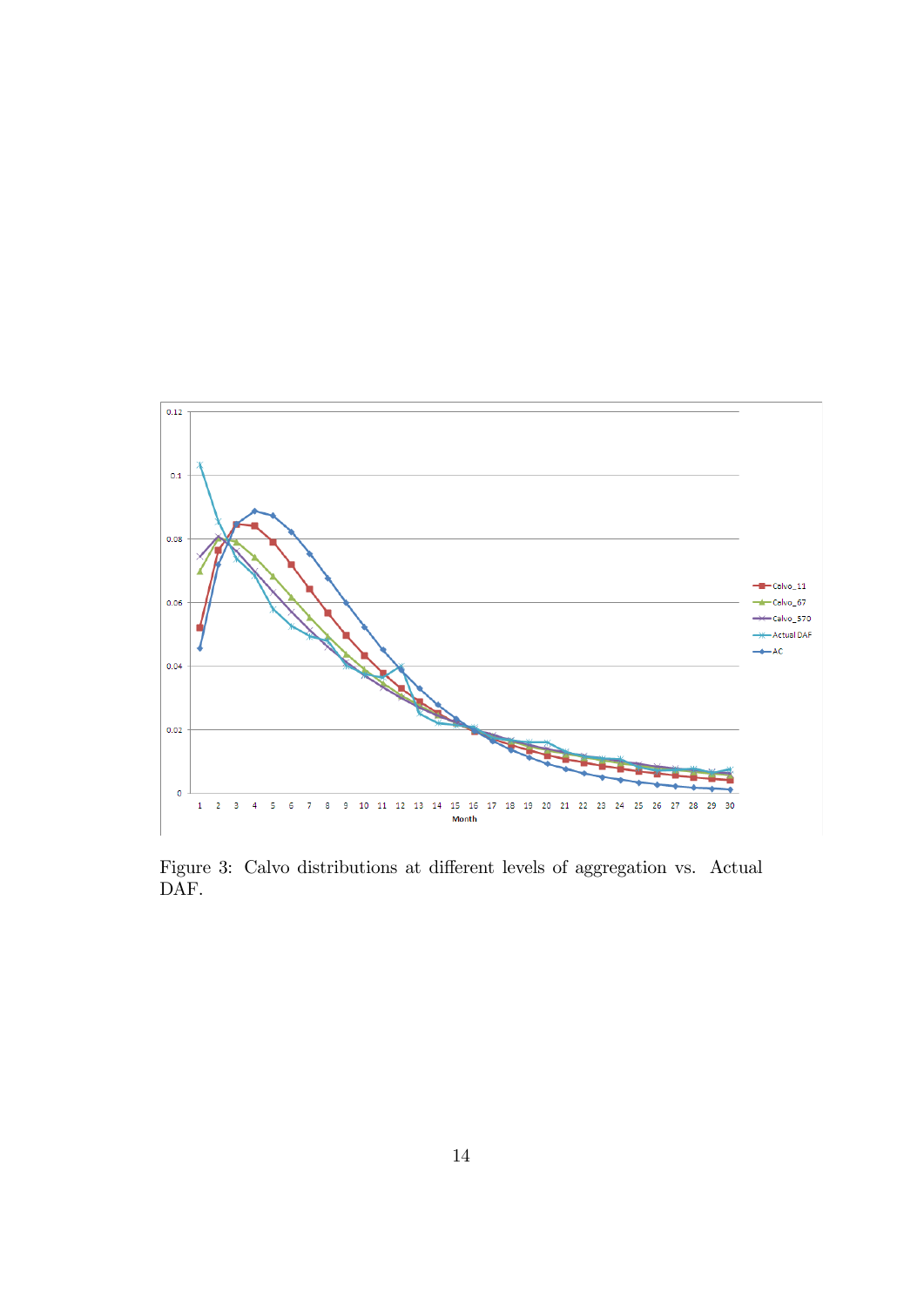|           |      | Mean DAF Median DAF |
|-----------|------|---------------------|
| True      | 10.9 | 7.8                 |
| 11 Calvo  | 9.1  | 6.8                 |
| 67 Calvo  | 10.5 | 7.2                 |
| 570 Calvo | 10.8 | 7.8                 |
| AC        | 8.3  | 6.5                 |

Table 3: Mean and median durations of Calvo distributions "True" denotes the actual cross-sectional distribution implied by hazard function, "AC", "11\_Calvo", "67\_Calvo", and "570\_Calvo" denote the cross-sectional distributions derived from the "Calvo distribution" at different aggregate level, corresponding to one aggregate sector, 11 COICOP categories,67 disaggregated COICOP categories,and 570 items respectively. "Mean DAF" and "Median DAF" denote the mean and median length of duration across firms, and both of them are in unit of month.

this peaks at month 2 and is the only Calvo distribution to be roughly close to (a little less than) the true proportion of 1 months. Furthermore, the Calvo distribution generated by Item 570 is quite similar from the months 2 onwards, only missing the 12 months spike. The UK distribution has a fatter tail, but the Calvo tails are certainly quite substantial. Essentially, the Calvo distributions put too much weight on the shorter months (2-7) and hence puts less weight on the remaining durations.<sup>11</sup>

The means and medians of the different Calvo distributions are listed in Table 3. Here we can see that as the category becomes more disaggregated, the mean and median of Calvo distributions become closer to the true distribution. Indeed, the Calvo distribution generated by Item 570 almost has the same mean and median value as what we get from the true distribution. If we compare the means of the Calvo distributions, these are linked to the distributions in Table 1, since the mean of the minimum duration distribution is

$$
\bar{T}^{\min} = \sum_{k=1}^{N} c_k h_k^{-1}
$$

which yields the theoretical relation  $\overline{T}^C = 2 \cdot \overline{T}^{min} - 1$ . Hence the Calvo means are similar to the actual mean, whilst the theoretical minimum is just over half. No such exact relation holds for the medians. If we look at Tables 2 and 3, we can see that the Calvo means are less than the theoretical

 $^{11}\mathrm{We}$  then look at the sectoral data to see what the sectoral distributions actually look like. Most of these do not fit the Calvo implied distribution. We use a Komogorov-Smirnov test to confirm this finding. See appendix 2 for the details.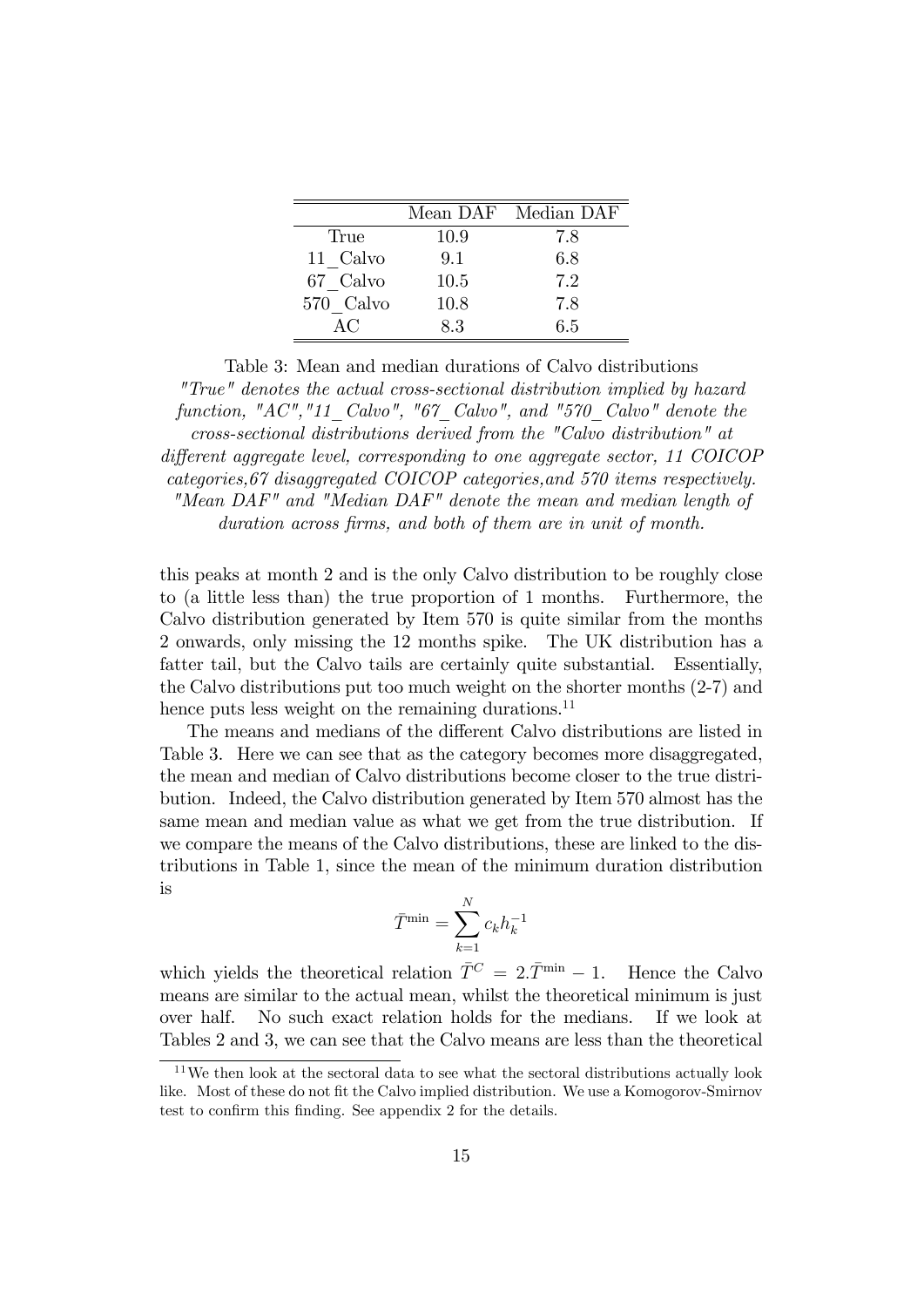means. This is because we have truncated the Calvo distributions at 44 months: if we extend this then the mean will approach its theoretical value. Truncation reduces the mean quite significantly, since the long tail of the Calvo distribution will be allocated to the 44th month: whilst the shares of these longer durations are small, they are long and so affect the mean.

Whilst the Calvo assumption gives us a mean that is about right, it differs considerably from the true distribution. There are not enough one-period price-spells: in the data, there are a lot of products that have perfectly flexible prices that change almost every month (petrol, vegetables etc.) Hence the first period hazard rate needs to be higher than in the standard Calvo model. Second there are too many 3-8 month spells. This implies that the hazard needs to be lower for these months. Then of course there is a 12 month peak.

In fact we can get a very good approximation to the monthly DAF if we do the following "simplified" hazard function:

- allow for a high and declining hazard for months  $1-4.(h_1 = 0.41, h_2 =$ 0.29,  $h_3 = h_4 = 0.22$
- When the length of duration less than a year , the hazard is constant at  $h_i = 0.16$  for  $5 \le i \le 11$ .
- There is a 12 month peak:  $h_{12} = 0.2$ .
- Thereafter, we the hazard is constant at  $h_i = 0.125$  or  $i > 12$ .

We can depict the "true" hazard and the "simplified" hazard in Figure 4. And accordingly, we can have the true cross-sectional distribution (DAF) and the one implied from the "simplified" hazard in Figure 5.

We can also look at the distributions within each of the 11 COICOP sectors. This we do in Appendix 3. There is considerable heterogeneity in the sectoral distributions. Whilst most have a 12 month peak, there are several sectors which have little if any 12 month peak in the DAF or hazard: these latter include Food and non-alcoholic beverages, alcoholic beverages, clothing and footwear, communication. Also, there are sectors which have peaks other than 12 months which are important: housing and utilities has peaks every 4 months, communications at 5-6, 11 and 18 months. We compare each sectoral distribution with the corresponding Calvo distribution. Since we have such a large data set, the formal Kolmogorov-Smirnov test rejects the null hypothesis that the two distributions are the same in all of the 11 sectors. We also measure the degree of "overlap" of the two distributions for each sector. That is, the extent to which the two distributions allocate the same mass to the same values: it is the sum of the absolute deviations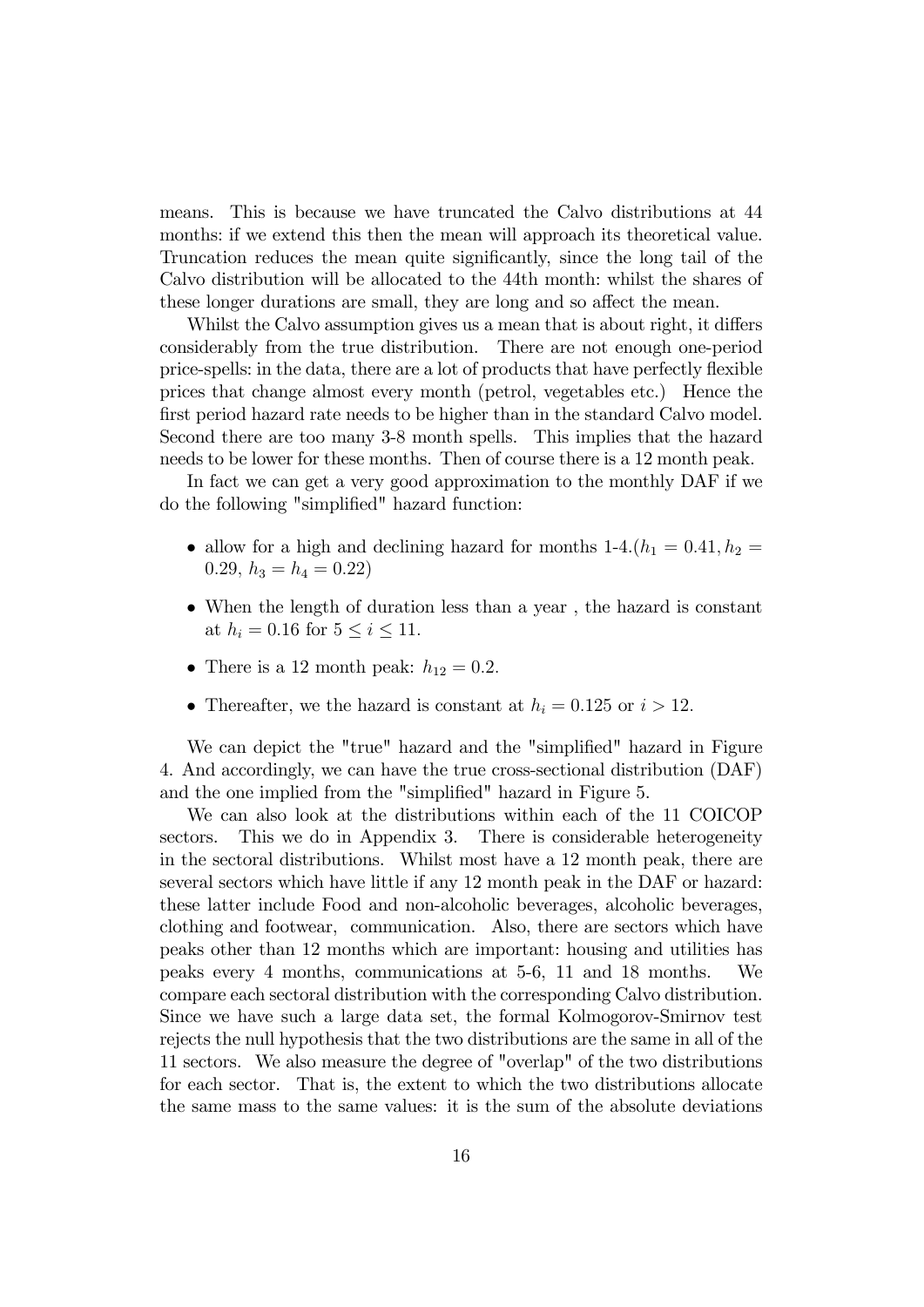

Figure 4: True and simplified hazard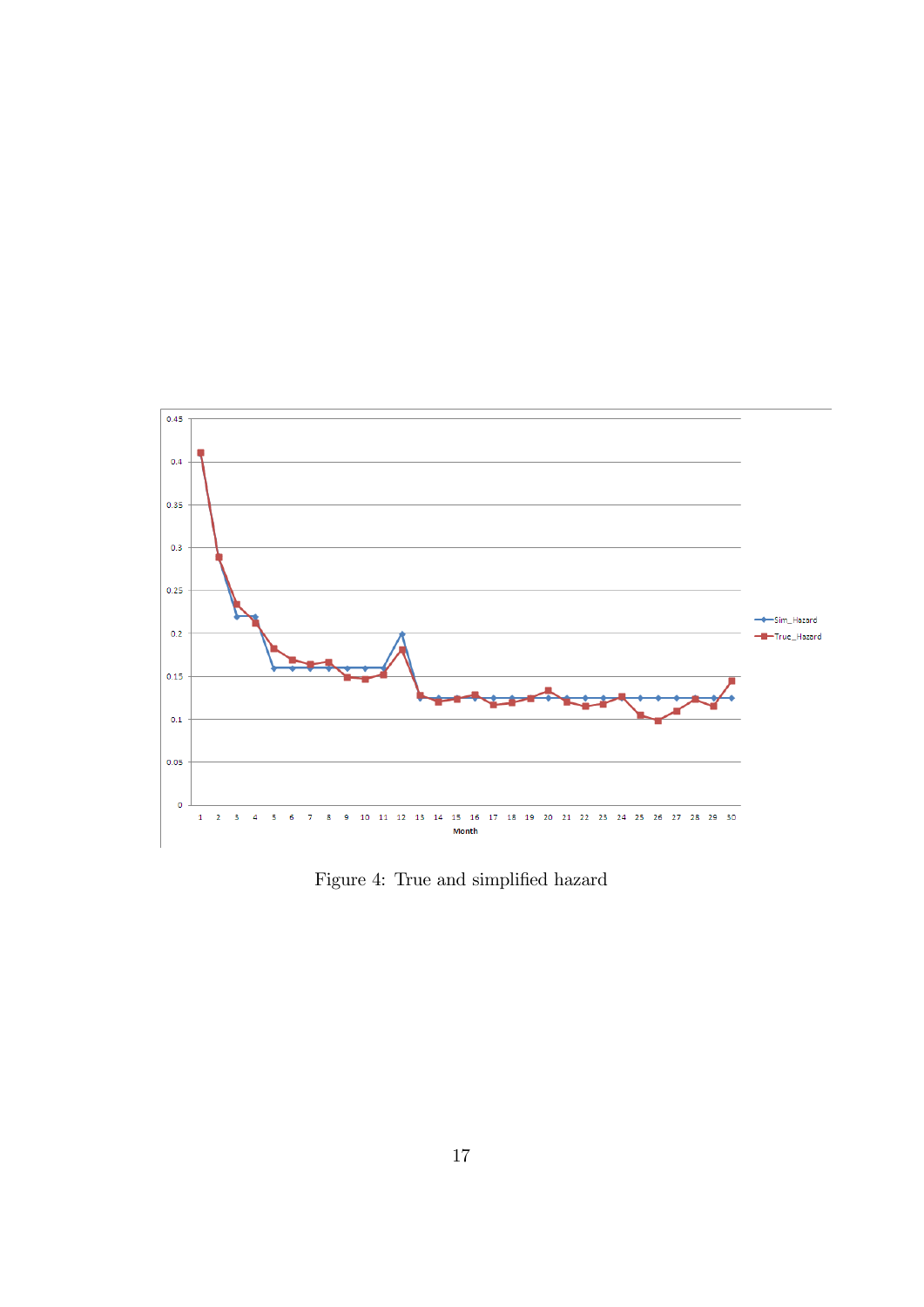

Figure 5: True and simplified DAF.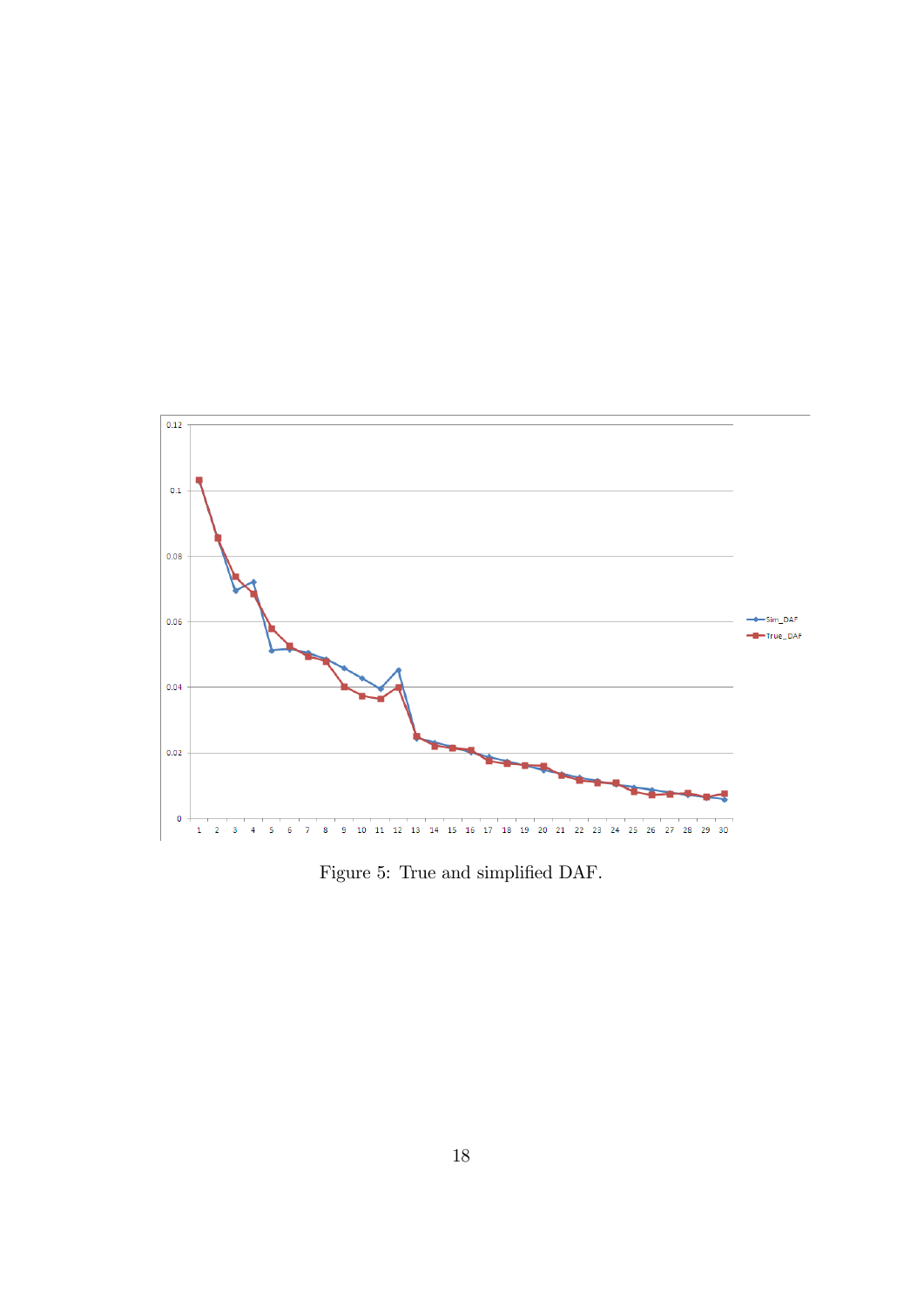for each value (in this case number of months) relative to the total mass. A value of 1 means that there is no overlap at all: 0 that they are identical. In the case of the distributions, the difference is as low as 0.18 for Alcoholic beverages, 0.20 for restaurants & hotels, and 0.23 for transportation. For the rest it is over 0.30 peaking at 0.58 for Health. Given that there must be some overlap here (all of the values for both distributions are strictly positive for months 1-44), these figures indicate a wide divergence in most sectors. In conclusion, we can say that the Calvo distribution is not a good description of the data either at the aggregate level or the COICOP 11 level.

## 5 The Simulation of different pricing models.

We have found that the we can use the sectoral frequencies to generate the corresponding hypothetical Calvo distributions. For the UK data at least, we find that at high levels of disaggregation, the resultant hypothetical aggregate distribution matches the true distribution quite well in terms of both the mean and the median. There are significant differences, most notably the hypothetical distribution has no 12 month spike and too few flexible prices. Since the mean and median are close, do the differences matter at the aggregate level? If we simulate a DSGE macro model using the hypothetical Calvo distribution, will it yield a good approximation to the simulations using the true distribution found in the UK data? If the answer is "yes", then it implies that the absence of the 12 month spike and too few flexible prices does not matter from the perspective of the macroeconomic properties of the DSGE model. This would validate the approach taken in Dixon and Kara (2010,2011) and Kara (2011) which used the hypothetical Calvo distribution derived from the Bils-Klenow table of sectoral frequencies in order to calibrate their US pricing models.

We will perform our simulations using two DSGE models: a simple Quantity theory model (QT) and the Smets and Wouters (2003) (SW) model. We will look at two pricing models in both of these cases: the Generalized Taylor (GT) and Generalized Calvo (GC) model as in Dixon and Le Bihan (2012).

#### 5.1 Price setting.

There are two general time-dependent models which are capable of reflecting the underlying distribution found in the micro-data: the Generalized Taylor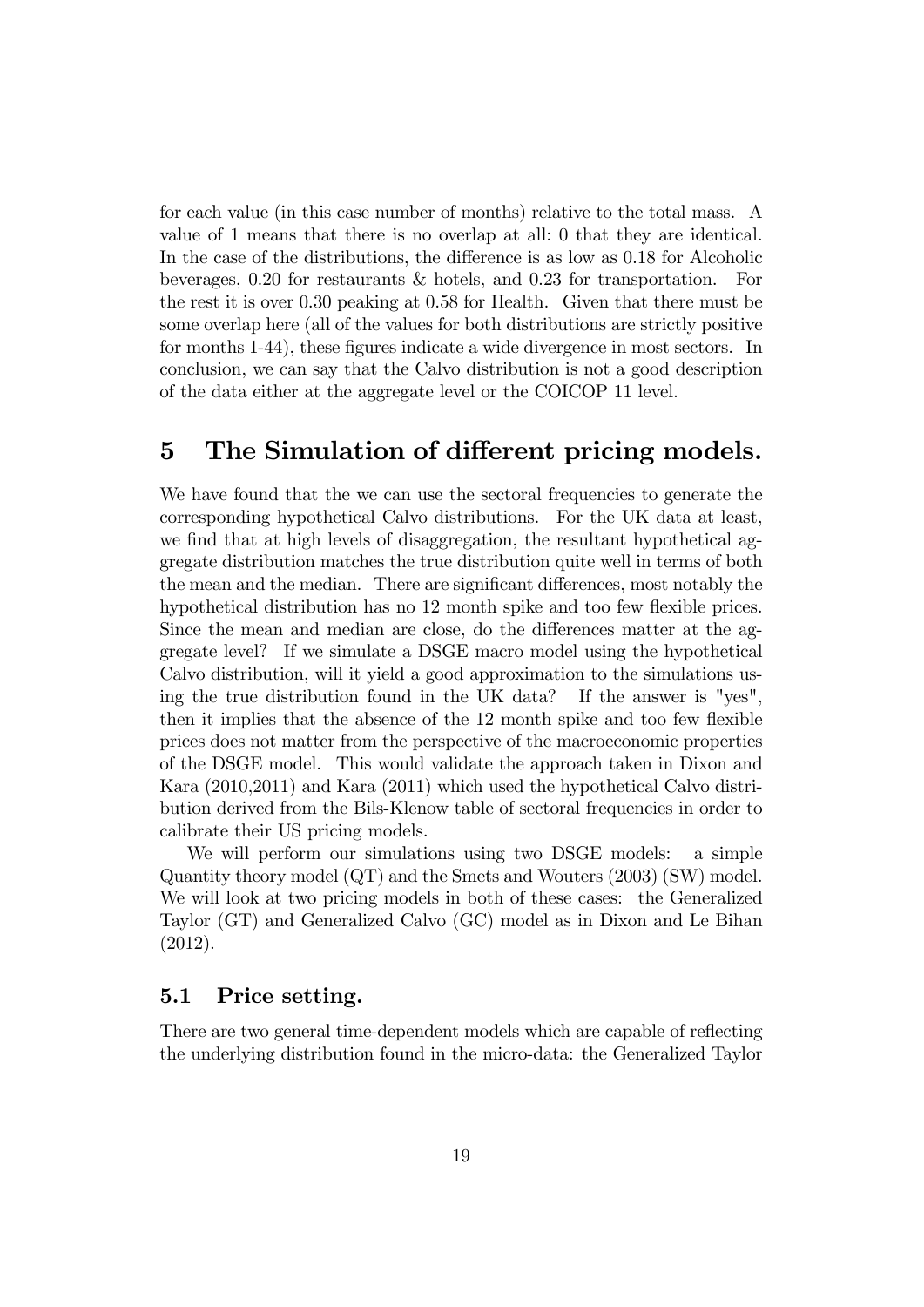$(GT)^{12}$  and Generalized Calvo  $(GC)$  models<sup>13</sup>. The key difference between the models is that in the GT the firms know how long the price spell will last when they set the price, and so each duration of price-spell will have a different reset price. In the GC, in contrast, the firms do not know how long the price spell will last and have a distribution over possible price-spells durations. All firms have the same distribution and hence there is only one reset price every period as in the simple Calvo model. In the Generalized Taylor Economy (GT) there are N sectors,  $i = 1, ..., N$ . In sector i there are  $i$ -period contracts: each period a cohort of  $i^{-1}$  of the firms in the sector sets a new price (or wage). If we think of the economy as a continuum of firms, we can describe the  $GT$  as a vector of sector shares:  $\alpha_i$  is the proportion of firms that have price-spells of length  $i$ . If the longest observed price-spell is F, then we have  $\sum_{i=1}^{F} \alpha_i = 1$  and  $\alpha \in \Delta^{F-1}$  is the F-vector of shares  $\boldsymbol{\alpha} = {\{\alpha_i\}}_{i=1}^F$ . We can think of the "sectors" as "duration sectors": we can classify the economy by the length of price-spells. The essence of the Taylor model is that when they set the price, the firms know exactly how long its price is going to last. The simple Taylor economy is a special case where there is only one length of price-spell (e.g.  $\alpha_2 = 1$  is a simple Taylor "2 quarters" economy).

The log-linearised equation for the aggregate price  $p_t$  is a weighted average of the sectoral prices  $p_{it}$ , where the weights are  $\alpha_i$ :

$$
p_t = \sum_{i=1}^{F} \alpha_i p_{it} \tag{9}
$$

In each sector *i*, a proportion  $i^{-1}$  of the  $\alpha_i$  firms reset their price at each period. Assuming imperfect competition and standard demand curve, the optimal reset price in sector i,  $x_{it}$  is given by the first-order condition of an intertemporal profit-maximisation program under the constraint implied by price rigidity. The log-linearised equation for the reset price, as in the standard Taylor set-up, is then given by :

$$
x_{it} = \left(\frac{1}{\sum_{k=0}^{i-1} \beta^k}\right) \sum_{k=0}^{i-1} \beta^k E_t p_{t+k}^* \tag{10}
$$

where  $\beta$  is a discount factor,  $E_t$  is the expectation operator conditional on information available at date  $t$ , and  $p_{t+k}^*$  is the optimal flex price at time  $t + k$ . The reset price is thus an average over the optimal flex prices for the

<sup>12</sup>See Taylor 1993, Coenen et al. 2007, Dixon and Kara 2010, 2011.

<sup>13</sup>See Wolman 1999, Mash 2003 and 2004, Guerrieri 2006, Sheedy 2010, Paustian and von Hagen 2008.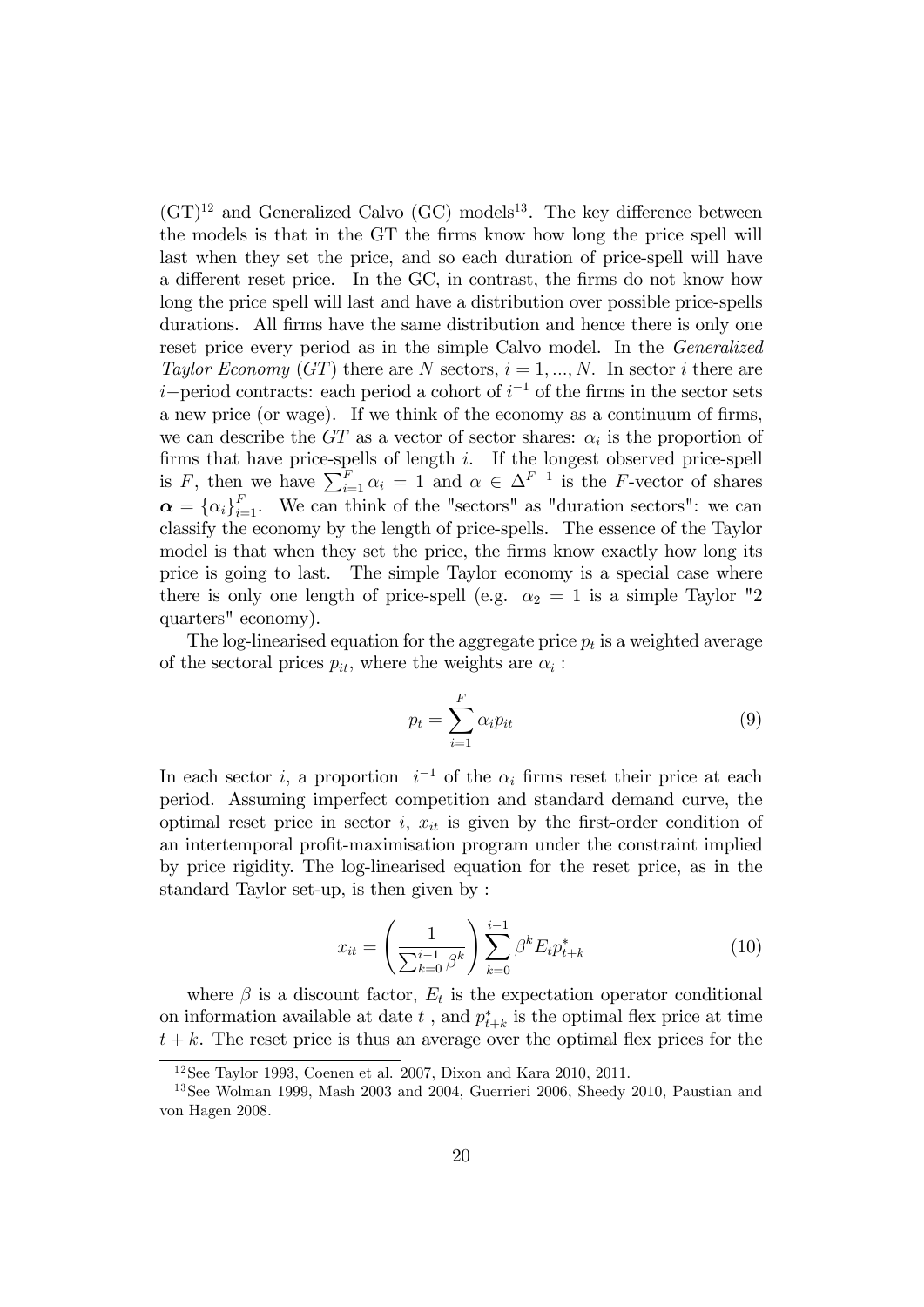duration of the contract (or price-spell). The formula for the optimal flex price will depend on the model: clearly, it is a markup on marginal cost. We will specify the exact log-linearised equation for the optimal flex-price when we specify the exact macroeconomic model we use.

The sectoral price is simply the average over the  $i$  cohorts in the sector:

$$
p_{it} = \frac{1}{i} \sum_{k=0}^{i-1} x_{it-k}
$$
 (11)

In each period, a proportion  $\bar{h}$  of firms reset their prices in this economy: proportion  $\iota^{-1}$  of sector i which is of size  $\alpha_i$  resulting in equality (3).

In the GC, firms have a common set of duration-dependent reset probabilities: the probability of resetting price i periods after you last reset the price is given by  $h_i$ . This is a time-dependent model, and the profile of reset probabilities is  $\mathbf{h} = \{h_i\}_{i=1}^F$ . Clearly, if F is the longest price-spell we have  $h_F = 1$  and  $h_i \in [0, 1)$  for  $i = 1...F - 1$ . Again, the duration data can be represented by the hazard function. Estimated hazard function can then be used to calibrate h. Since any distribution of durations can be represented by the appropriate hazard function, we can choose the  $GCE$  to exactly fit micro-data.

In economic terms, the difference between the Calvo approach and the Taylor approach is that when the Örm sets its price, it does not know how long its price is going to last. Rather, it has a *survivor function*  $S(i)$  which gives the probability that its price will last at up to  $i$  periods. The survivor function in discrete time is<sup>14</sup>:

$$
S(1) = 1
$$
  
\n
$$
S(i) = \prod_{j=1}^{i-1} (1 - h_j) \quad i = 2, ..., F
$$
\n(12)

Thus, when they set the price in period  $t$ , the firms know that they will last one period with certainty, at least 2 periods with probability  $S(2)$  and so on. The Calvo model is a special case where the hazard is constant  $h_i = \overline{h}$ ,  $S(i) = (1 - \bar{h})^{i-1}$  and  $F = \infty$ . Of course, in any actual data set, F is finite.

In the GC model the reset price is common across all firms that reset their price. The optimal reset price, in the same monopolistic competition

 $14$ Note that the discrete time survivor function effectively assumes that all "failures" occur at the end of the period (or the start of the next period): this corresponds to the pricing models where the price is set for a whole period and can only change at the transition from one period to the next.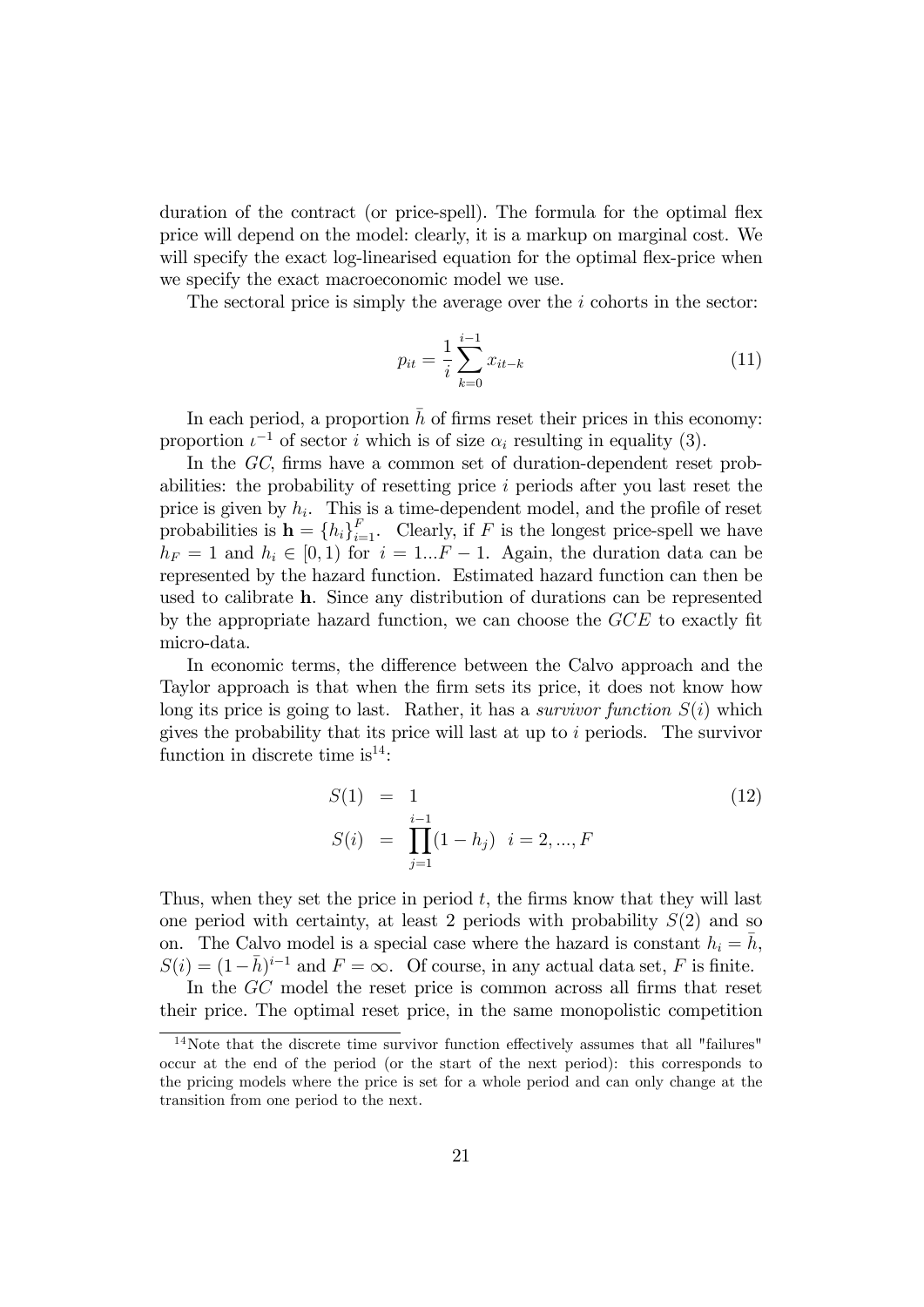set-up as mentioned above, is given in log-linearised form by:

$$
x_t = \frac{1}{\sum_{i=1}^F S(i)\beta^{i-1}} \sum_{i=1}^F S(i)\beta^{i-1} E_t p_{t+i-1}^*
$$
(13)

The evolution of the aggregate price-level is given by:

$$
p_t = \sum_{i=1}^{F} S(i)x_{t-i+1}
$$
 (14)

That is, the current price level is constituted by the surviving reset prices of the present and previous  $F-1$  periods.

#### 5.2 A simple quantity theory model with price-setting.

We will first examine the  $GC$  and  $GT$  models of prices in a quantity theory model with labour as the only input of production. This model has the great advantage being very simple, because almost all its dynamic properties are generated by the pricing models alone. DSGE models like the SW model in contrast are quite complicated with dynamic properties emerging from the interaction of pricing with many other features of the model. The model we present is in its log-linearised version (see Ascari 2003, Dixon and Kara 2010 for the derivation from microeconomic foundation).

To model the demand side, we use the constant-velocity Quantity Theory:

$$
y_t = m_t - p_t
$$

where  $(p_t, y_t)$  are aggregate price and output and  $m_t$  the money supply. We model the monetary growth process as an autoregressive process of order one  $AR(1):$ 

$$
m_t = m_{t-1} + \varepsilon_t
$$
  

$$
\varepsilon_t = \nu \varepsilon_{t-1} + \xi_t
$$

where  $\xi_t$  is a white noise error term (effectively a monetary growth shock). Following Chari et al( 2000) we set  $\nu = 0.5$ .

The optimal flexible price  $p_t^*$  at period t in all sectors is given by:

$$
p_t^* = p_t + \gamma y_t \tag{15}
$$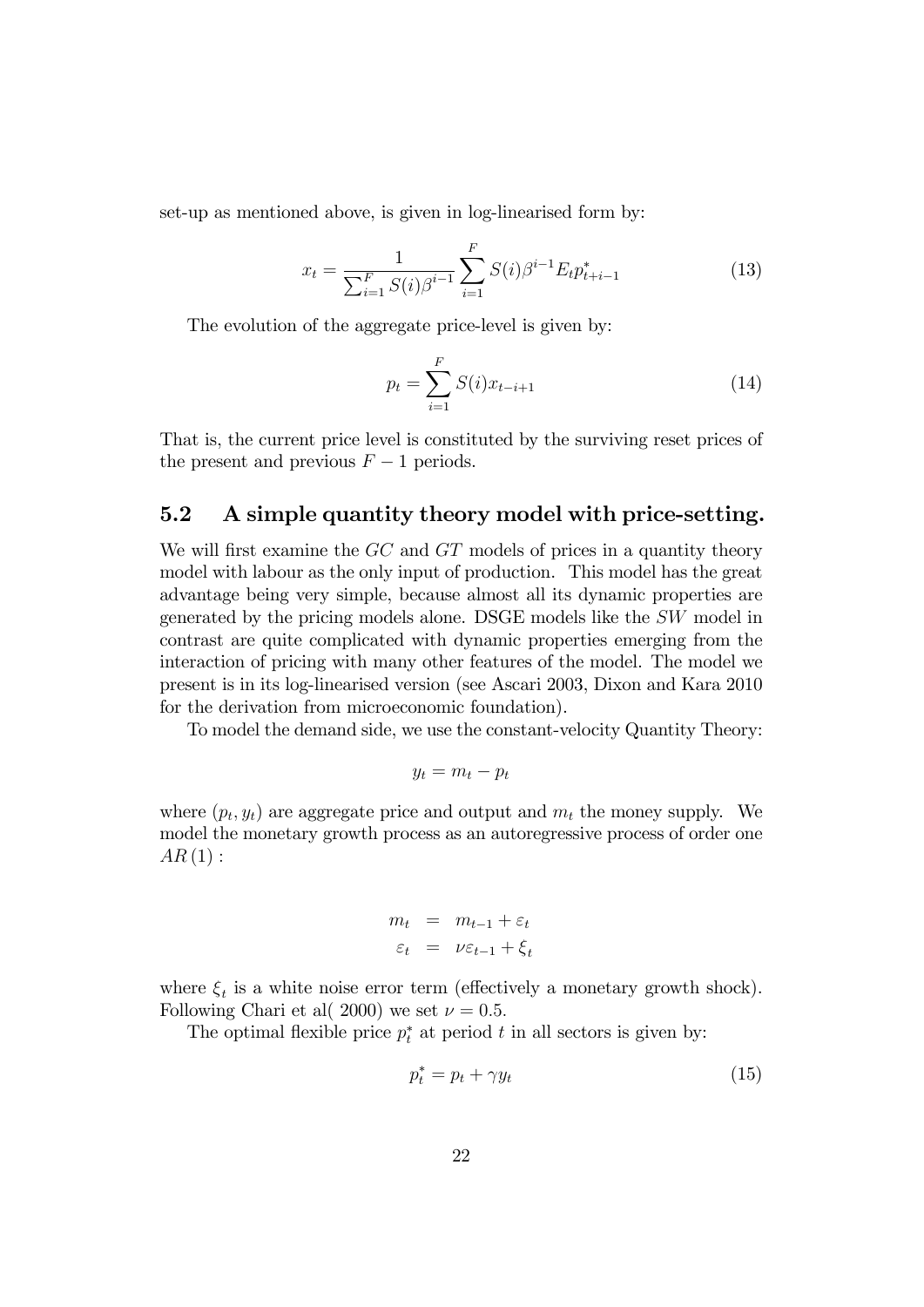

Figure 6: IRF of money growth shock in Quantity Theory model for GTE price-setting.

The key parameter  $\gamma$  captures the sensitivity of the flexible price to output<sup>15</sup>. As discussed in Dixon and Kara (2010), there are a range of calibrated and estimated values for  $\gamma$ : for illustrative purposes, we use the "moderate" case of  $\gamma = 0.1$  as in Mankiw and Reis (2002). As shown by Ascari (2003) and Edge (2002), the value of  $\gamma$  can be interpreted as resulting from either wage or price-setting.

In Figures 6 and 7, we see the IRFs for the QT model responding to a monetary 1% monetary growth shock. As we can see, the IRFs look similar in shape for both the GC and GT: for both output and inflation. There are four IRFs reflecting the distributions generated from the estimated ("true")

<sup>&</sup>lt;sup>15</sup>This can be due to increasing marginal cost and/or an upward sloping supply curve for labour. See for example Walsh (2003, chapter 5) and Woodford (2003, chapter 3).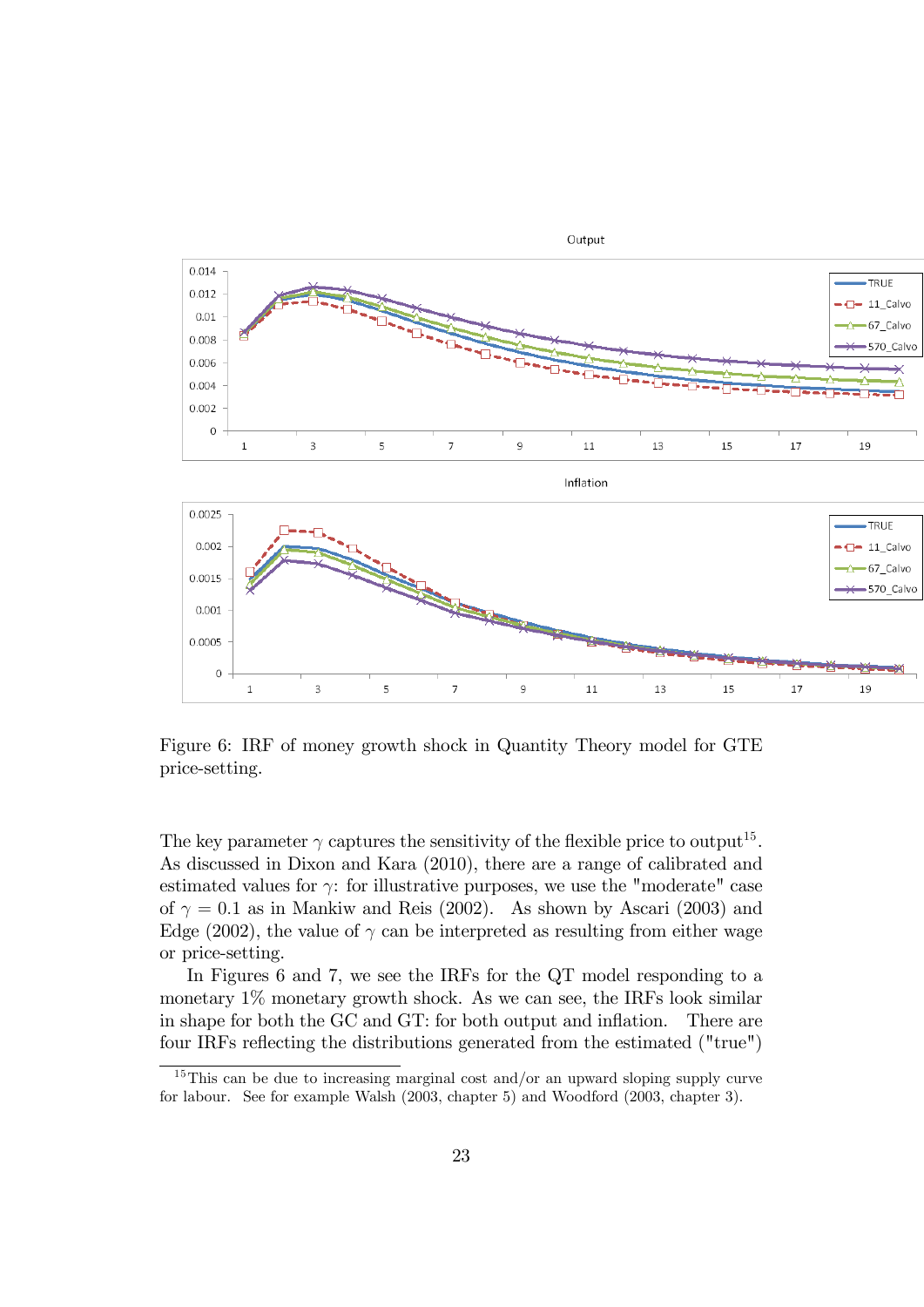

Figure 7: IRF of money growth shock in Quantity Theory model for GCE price-setting.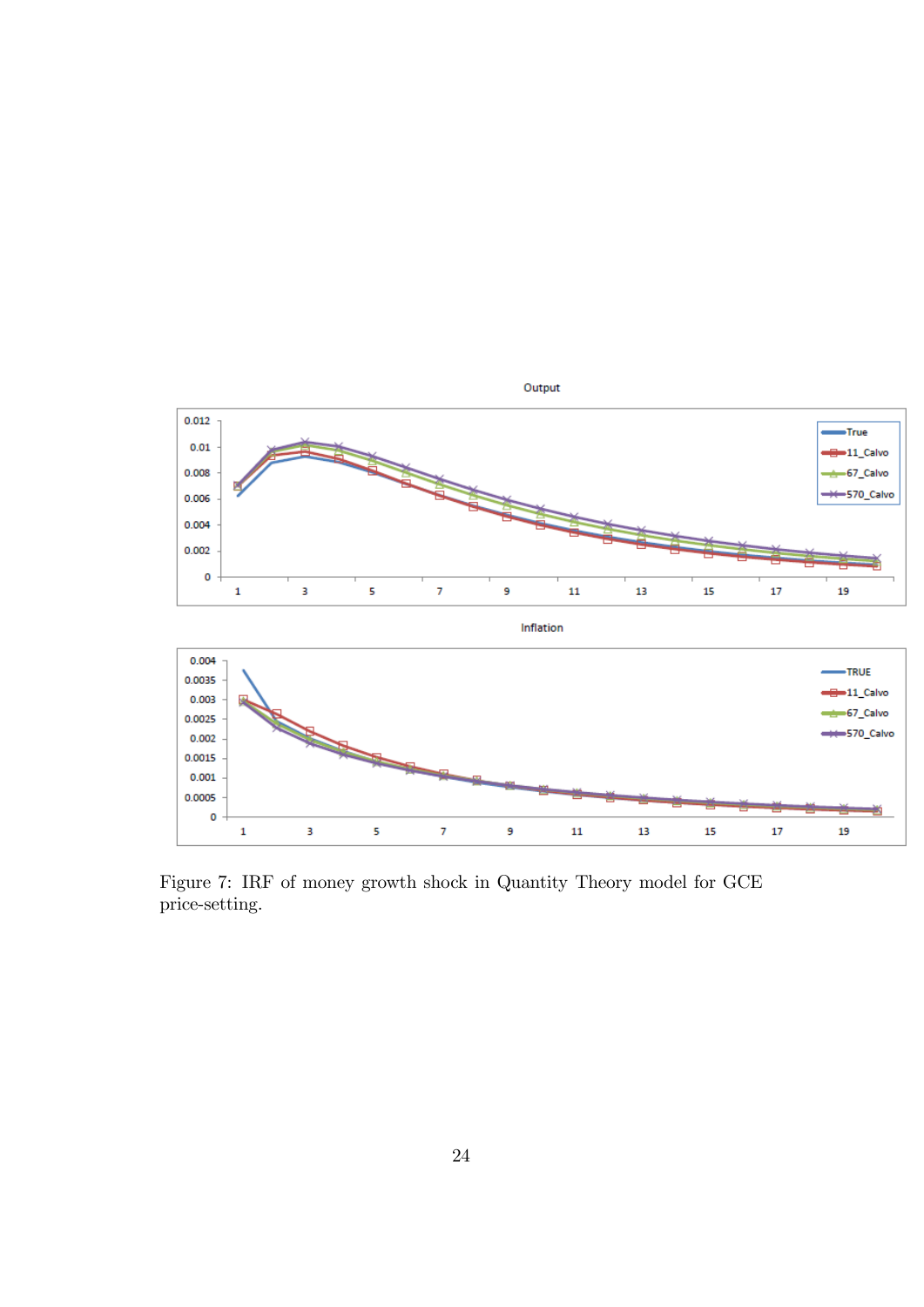|                      | <b>GTE</b> |      |                                                          | <b>GCE</b> |      |           |
|----------------------|------------|------|----------------------------------------------------------|------------|------|-----------|
|                      | True       | True | True                                                     | True       | True | True      |
|                      | $-11C$     | -67C | -570C                                                    | $-11C$     | -67C | -570C     |
| $AD$ in<br>output    |            |      | $9.12\%$ $8.73\%$ $21.82\%$ $4.34\%$ $14.41\%$ $21.42\%$ |            |      |           |
| $AD$ in<br>inflation |            |      | $9.93\%$ $5.36\%$ $11.87\%$ $9.01\%$ $7.99\%$            |            |      | $10.49\%$ |

Table 4: The average relative difference in IRF from QT model

UK distribution, and the three Calvo distributions derived from the sectoral frequencies at different levels of aggregation. The results are striking. We can summarize them in a few points:

(a) the IRFs from the four distributions are similar, with the "true" IRF lying in the middle.

 $(b)$  the 570 item Calvo has the largest and most persistent effect on output, followed by the 67 COICOP Calvo, then the "true" and the 11 COICOP Calvo showing the least effect.

 $(c)$  for inflation, the 11COICOP has the biggest immediate effect, while it dies out relatively faster than the other cases. The 570 item Calvo has the smallest immediate effect, but it has the most persistent effect. The "true" and 67 COICOP Calvo lie between those two.

(d) the GT has a hump shaped reaction function for inflation, the GC does not.

In order to quantify differences between the IRFs, we define the pointby-point absolute difference as a percentage of the mean "true" IRF  $\delta_i$  =  $\frac{|IRF_{true} - IRF_{calvo}|}{mean(IRF_{true})} \times 100\%$ . Summing these differences over the first 20Q  $\delta_i$  $(i = 1, \dots, 20)$  and dividing by 20, we can get the average relative difference  $(AD)$ , which is shown in the Table 5.2.

Here we can see that with the GT model, the IRF generated by the COICOP 67 frequencies is the one most close to those generated from "true" distribution. However, in the GC model, the results are kind of mix. For the IRF in output, the COICOP 11 is the one has the smallest average difference. While for the IRF in inflation, the COICOP 67's performance is the best.

#### 5.3 A DSGE model: Smets and Wouters (2003)

In this section, we use the Smets and Wouters (2003) model of the euro area commonly employed for monetary policy analysis. The SW model is much more complicated than the simple QT model we have just used: there are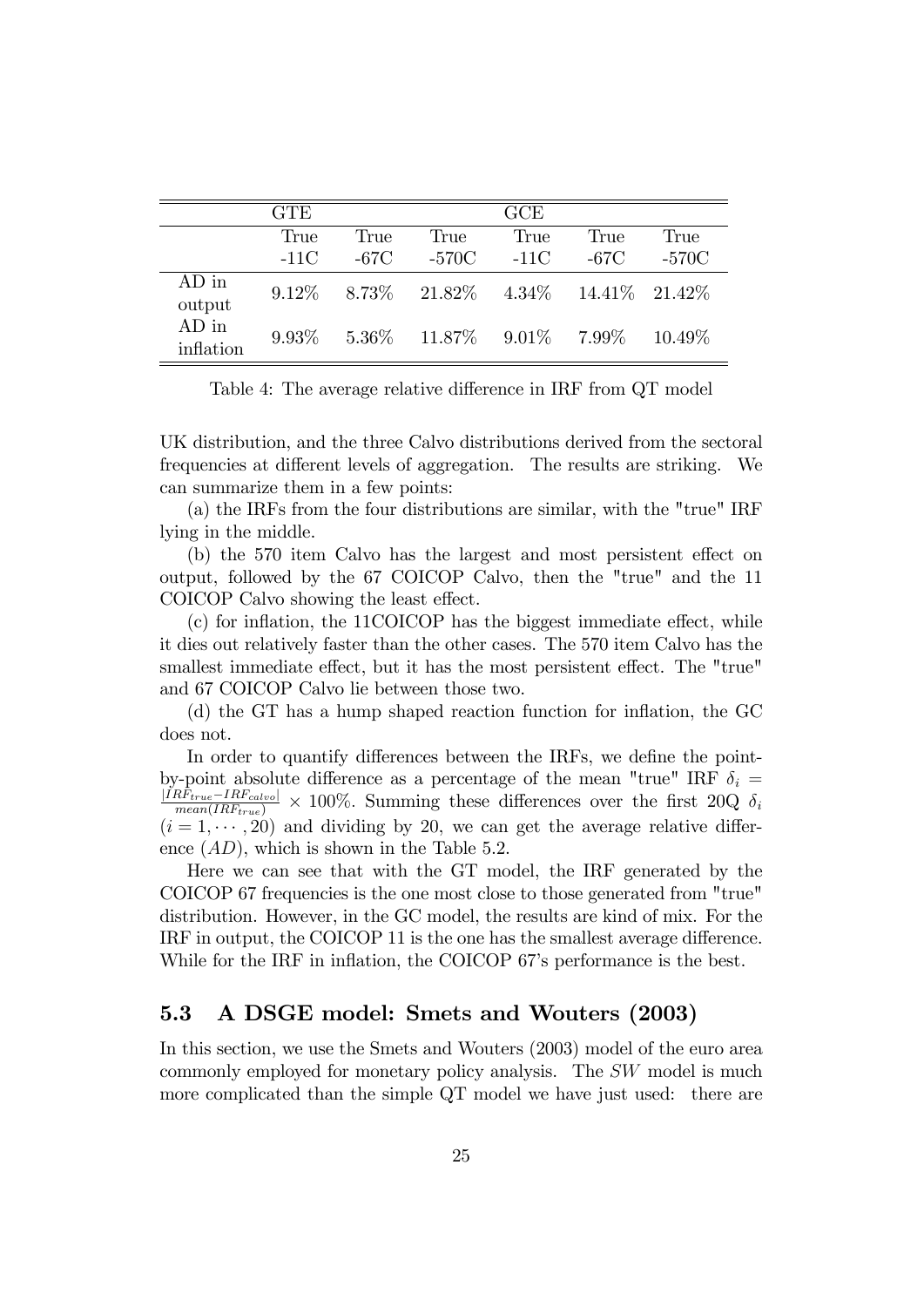

Figure 8: IRF for monetary shock in SW model with GTE price-setting.

many sources of dynamics other than prices and wages, including capital adjustment, capital utilization, consumer dynamics with habit formation, and a monetary policy reaction function. The behavior of the model is the outcome of the interaction of all of these processes together as it should be in a DSGE model. Hence the effect of pricing dynamics is not isolated as in the simple QT framework of the previous section. The details of the model and calibration are outlined in Dixon and Le Bihan (2012) using a notation consistent with this paper, and the Dynare program can be downloaded from huwdixon.org.

We depict the IRFs for an interest rate shock, which causes output and inflation to fall initially (as shown in Figures  $8$  and  $9$ . Here we see that the differences between the 4 IRFs are much smaller and less visible when compared to the QT model. This is probably because the structure on the dynamics is also determined by the rest of the model's complex dynamics, which leaves less room for the precise distribution of price-spell durations to matter. The AD are shown in the Table 5.3 and are quite small compared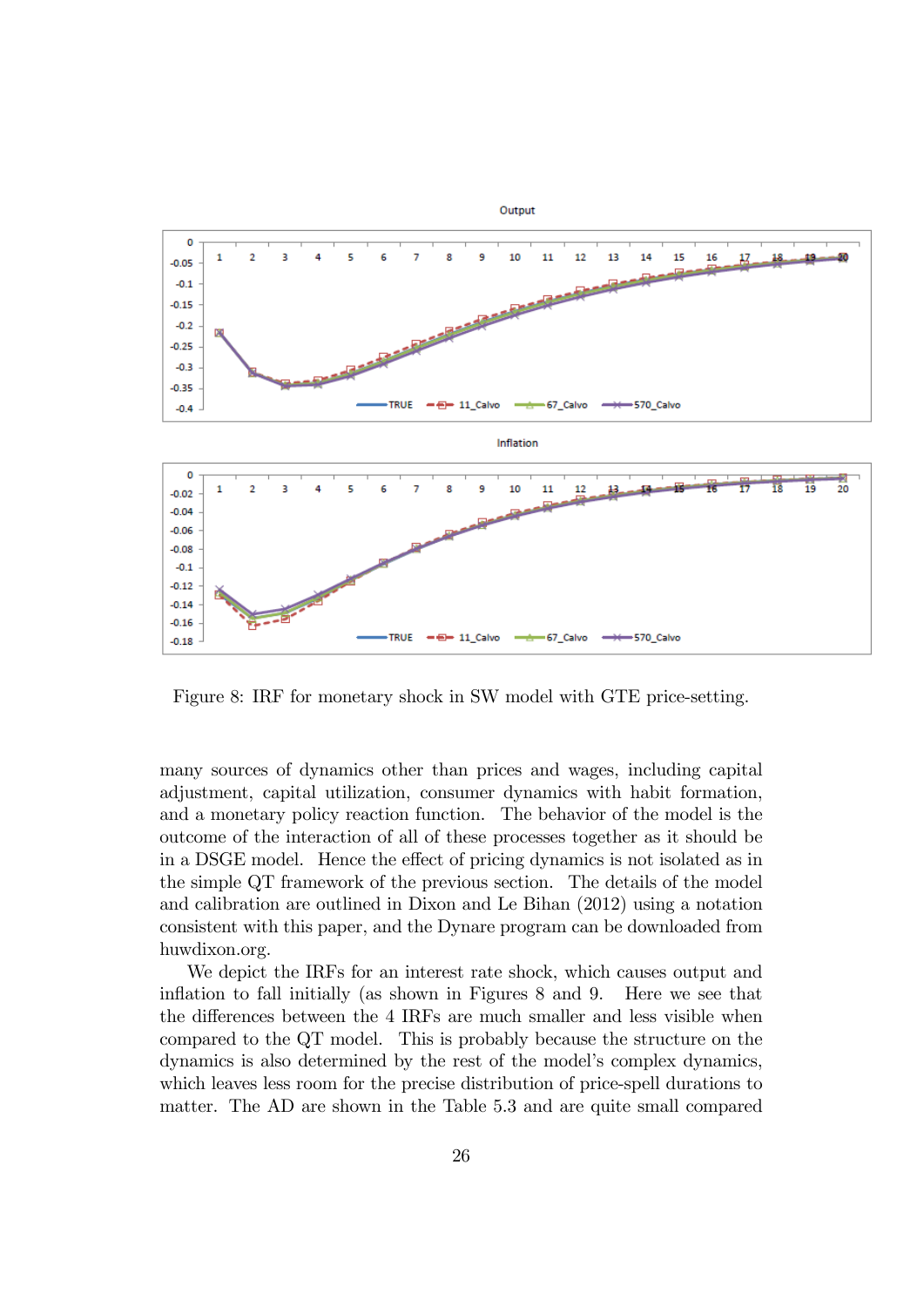

Figure 9: IRF for monetary shock in SW model with GCE price-setting.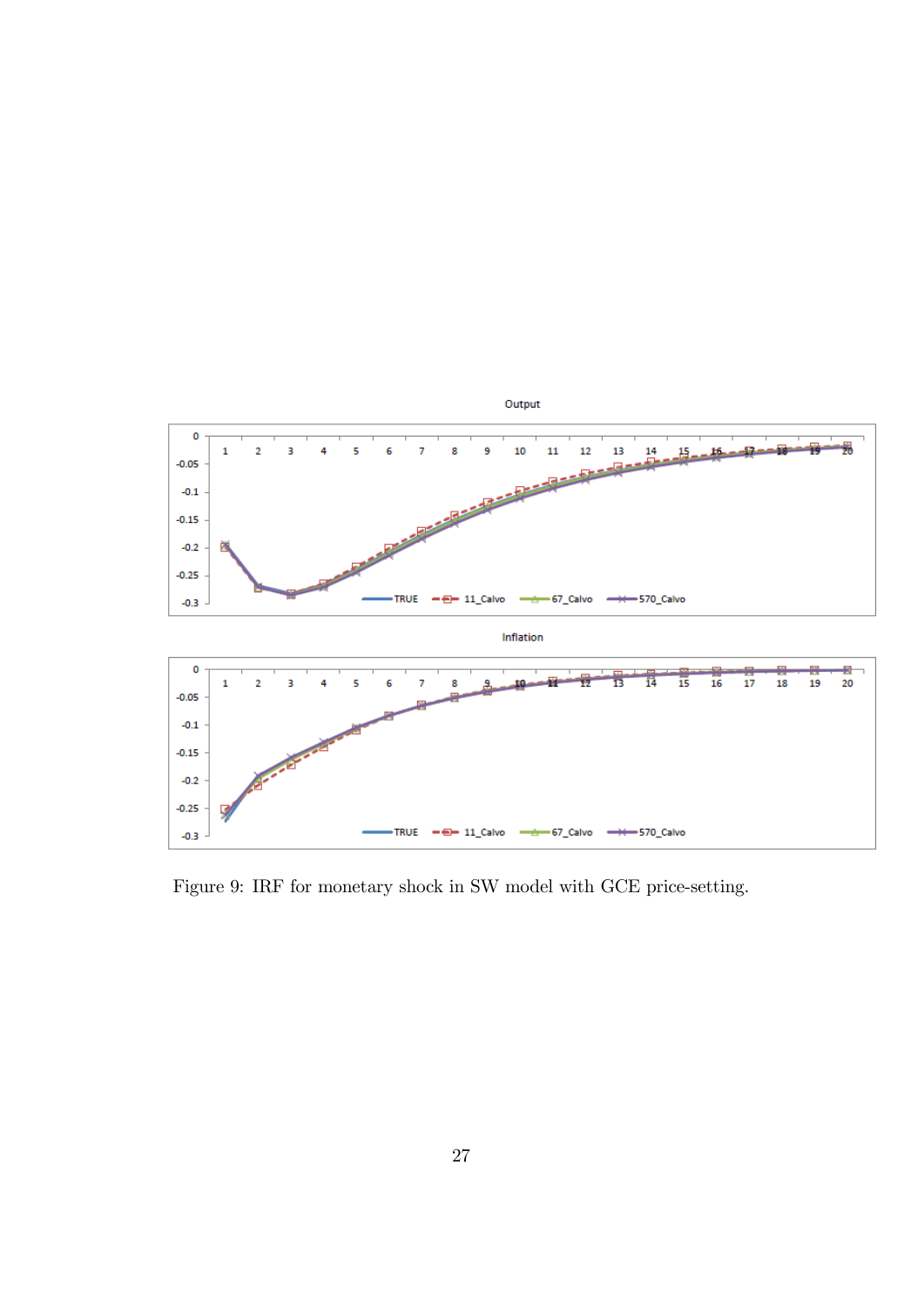|                      | <b>GTE</b> |      |                                              | GCE    |          |          |
|----------------------|------------|------|----------------------------------------------|--------|----------|----------|
|                      | True       | True | True                                         | True   | True     | True     |
|                      | $-11C$     | -67C | $-570C$                                      | $-11C$ | -67C     | -570C    |
| $AD$ in<br>output    |            |      | $2.58\%$ $0.88\%$ $3.58\%$ $3.71\%$ $1.28\%$ |        |          | 3.58\%   |
| $AD$ in<br>inflation |            |      | $3.08\%$ $0.89\%$ $3.27\%$ $6.12\%$          |        | $2.06\%$ | $2.34\%$ |

Table 5: The average relative difference AD in IRF from SW model

to the AD in the QT model.

If we take the results from the simulations of both the QT model and the SW model, we can see that the microeconomic differences in durations do not matter that much. We are comparing hypothetical distributions derived from the sectoral frequencies under the assumption that within each sector there is a Calvo distribution corresponding to the frequency. As we have seen, whilst the aggregate distributions implied by this may have a similar mean and median to the true distribution, the shape differs significantly and in particular there is no 12 month spike. The results of the simulations implies that these micro differences do not matter in practice. In the SW model, the differences in distribution seem to have almost no observable effect on the IRFs.

Why is it that the hypothetical Calvo distributions seem to work well despite their poor fit at the microeconomic level. We believe that there is one prime reason for this: the macroeconomic models use a quarterly calibration, which in effect smooths out some of the differences we observed in the monthly data. From the perspective of GTE, for example, the 12 month spike gets smoothed out. This is shown in the Figure 10, in which the"true" quarterly distribution is compared to the corresponding quarterly distributions for the "11c", "67c", "570c" distributions and "AC" the distribution implied by the single aggregate Calvo frequency. The quarterly "true" distribution is monotonic and has no 4 quarter spike. And the Calvo implied distributions at different aggregate level are all quite similar to the "True" one, except for the "AC" which has a big hump in quarter 2.

If we look at the quarterly model from the perspective of the GCE, we need to compare the quarterly hazards between the Calvo pricing at different aggregate level and the "true" one which is from an estimated hazard function. Following Dixon (2012), given a distribution across firms  $\alpha \in \Delta^{F-1}$ , the corresponding hazard profile that will generate this distribution in steady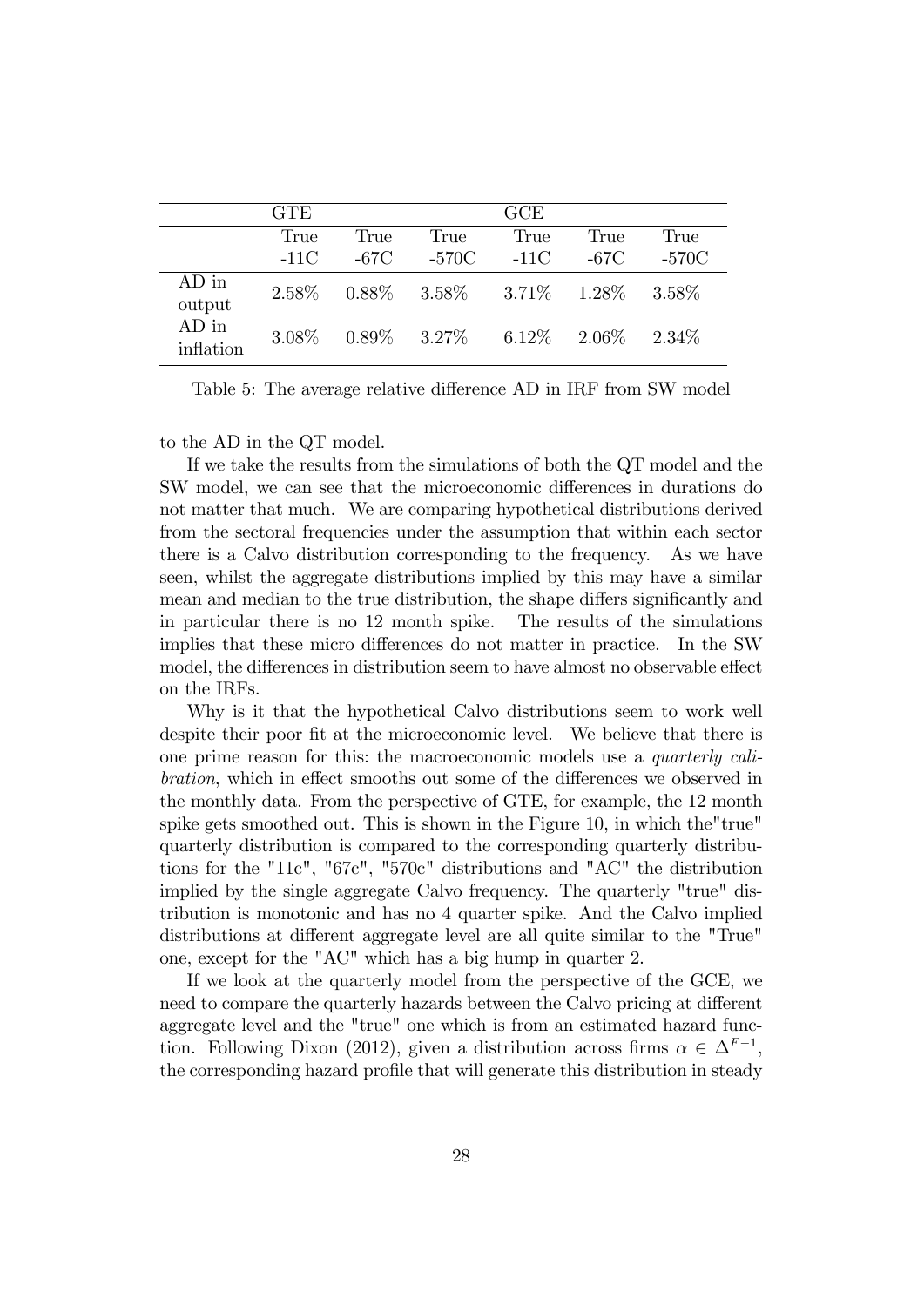

Figure 10: Quarterly distribution comparison.

state is given by  $\mathbf{h} \in [0, 1]^{F-1}$  where:

$$
h_i = \frac{\alpha_i}{i} \left( \sum_{j=i}^{F} \frac{\alpha_j}{j} \right)^{-1}
$$
 (16)

Therefore, we can calculate the monthly hazard for the Calvo pricing at different aggregate level by using the equation 16, and the relevant monthly survival rate will be obtained accordingly. This can then be converted into a quarterly hazard rate.

We plot the quarterly hazard functions in the Figure 11. The hazard functions from Calvo pricing at different aggregate levels are smoothly downward sloping <sup>16</sup> resulting from aggregation of heterogenous price setters (see Alvarez 2008). The "true" hazard function is also generally downward sloping, with several small spikes. In general, the hazards from different disaggregate level of Calvo pricing are quite similar to the "true" hazard. The aggregate

<sup>&</sup>lt;sup>16</sup>The Calvo implied hazards are generally downward sloping. However, after 12 quarters, these hazards become upward sloping. This is due to the truncation. For Calvo pricing, truncation means that the  $\sum_{j=i}^{F} \frac{\alpha_j^2}{j}$  is smaller than it is under the infinite sum. The reciprocal of the smaller sum is the main reason that the hazard is biased upwards and results in an upward sloping hazard after 12 quarters.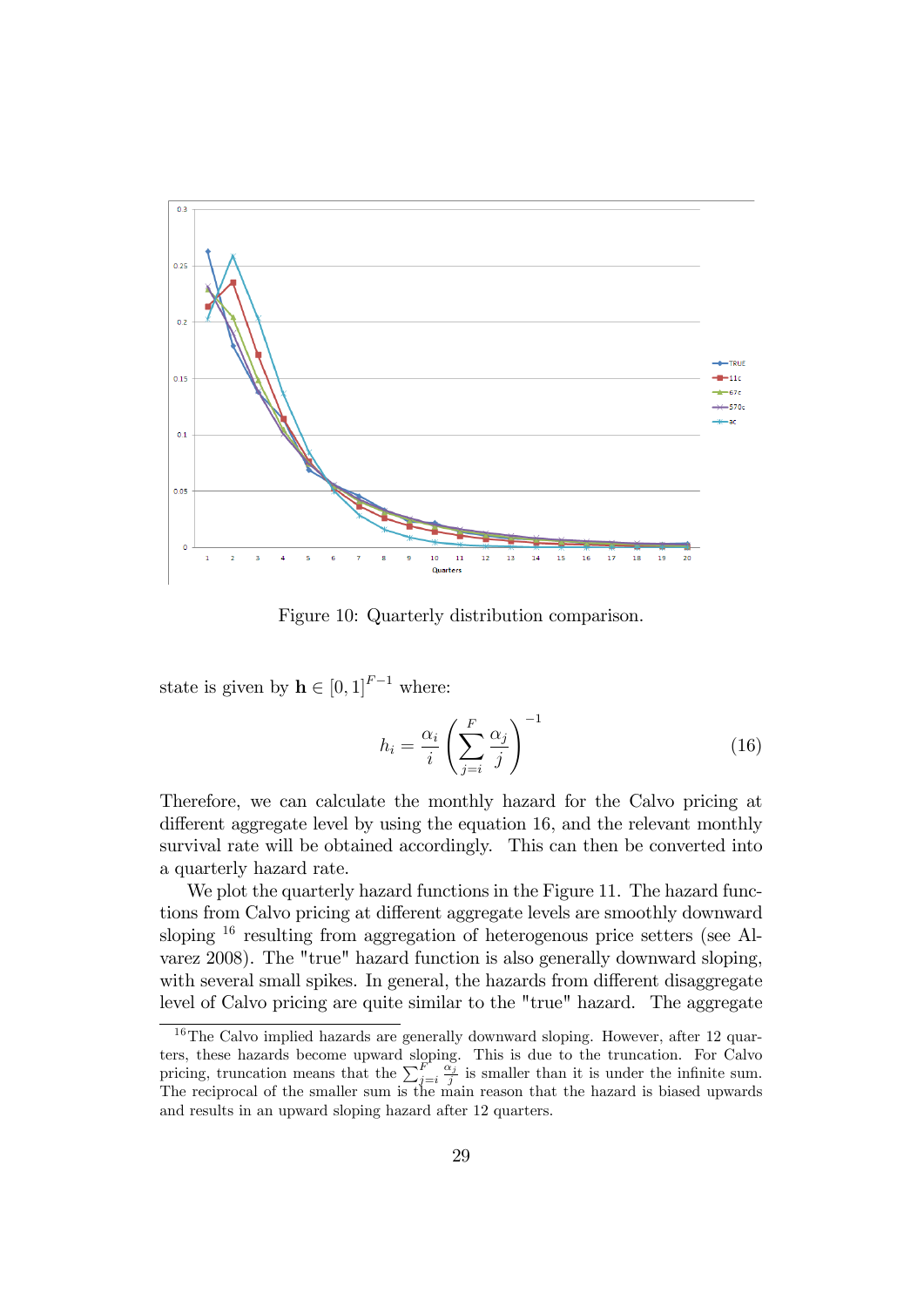

Figure 11: Quarterly hazards comparison.

Calvo on the other hand has a constant hazard and looks quite unlike the "true" hazard.

# 6 Conclusion

In this paper we asked the question what can the sectoral data on the frequency of price-change tell us? On the theoretical level, sectoral frequencies tell us what expected duration of a price-spell is. This is of some interest, but from a macroeconomic perspective we are more interested in the behavior of the economic agents setting prices - the cross-sectional distribution is of much more interest. Unfortunately the frequency itself says little about the cross-sectional distribution: to uncover this we need to make additional assumptions. However, we are able to say what the theoretical minimum cross-sectional mean duration is consistent with an observed frequency: it is the mean duration of a price-spell which occurs when all price-spells in the sector have the same or almost the same length. However, the cross-sectional mean can be much longer: intuitively, firms that have prices that last for a long time do not reset their prices very often. These firms contribute little to the monthly frequency but add a lot to the cross-sectional mean.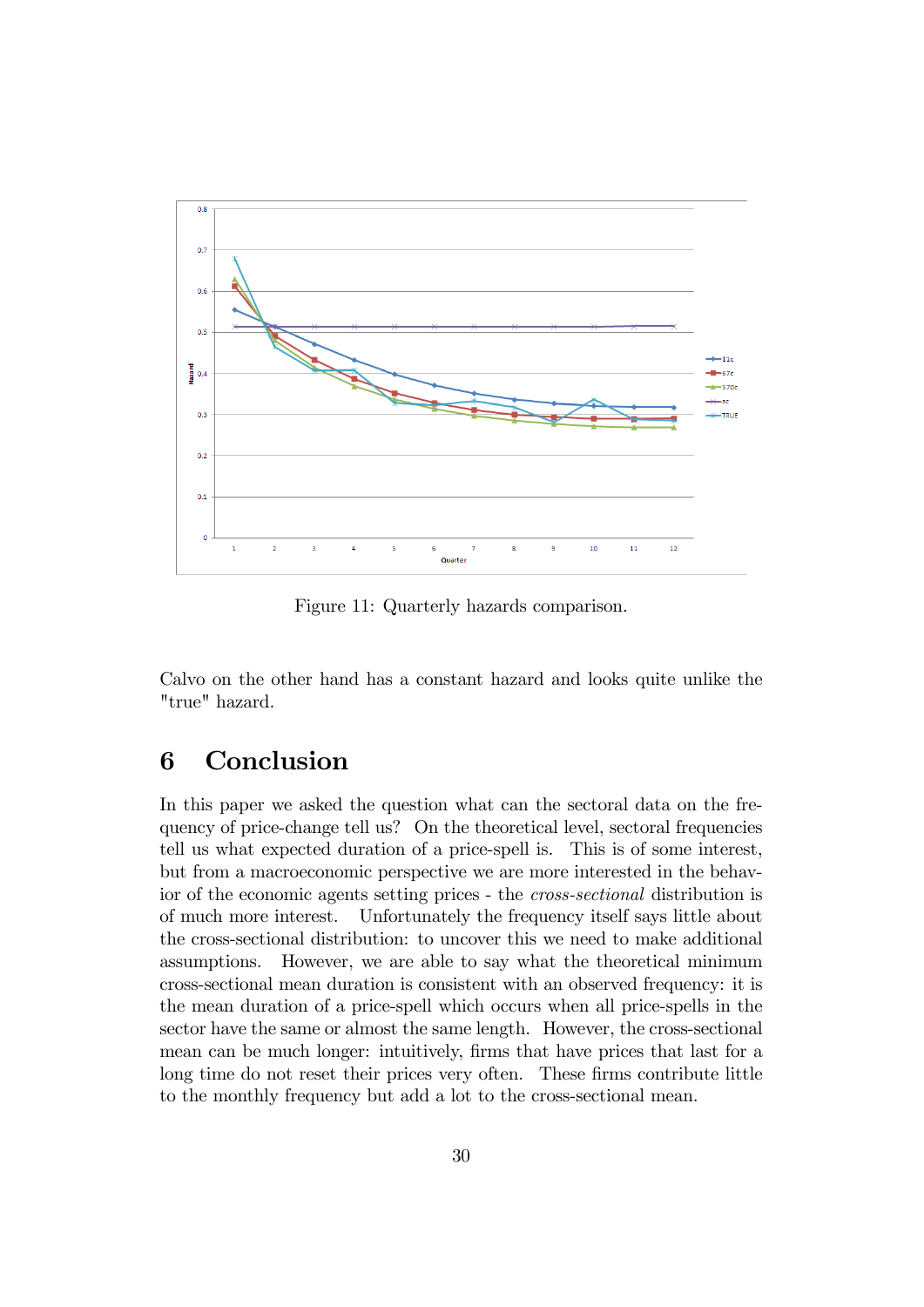When we look at the UK data using an estimated hazard function, we find that the UK data is a long way from the distribution implied by the theoretical minimum. Looking at different levels of disaggregation, we find that whilst the minimum theoretical mean duration is around 5.5-6.7 months, the actual data reveals a mean of almost 11 months. We also find that the more disaggregated the data, the closer are both the median and mean to the true values. We also look at the aggregate data using the hypothesis that the sectoral frequencies are generated by a Calvo distribution. Under this assumption, the cross-sectional mean is much larger than the minimum, and gets closer to the actual mean as you become more disaggregated, with the most disaggregated having almost exactly the same mean and median as the data. Whilst the mean and median of the hypothetical Calvo distribution can be close to the actual values, the shape differs in two distinct ways: firstly, there is no 12 month spike, secondly there are not enough flexible prices. When we look at the COICOP 11 sectors, we find that the Calvo distribution hypothesis does not work very well: there is considerable heterogeneity across sectors in terms of the cross-sectional distribution and hazard function.

However, we do find that whilst the Calvo distribution hypothesis differs from the estimated distribution both at the aggregate and sectoral levels, it nonetheless works at the aggregate level. This is because of a combination of two factors. First, along with getting the mean and median correct, the Calvo distribution also generates a nice long fat tail. Second, DSGE models are calibrated using quarterly periods rather than monthly: when we move to quarterly data, the differences which look significant at the monthly level get averaged out to a large extent. This means that when we look at the behavior of DSGE models under the Calvo distribution hypothesis, they behave in a very similar way to models calibrated with the microdata. This suggests that we can use the disaggregated frequency data (the more disaggregated the better) to calibrate DSGE models when we do not have reliable hazard function estimates or access to the price microdata as was done by Dixon and Kara (2010, 2011).

### 7 Bibliography.

- 1. Alvarez, L. (2008). What do Micro Price Data Tell Us on the Validity of the New Keynesian Phillips Curve? Economics E-Journal, 2, 2008-19
- 2. Alvarez, L., and Burriel, P., (2010), " Is a Calvo Price Setting Model Consistent with Individual Price Data?," The B.E. Journal of Macro-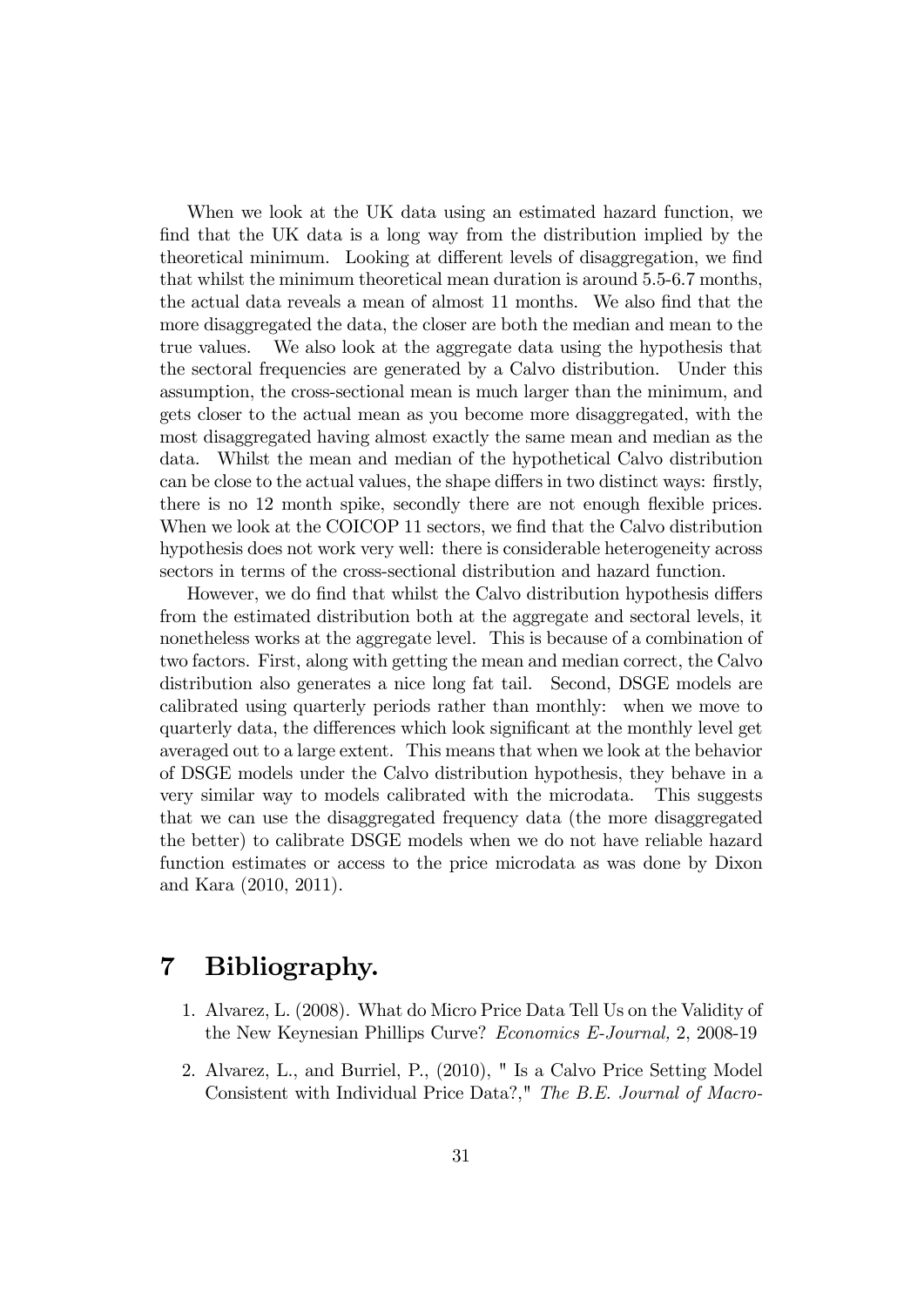economics, Berkeley Electronic Press, 10(1), 13.

- 3. Alvarez, L., Dhyne, E., Hoeberichts, M., Kwapil, C., Le Bihan, H., Lunnemann, P., Martins, F., Sabbatini, R., Stahl, H., Vermeulen, P., and Vilmunen, J. (2006). "Sticky prices in the euro area: a summary of new micro-evidence", Journal of the European Economic Association; 4, 575-584.
- 4. Alvarez, L and Hernando, I (2006). Price setting behaviour in Spain: Stylised facts using consumer price micro data, Economic Modelling, 23, 699-716.
- 5. Ascari, G (2003). "Price/Wage Staggering and Persistence: A Unifying Framework," Journal of Economic Surveys, Wiley Blackwell, vol. 17(4), pages 511-540, 09.
- 6. Baharad, E., and Eden, B. (2004) "Price Rigidity and Price Dispersion: Evidence from Micro Data," Review of Economic Dynamics, Vol7, 613- 641.
- 7. Baudry L, Le Bihan H, Sevestre P and Tarrieu S (2007). What do thirteen million price records have to say about consumer price rigidity? Oxford Bulletin of Economic Statistics, 69, 139-183.
- 8. Bils, M and Klenow, P (2004). Some evidence on the importance of Sticky prices, Journal of Political Economy, 112, 947-985.
- 9. Bunn P, Ellis C. (2012). Examining The Behaviour Of Individual UK Consumer Prices. Economic Journal, 122, F35-F55.
- 10. Calvo, G. (1983) "Staggered Prices in a Utility-Maximizing Framework", Journal of Monetary Economics,12(3),pp.383-398
- 11. Carvalho, C (2006) "Heterogeneity in Price Stickiness and the Real Effects of Monetary Shocks," Frontiers of Macroeconomics: Vol. 2: Iss. 1, Article 1.
- 12. Chari, V. V., Kehoe, P. J. and McGrattan, E. R.: 2000, Sticky price models of the business cycle: Can the contract multiplier solve the persistence problem?,  $Econometrica$  68(5), 1151-79.
- 13. Coenen, G., Levin, A.T., and Christoffel, K., (2007), "Identifying the influences of nominal and real rigidities in aggregate price-setting behavior", *Journal of Monetary Economics*, 54, 2439-2466.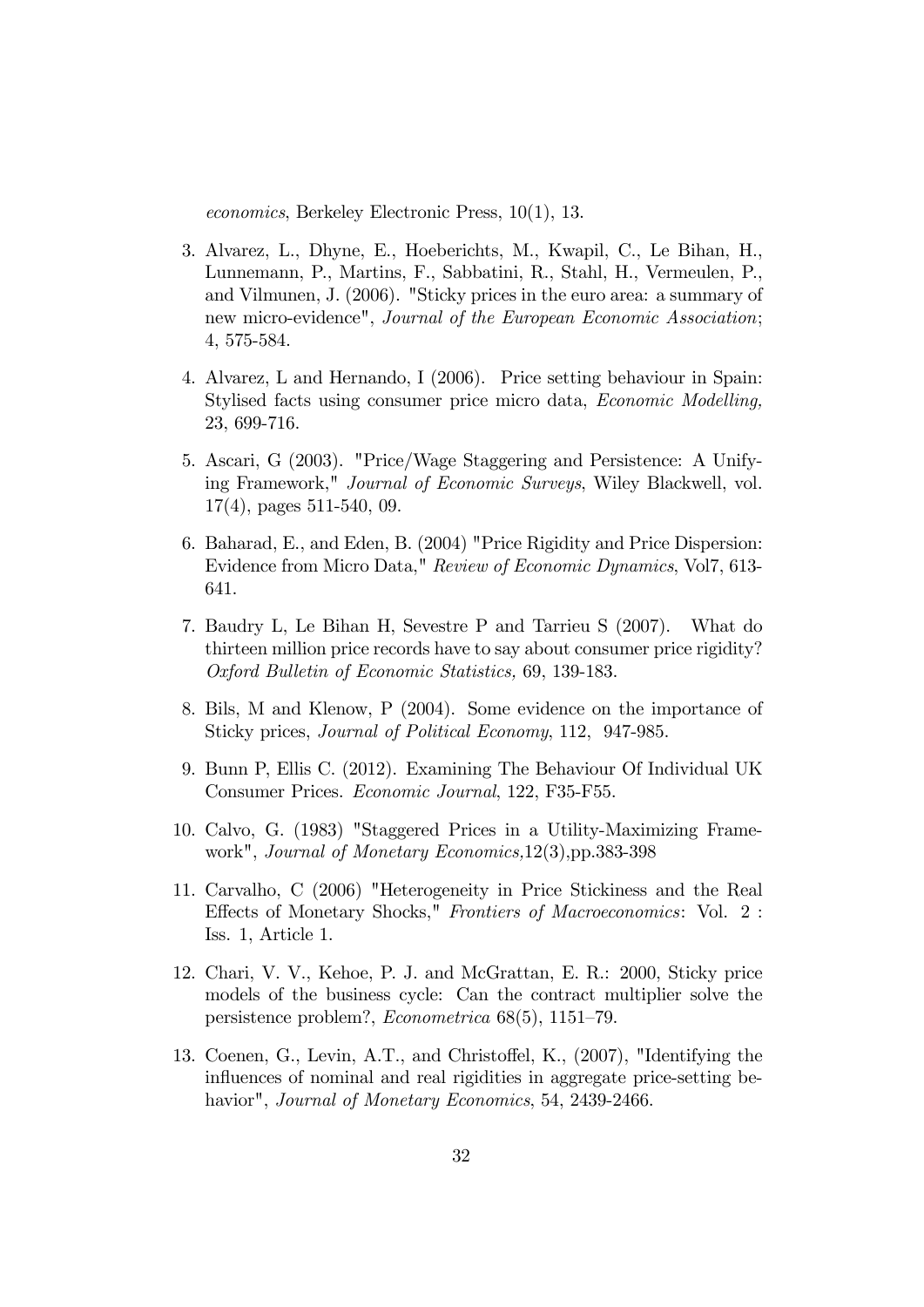- 14. Dixon, H and Kara, E (2006): "How to Compare Taylor and Calvo Contracts: A Comment on Michael Kiley", Journal of Money, Credit and Banking., 38, 1119-1126.
- 15. Dixon H, Kara E (2010): Can we explain inflation persistence in a way that is consistent with the micro-evidence on nominal rigidity,. Journal of Money, Credit and Banking, 42, 151-170.
- 16. Dixon H, Kara E (2011): Contract Length Heterogeneity and the Persistence of Monetary Shocks in a Dynamic Generalized Taylor Economy, European Economic Review, 55, 280-292.
- 17. Dixon H. (2012), A unified framework for using micro-data to compare dynamic time-dependent price-setting models, BE Journal of Macroeconomics (Contributions), volume 12.
- 18. Dixon H and Le Bihan H (2012), Generalized Taylor and Generalized Calvo price and wage-setting: micro evidence with macro implications, Economic Journal, 122(560), 532-554.
- 19. Edge, R.: 2002, The equivalence of wage and price staggering in monetary business cycle models, Review of Economic Dynamics 5, 559–585.
- 20. Fougere, D., Le Bihan, H., and Sevestre, P. (2007), "Heterogeneity in Price Stickiness: A Microeconometric Investigation," Journal of Business & Economic Statistics, 25(3), 247-264.
- 21. Guerrieri, L., (2006), "The Inflation Persistence of Staggered Contracts," Journal of Money, Credit and Banking, 38(2), 484-494.
- 22. Kara E (2010): Optimal Monetary Policy in the Generalized Taylor Economy, Journal of Economic Dynamics and Control, 34, 2023-2037.
- 23. Klenow P and Kryvtsov O (2008). State-Dependent vs. Time-Dependent Pricing: Does it Matter for Recent U.S. Inflation? The Quarterly Journal of Economics, 123, August 2008, 863-904.
- 24. Kolmogorov, A. (1933) "Sulla determinazione empirica di una legge di distribuzione" G. Inst. Ital. Attuari, 4, 83
- 25. Mankiw, G. and Reis, R (2002), "Sticky Information Versus Sticky Prices: A Proposal to Replace the New Keynesian Phillips Curve," Quarterly Journal of Economics, 117, 1295-1328.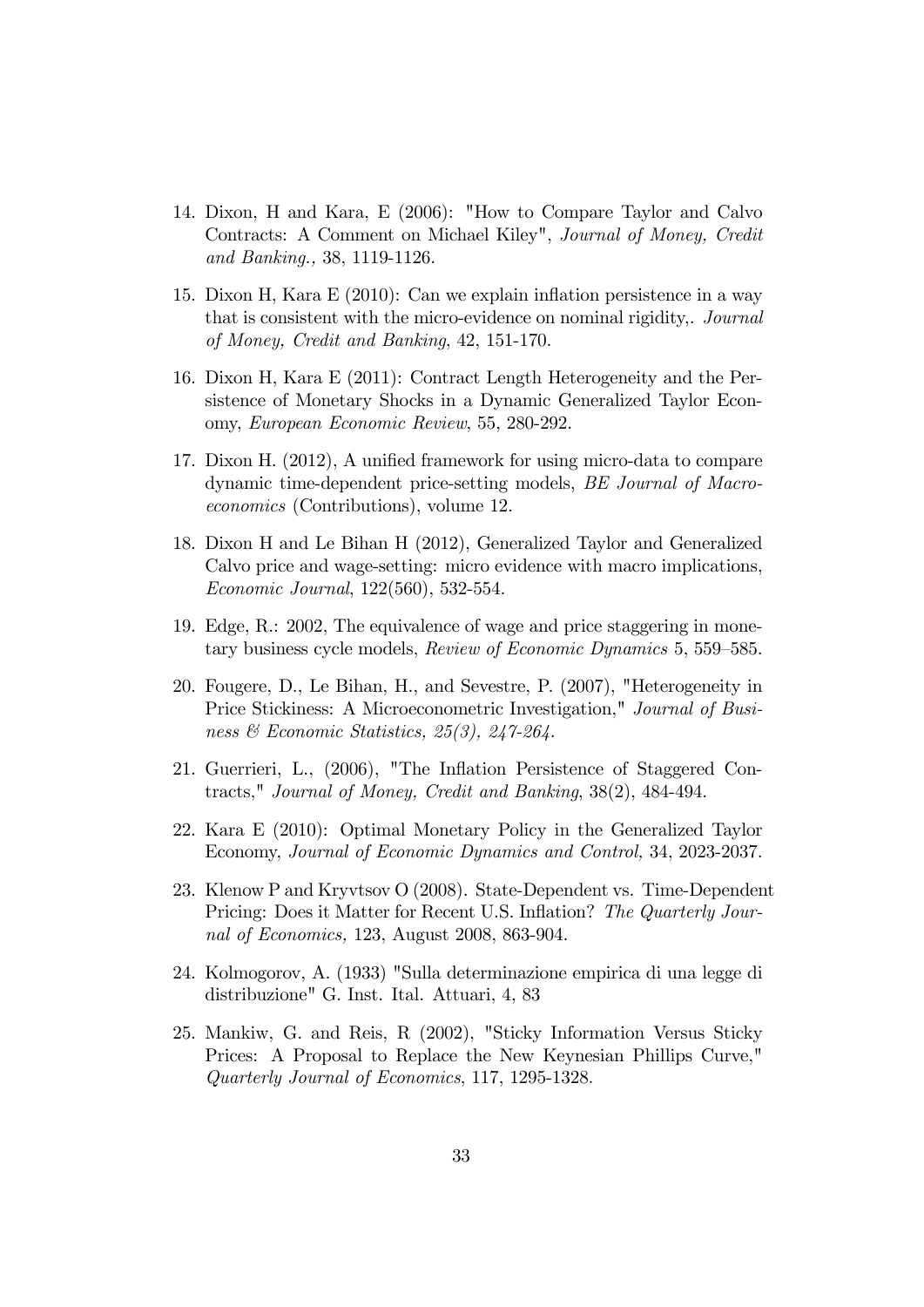- 26. Mash, R. (2003) "New Keynesian Microfoundations Revisited: A Calvo-Taylor-Rule-of-Thumb Model and Optimal Monetary Policy Delegation", Oxford University Discussion Paper 174.
- 27. Mash, R. (2004), "Optimising Microfoundations for Inflation Persistence", Oxford University Discussion Paper 183.
- 28. Matusoka T (2009), "Goodness-of-fit test for price duration distributions", Mimeo
- 29. Nakamura E and Steinesson J, 2008. "Five Facts about Prices: A Reevaluation of Menu Cost Models," The Quarterly Journal of Economics, MIT Press, vol. 123(4), pages 1415-1464, November.
- 30. Paustian, M., and von Hagen, J., (2008). "The Role of Contracting Schemes for Assessing the Welfare Costs of Nominal rigidities," CFPR Discussion Papers 6726.
- 31. Sheedy, K., (2010). "Intrinsic inflation persistence", *Journal of Mone*tary Economics, 57(8), 1049-1061.
- 32. Smets, F. and Wouters, R.: 2003, An estimated dynamic stochastic general equilibrium model of the euro area, Journal of the European Economic Association 1(5), 1123–1175.
- 33. Smirnov, N.V.  $(1948)$  "Tables for estimating the goodness of fit of empirical distributions", Annals of Mathematical Statistic, 19, 279.
- 34. Taylor, J. B., (1993), Macroeconomic Policy in a World Economy, Norton.
- 35. Walsh, C.:2003, Monetary Theory and Policy, 2nd Edition, MIT Press.
- 36. Wolman, A., (1999), "Sticky prices, marginal cost and the behaviour of ináation", Federal reserve bank of Richmond quarterly, 85, 29-47.
- 37. Woodford, M.: 2003, Interest and prices: Foundations of a theory of monetary policy, *Princeton University Press*, Princeton, NJ.

# 8 Appendix:

#### 8.1 Proofs.

**Proof of Proposition 1..** Firstly we will prove (a) and (b). We do this by contradiction. Let us suppose that the solution such that  $\alpha_k > 0$  and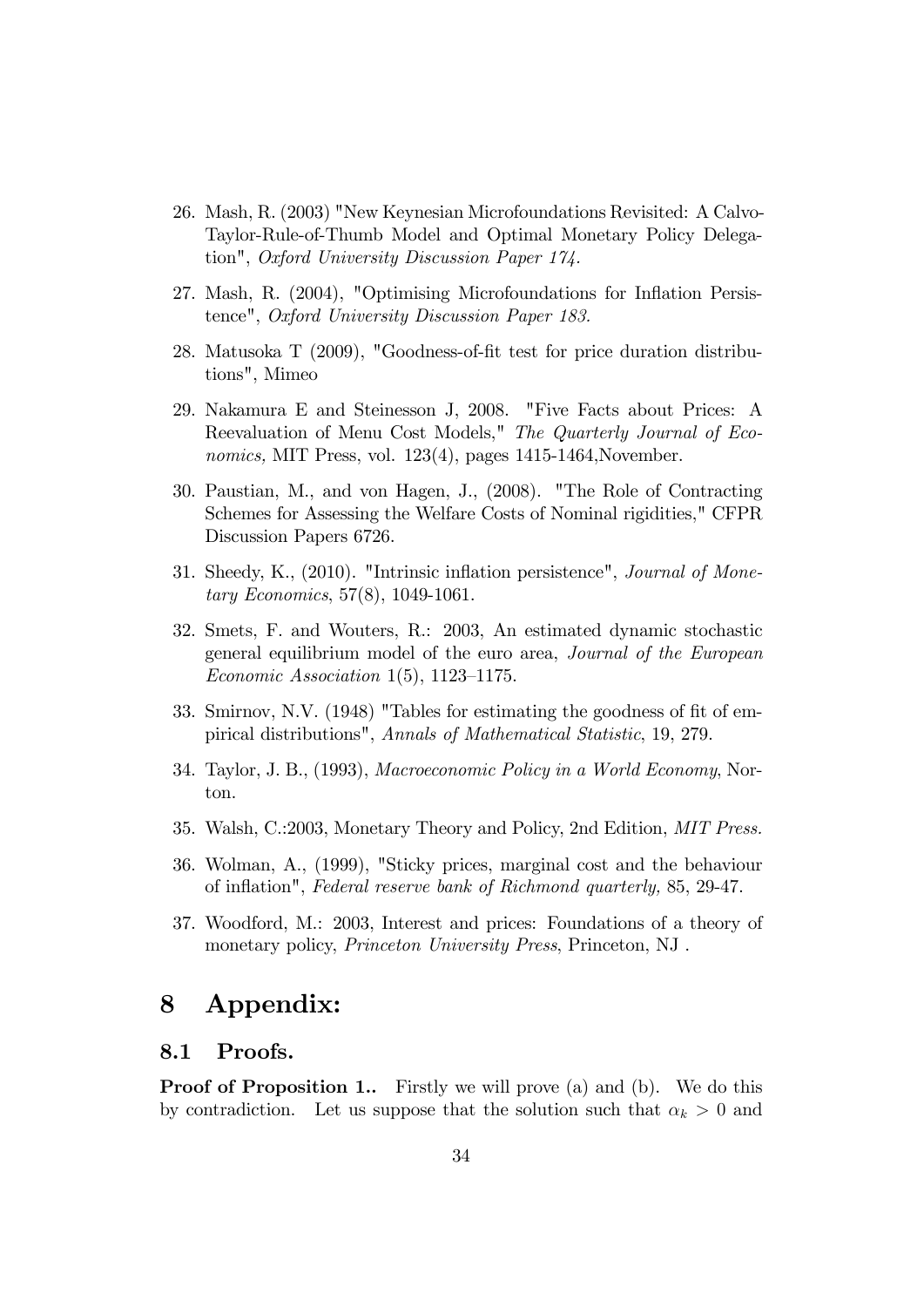$\alpha_j > 0$  and  $k - j \geq 2$  We will then show that there is another feasible  $\alpha' \in H(\bar{h})$  with  $\alpha_j > 0$  and  $\alpha_{j+1} > 0$  which generates a shorter average contract length.

For the proposed solution  $\alpha$ , the two sectors k and j have sector shares satisfying:

$$
\alpha_k + \alpha_j = \rho = 1 - \sum_{i=1, i \neq j, k}^{F} \alpha_i
$$
\n
$$
\frac{\alpha_k}{k} + \frac{\alpha_j}{j} = \eta = \bar{h} - \sum_{i=1, i \neq j, k}^{F} \frac{\alpha_i}{i}
$$
\n(17)

 $\rho$  is the total share of the two sectors:  $\eta$  is the contribution of these two sectors to h. Since  $k > j$ ,  $\rho > \eta j$ , hence we can rewrite (17) as

$$
\alpha_j = \frac{kj}{k-j}\eta - \frac{j}{k-j}\rho
$$
\n
$$
\alpha_k = -\frac{kj}{k-j}\eta + \frac{k}{k-j}\rho
$$
\n(18)

Hence we can choose  $(\alpha'_j, \alpha'_{j+1})$  which satisfies satisfies (18), but yields a lower average contract length:

$$
\alpha'_{j} = j(j+1)\eta - j\rho
$$
  
\n
$$
\alpha'_{j+1} - \alpha_{j+1} = (j+1)\rho - j(j+1)\eta
$$
\n(19)

Define  $\Delta \alpha_{j+1} = \alpha'_{j+1} - \alpha_{j+1}$ . What we are doing is redistributing the total proportion  $\rho$  over durations j and  $j + 1$  so that the aggregate proportion of firms resetting the price is the same:  $\alpha' \in H(\bar{h})$ , since (19) is equivalent to (18) implies

$$
\Delta \alpha_{j+1} + \alpha'_j = \rho
$$
\n
$$
\frac{\Delta \alpha_{j+1}}{k} + \frac{\alpha'_j}{j} = \eta
$$
\n(20)

 $\alpha'$  has a lower average contract length. Since we leave the proportions of other durations constant, their contribution to the average contract length is unchanged. From (18) the contribution of durations k and j is given by

$$
T_k = ka_k + j\alpha_j = \rho (k + j) - kj\eta
$$

Likewise the contribution with  $\alpha'$  is given by

$$
T_j = (j + 1) \Delta \alpha_{j+1} + j \alpha'_j = \rho (2j + 1) - (j + 1) j \eta
$$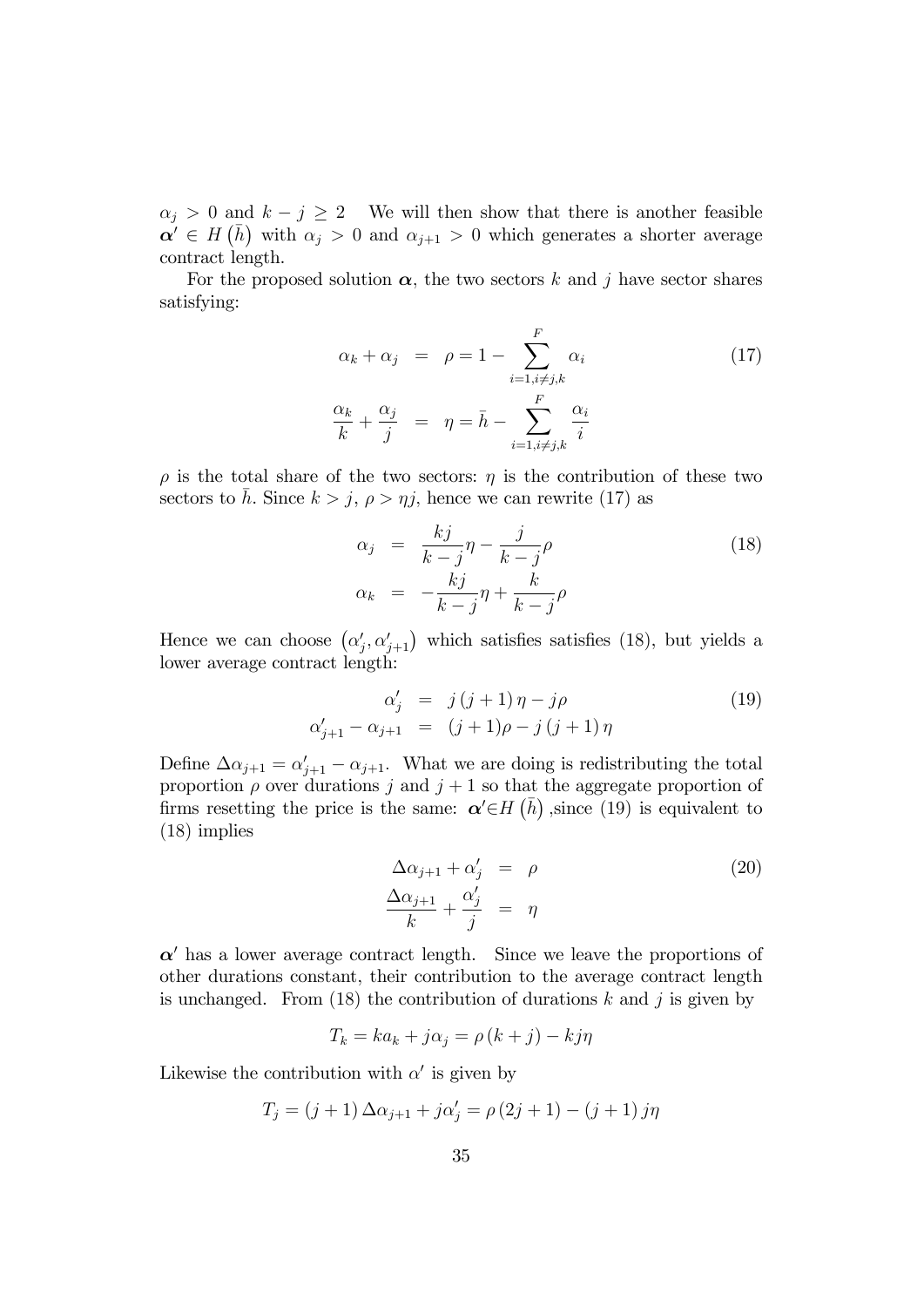Hence (noting that  $\rho > \eta j$ ):

$$
T_k - T_{j+1} = \rho (k + j - 2j - 1) - \eta (kj - (j + 1)j)
$$
  
>  $\eta [j (k - j - 1) - kj + (j + 1)j] = 0$ 

That is  $\overline{T}(\alpha) - \overline{T}(\alpha') = T_k - T_{j+1} > 0$  the desired contradiction. To prove (c) for sufficiency, if  $\bar{h}^{-1} = k \in Z_+$ , then  $\alpha_k = 1 \in H(\bar{h})$ . If  $\alpha_k < 1$  any other element of  $H(\bar{h})$  must involve strictly positive  $\alpha_j$  and  $\alpha_i$  with  $j-i \geq 2$ , which contradicts the parts  $(a)$  and  $(b)$  of the proposition already established. For necessity, note that if  $\bar{h}^{-1} \notin Z_+$ , then no solution with only one contract length can yield the observed proportion of firms resetting prices.

Proof or Proposition 2. Assume the contrary, that there is a distribution  $\alpha$  with  $\alpha_i > 0$  where  $1 < i < F$  which solves (5). Redistribute the weight on sector *i* between  $\{1, F\}$  in order to ensure that we remain in  $H(\bar{h})$  so that:

$$
\Delta \alpha_1 + \frac{\Delta \alpha_F}{F} = \frac{\alpha_i}{i}; \Delta \alpha_1 + \Delta \alpha_F = \alpha_i
$$

which implies:

$$
\Delta \alpha_F = \alpha_i \frac{F(i-1)}{i(F-1)}; \Delta \alpha_1 = \alpha_i \frac{F-i}{i(F-1)}
$$

Hence:

$$
\Delta \bar{T} = \alpha_i \left[ \frac{F(i-1)}{i(F-1)} (F-i) - \frac{F-i}{i(F-1)} (i-1) \right]
$$

$$
= \frac{\alpha_i (i-1) (F-1)}{i(F-1)} [F-1] > 0
$$

The desired contradiction. Given that all contracts must be either 1 or F periods long, the rest of the proposition follows by simple algebra.

#### 8.2 Data description

The data is described in some detail by Bunn and Ellis (2012) so our description will be brief. The ONS collect a longitudinal micro data set of monthly price quotes from over ten thousands of outlets to compute the national index of consumer prices. There are two basic price collection methods: local and central. Local collection is used for most items. The UK was divided into its standard regions (eg Wales, East Midlands etc) and a number of locations are random selected in each region according to the total expenditure for the region. There are about 150 locations around the UK, and around 120,000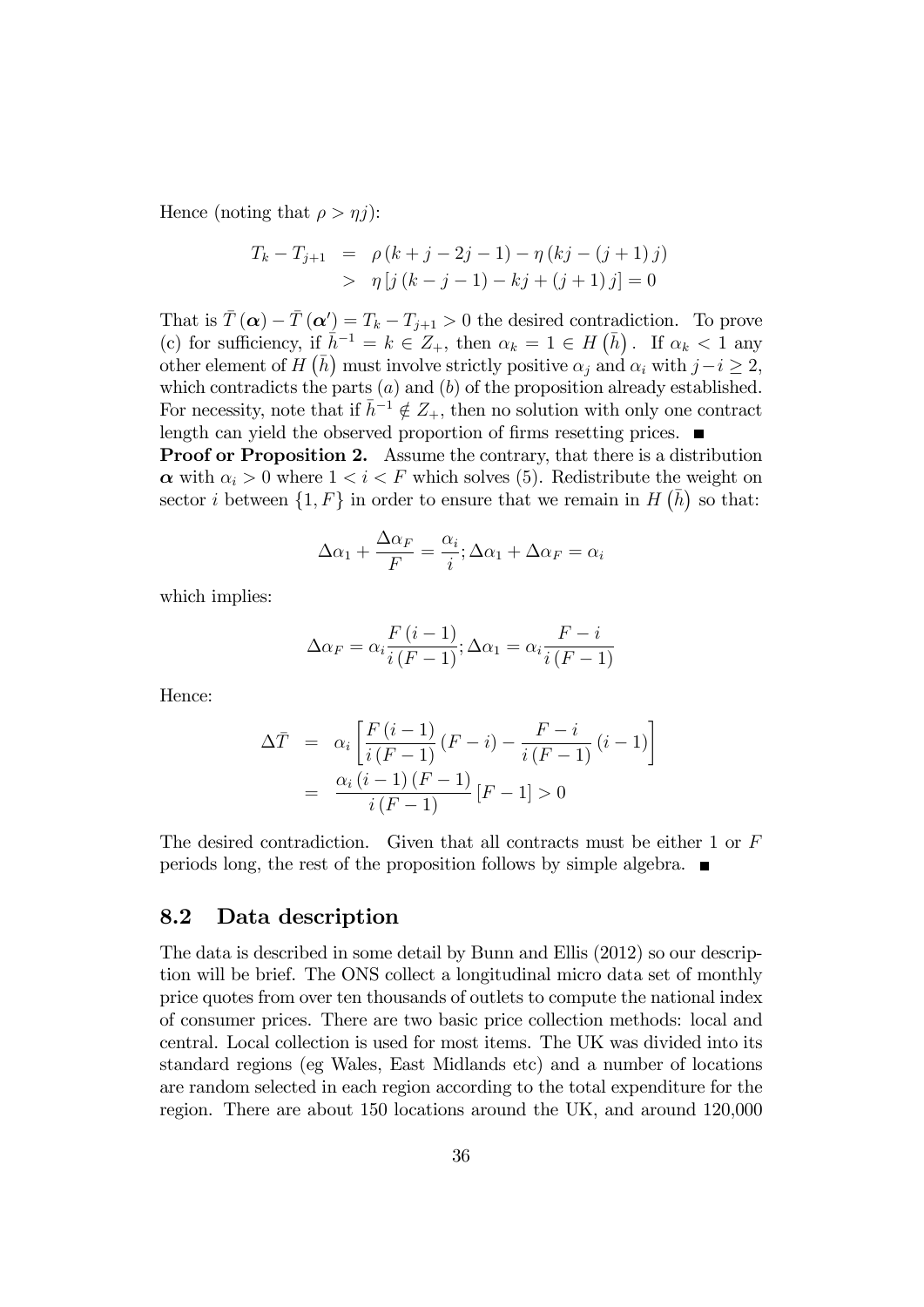| COICOP division                                  | Freq.     | Percent  | Cum.  |
|--------------------------------------------------|-----------|----------|-------|
| Food and Non-Alcoholic Beverages                 | 25,191.51 | 17.62    | 17.62 |
| Alcoholic Beverages and Tobacco                  | 10,083.28 | 7.05     | 24.67 |
| Clothing and Footwear                            | 13,323.33 | 9.32     | 33.98 |
| Housing, Water, Electricity, Gas and other Fuels | 9,350.23  | 6.54     | 40.52 |
| Furniture, Household Equipment and Maintenance   | 16,211.75 | 11.34    | 51.86 |
| Health                                           | 2,705.55  | 1.89     | 53.75 |
| Transport                                        | 14,800.15 | 10.35    | 64.1  |
| Communications                                   | 237.2797  | 0.17     | 64.27 |
| Recreation and Culture                           | 14,085.51 | 9.85     | 74.12 |
| Education                                        | 6.340364  | $\Omega$ | 74.12 |
| Restaurants and Hotels                           | 25,087.06 | 17.54    | 91.67 |
| Miscellaneous Goods and Services                 | 11,918.02 | 8.33     | 100   |
| Total                                            | 143,000   | 100      |       |

Table 6: CPI share in COICOP sectors

quotations are obtained each month by local collection. For some items, collection in individual shops across the 150 areas is not required- for example, for larger chain stores who have a national pricing policy or where the price is the same for all UK residents or the regional variation in prices can be collected centrally. The data that we were able to access for this study via the VML at Newport (Wales) consists of the locally collected data covering about two thirds of total CPI (centrally collected data covers about 33% of CPI). The sample spans over the time period from January 1996 to December 2007 and contains between 112,676 (1996) and 99,524 (2007) elementary price quotations per month, with a resulting dataset of around 14 million price observations. The coverage and classification of the CPI indices are based on the international classification system for household consumption expenditures known as COICOP (classification of individual consumption by purpose). This is a hierarchical classification system comprising: *divisions* e.g. 01 Food and non-alcoholic beverages, groups e.g. 01.1 Food, and classes ( the lowest published level) e.g. 01.1.1 Bread and cereals. As table 6 shows, the division Food and non-alcoholic beverages accounts for about 17% of the CPI weight in the subsample available in the dataset. Education is not contained in the VML dataset, as these prices are all collected centrally: but all other CPI divisions have locally collected observations and are included in the dataset.

In our CPI research data set, each individual price quote consists of information on the item code, the outlet, the region, the date etc. The product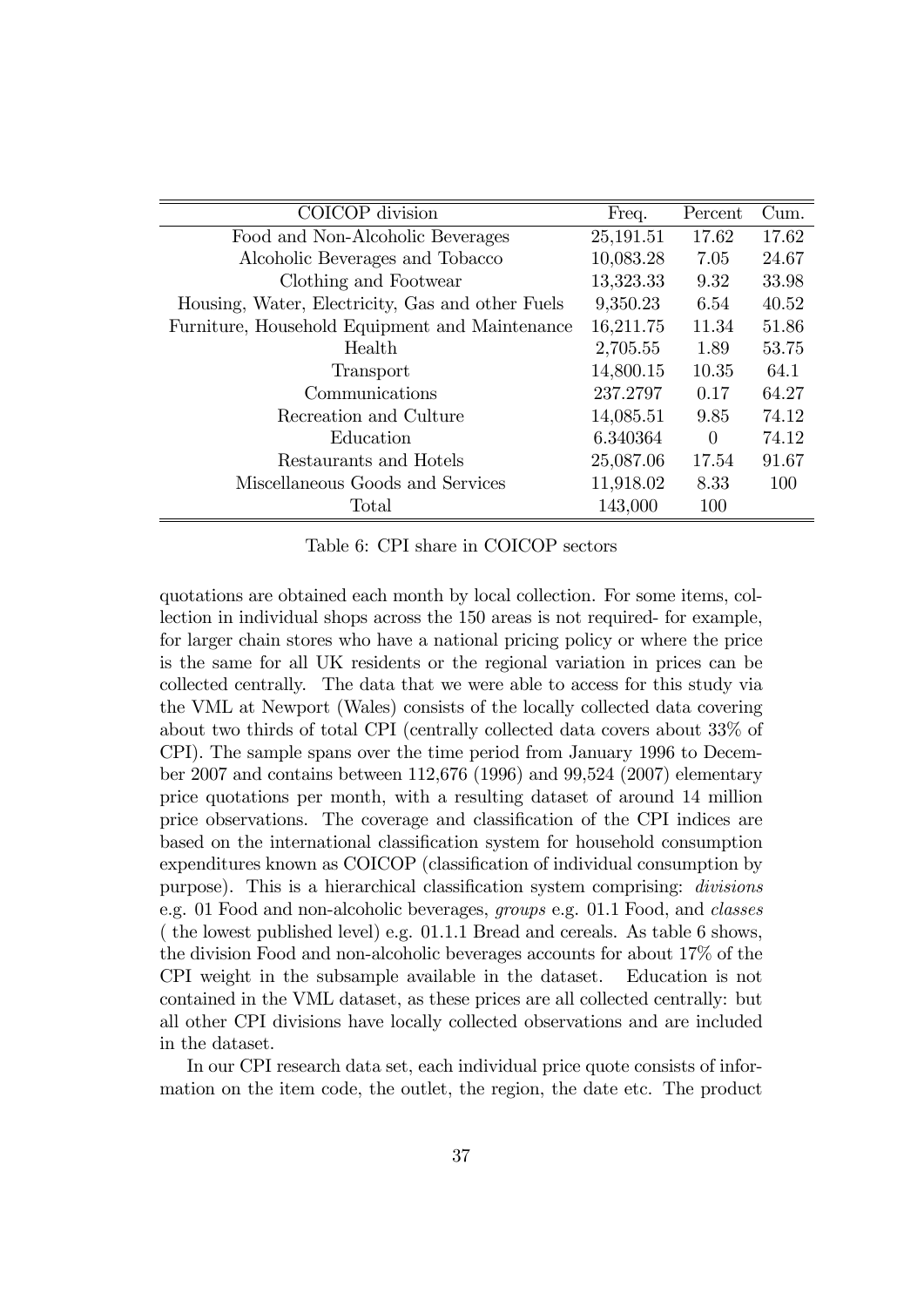category at the elementary level is defined as an item - for example large loaf, white, unsliced (800g). However, the data has been anonymized with respect to the variety and brand of the product. With the information on the item i, the shop j, the location  $k$ , and the date  $t$ , we can construct a price trajectory  $P_{iik,t}$ , which is sequence of price quotes for a specific item belonging to a product category in a specific shop over time. Specifically, we take two sequential price quotes belong to the same price trajectory if the they have the same product identity, location and shop code. There are about 614; 000 price trajectories. And the average length of each price trajectory is about 24 months. Each trajectory will consist of a sequence of one or more price-spells: there are 3,174,692 price-spells in the data (i.e. on average about 5 price-spells per trajectory).

### 8.3 Comparing sectoral distribution of DAF with distribution of Calvo

This section examines the distribution of the duration of price spells at the COICOP 11 sectoral level. As in the aggregate data, we estimate the sectoral hazard functions using the KM non-parametric method and the corresponding cross-sectional DAF. The exact method is the same as Dixon and Le Bihan (2012) and is described in detail in Dixon (2012): in brief, we estimate the non-parametric KM estimator excluding all left-censored data and treating right-censoring as the end of a price-spell. We then compare these with the sectoral Calvo distributions in three ways. First, and most straightforwardly, we comparing the distribution of DAF with distribution of Calvo in each of 11 COICOP sectors with the "eye ball test". Even though this is not a strict statistical test, it can give us an impression how close or how far the two kind of distributions are different. Second, we examine the distributional assumption using Kolmogorov-Smirnov test. The Kolmogorov-Smirnov statistic quantifies a distance between the empirical distribution function of the sample and the cumulative distribution function of the reference distribution (in our case, the reference distribution is Calvo distribution). Since we have such a large sample of price spells, this is a very strict test: standard errors are very small so that even small deviations of the reference distribution will lead to its rejection. Third, we propose a method to calculate the relative absolute difference. Instead of calculating the difference with the cumulative distribution function like Kolmogrov-Smirnov test, we compute the sum of the absolute differences between the two probability density distributions relative to their combined mass of 2. This method can provide us with a measure of how much the two distributions differ: this is a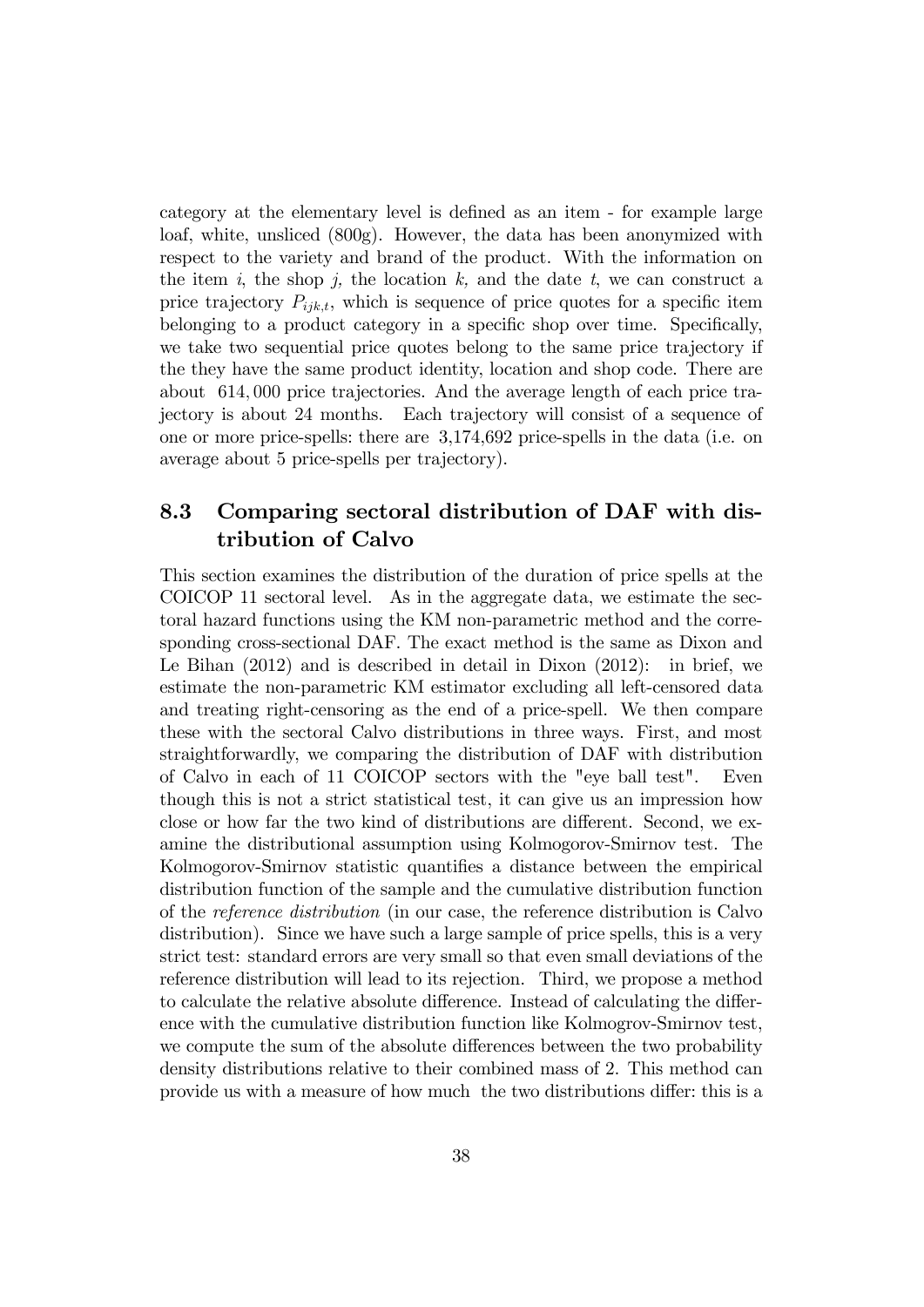

Figure 12: DAF vs. Calvo in each COICOP sector

descriptive statistic rather than a test, but captures the extent of "overlap".

#### 8.3.1 Distribution graphs: DAF vs. Calvo

As the distribution graphs show, there are significant differences between the distribution of DAF and the distribution of Calvo in most COICOP sectors. First, the Calvo distribution has less one-period price-spells than DAF, indicating that Calvo price setting mechanism fails to replicate the evidence of large volumn of flexible price setters. Second, there is no 12month spike in the Calvo distribution. But this 12-month spike does appear in all COICOP sectors, it is absent in health, housing, culture, etc. Third, in most sectors the DAF has a fatter tail compared to the Calvo distribution. The comparisons between the actual cross-sectional distribution with the Calvo distribution in each COICOP sector can be shown as Figure 12-Figure 14.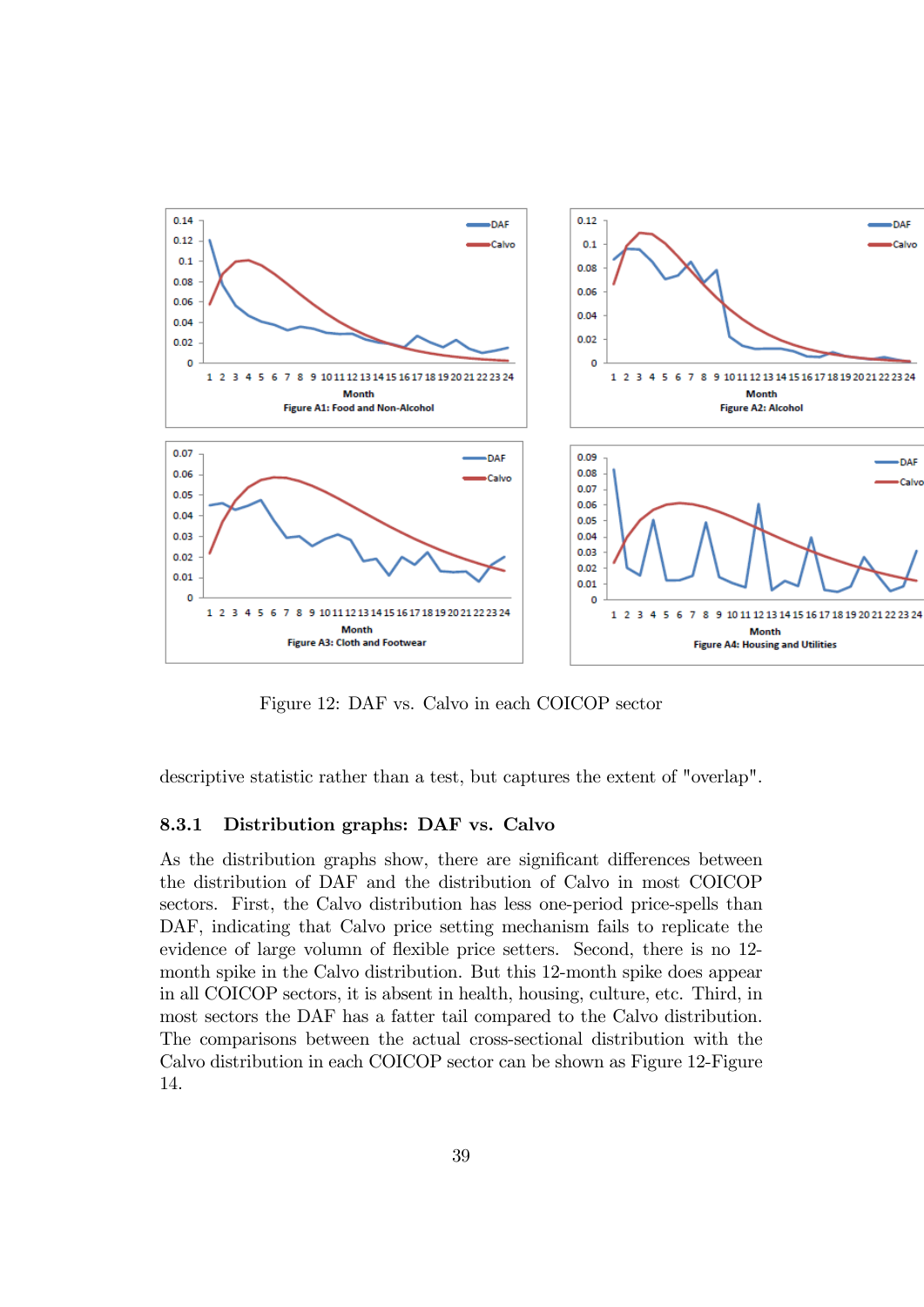

Figure 13: DAF vs. Calvo in each COICOP sector (cont).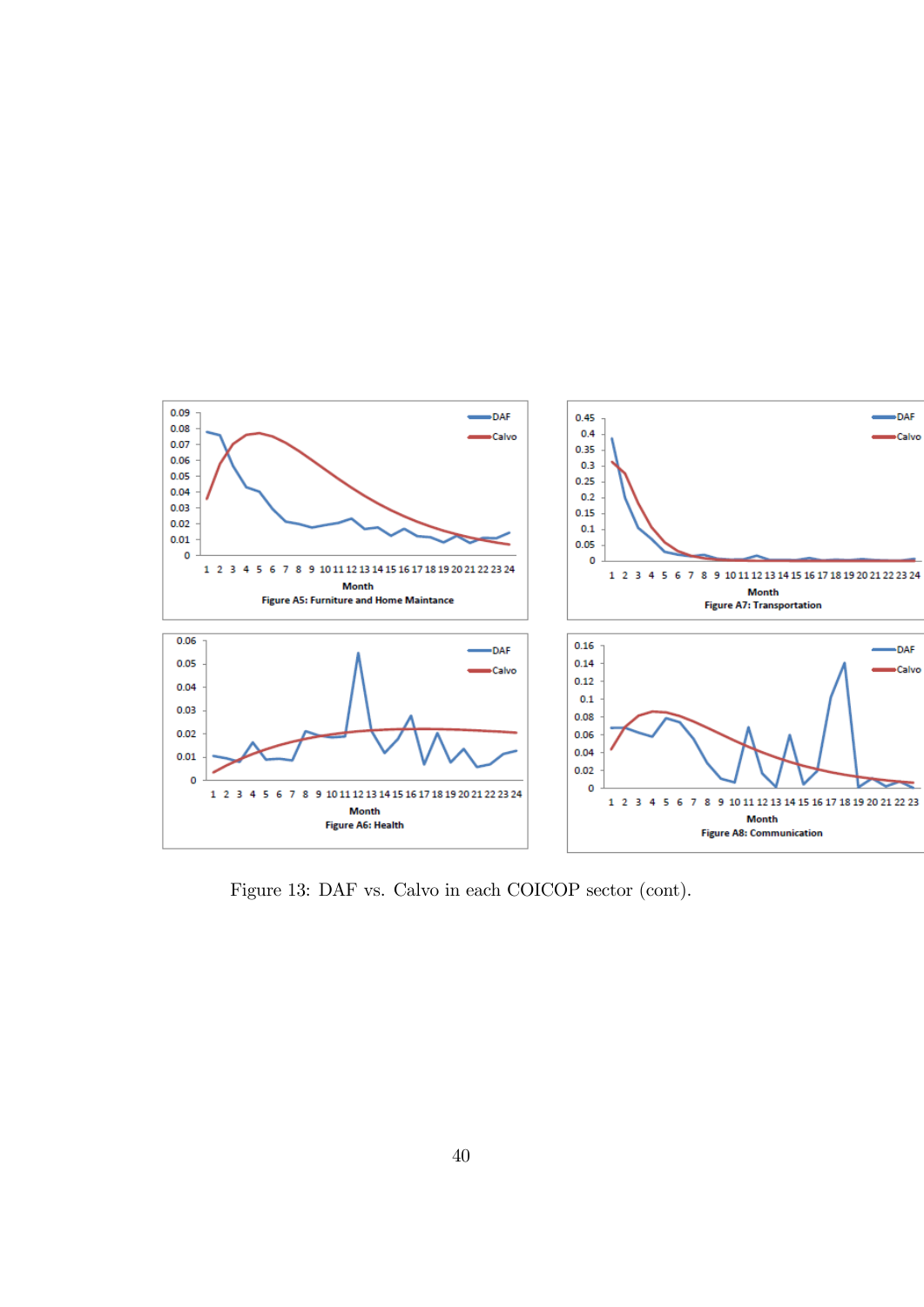

Figure 14: DAF vs. Calvo in each COICOP sector. (cont).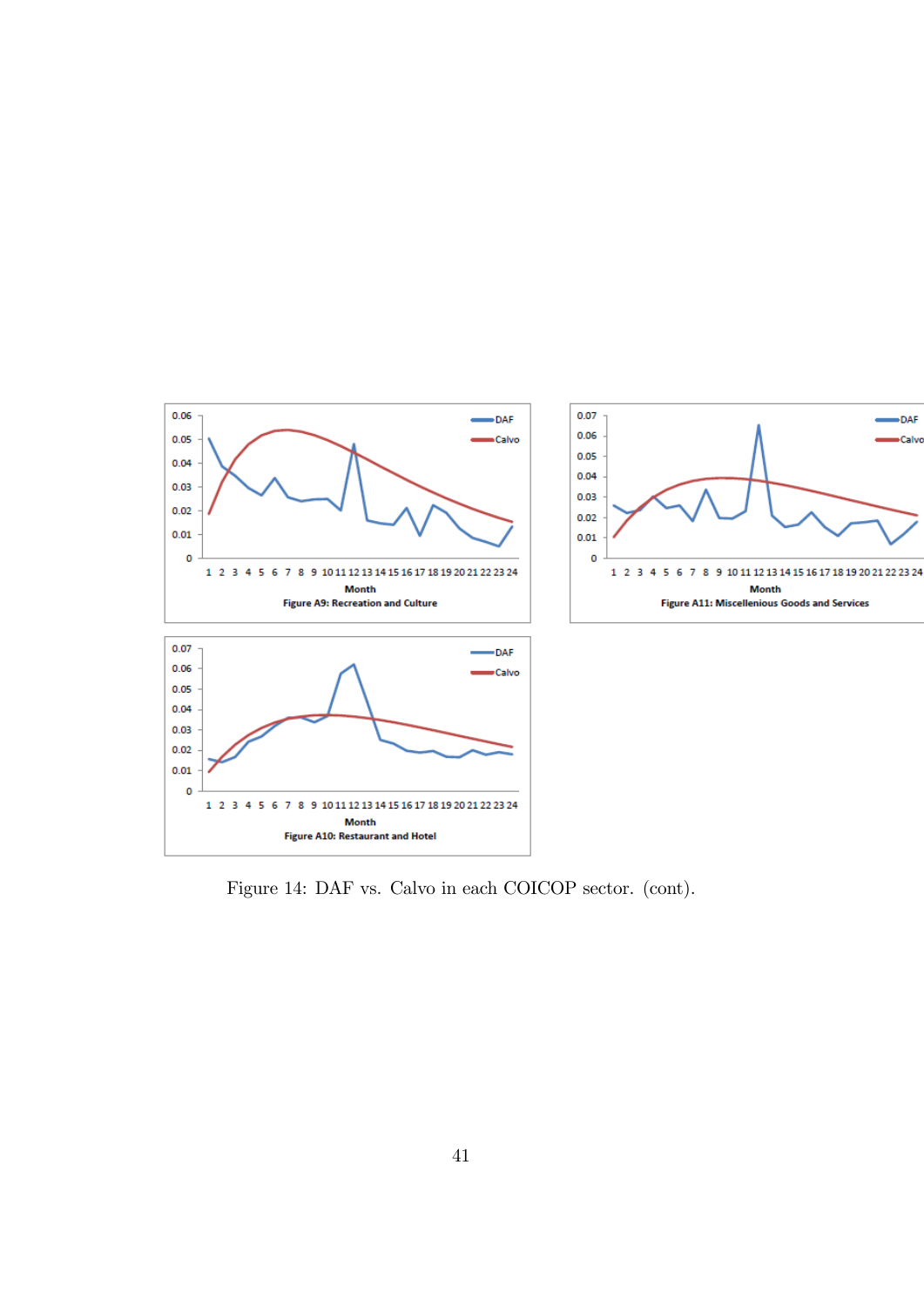| COICOP Sectors       | Distance | $K\text{-alpha/sqrt}(n)$ | Test result |
|----------------------|----------|--------------------------|-------------|
| Food & Beverages     | 0.293    | 0.009                    | Reject null |
| Alcoholic & Tobacco  | 0.130    | 0.060                    | Reject null |
| Clothing & Footwear  | 0.281    | 0.060                    | Reject null |
| Housing & Utilities  | 0.401    | 0.049                    | Reject null |
| Furniture & Home     | 0.377    | 0.013                    | Reject null |
| Health               | 0.399    | 0.078                    | Reject null |
| Transport            | 0.161    | 0.111                    | Reject null |
| Communications       | 0.227    | 0.136                    | Reject null |
| Recreation & Culture | 0.337    | 0.090                    | Reject null |
| Restaurants & Hotels | 0.105    | 0.102                    | Reject null |
| Miscellaneous        | 0.295    | 0.082                    | Reject null |

Table 7: Kolmogorov-Smirnov test results.

#### 8.3.2 Kolmogorov-Smirnov test

The Kolmogorov-Smirnov statistic for a given cumulative distribution function  $F(x)$  is

$$
D_n = \sup_x |F_n(x) - F(x)|
$$

where sup  $x$  is the supremum of the set of distances. By the Glivenko-Cantelli theorem, if the sample comes from distribution  $F(x)$ , then  $D_n$  converges to 0 almost surely. Kolmogorov strengthened this result, by effectively providing the rate of this convergence. In practice, the statistic requires relatively large number of data to properly reject the null hypothesis.

Under null hypothesis that the sample comes from the hypothesized distribution  $F(x)$ ,

$$
\sqrt{n}D_{n}\overset{n\to\infty}{\to}\sup_{t}|B(F(t))|
$$

in distribution, where  $B(t)$  is the Brownian bridge. The Kolmogorov-Smirnov test is constructed by using the critical values of the Kolmogorov distribution. The null hypothesis is rejected at level  $\alpha$  if

$$
\sqrt{n}D_n > K_\alpha,
$$

where  $K_{\alpha}$  is found from

$$
\Pr\left(K \le K_{\alpha}\right) = 1 - \alpha.
$$

As described in Table 8.3.2, the test results reject that sectoral distribution of DAF is the same as sectoral Calvo distribution. This result is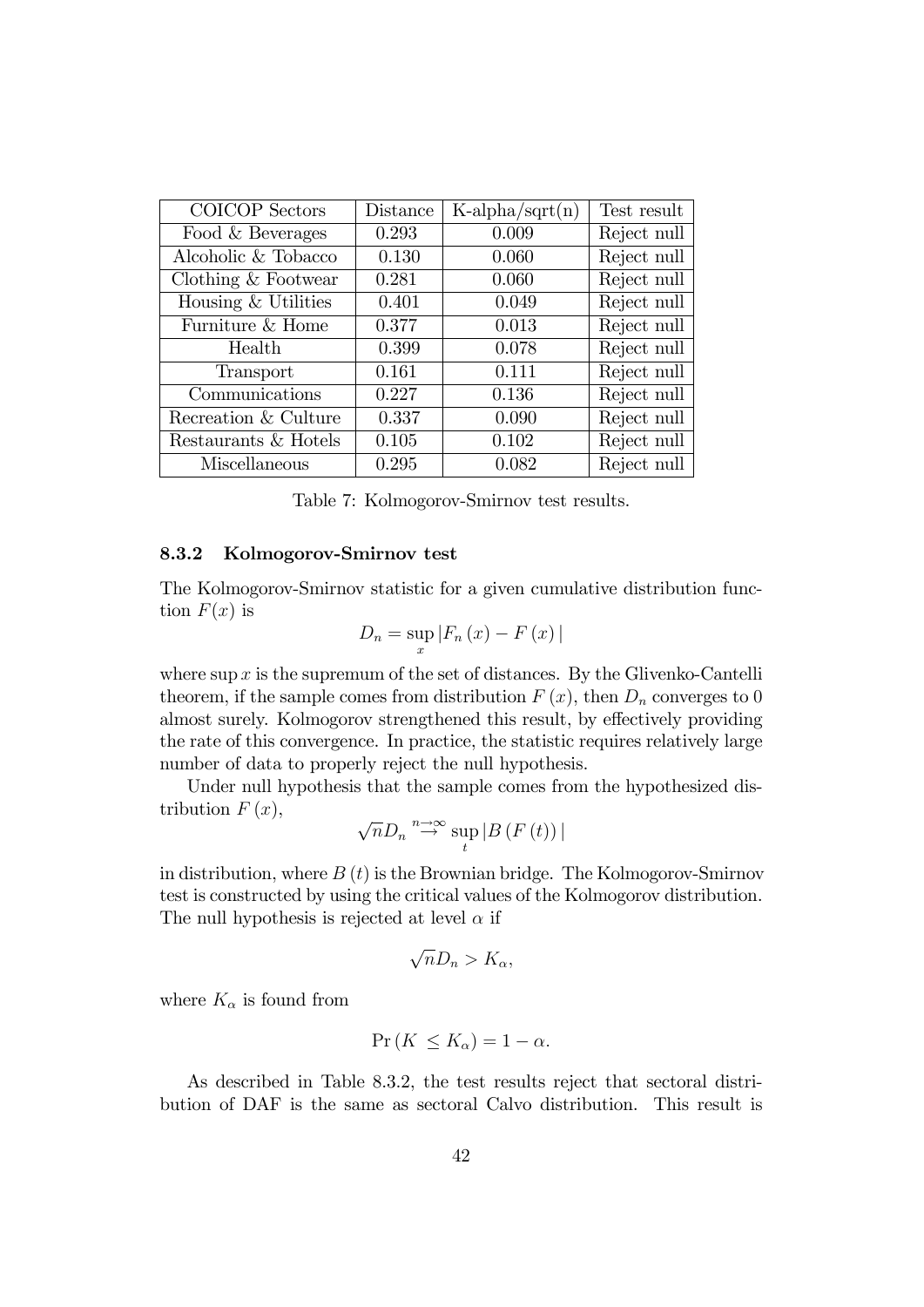| <b>COICOP</b>                    | Relative Difference (DAF vs. Calvo) |
|----------------------------------|-------------------------------------|
| Food and No-Alcoholic            | 0.36                                |
| Alcoholic and Tobacco            | 0.18                                |
| Clothing and footwear            | 0.33                                |
| Housing and utilities            | 0.49                                |
| Furniture and home maintenance   | 0.44                                |
| Health                           | 0.58                                |
| Transportation                   | 0.23                                |
| Communication                    | 0.35                                |
| Recreation and culture           | 0.41                                |
| Restaurant and hotel             | 0.20                                |
| Miscellaneous goods and services | 0.37                                |

Table 8: Relative difference between True and Calvo in each COICOP sector

consistent with the finding in Matsuoka (2009), who found that over 90 percent of the 429 tested items in the Japanese retail price data for 2000-2005 reject the hypothesis that the underlying distribution is exponential, which corresponds to the time-dependent pricing model of Calvo.

#### 8.3.3 Relative difference: DAF vs. Calvo

We propose a new method to calculate the relative absolute difference between the DAF and the Calvo distribution. We calculate and absolute difference point-by-point for the probability density function between two distributions:

$$
d_i = |f_{DAF} - f_{Calvo}|
$$

and then we add up all the  $d_i$  and let it be divided by 2. We denote the result as Relative Difference  $RD$ :

$$
RD = \frac{\sum_{i=1}^{T} d_i}{2}
$$

If the two distributions are identical, the  $RD = 0$ . If the two distributions do not overlap at all (these is no value for which both pdfs are strictly positive), then  $RD = 1$ . The results of *relative difference* are shown in Table 8.3.3.

As can be seen, the RD between the two distributions varies: Whilst some sectors show a low level of RD (Alcohol and Tobacco) others have a much higher level (Housing and Utilities, Health).

We also calculate the relative difference for the aggregate distribution of durations (as shown in Table  $8.3.3$ ) for the different levels of disaggregation.